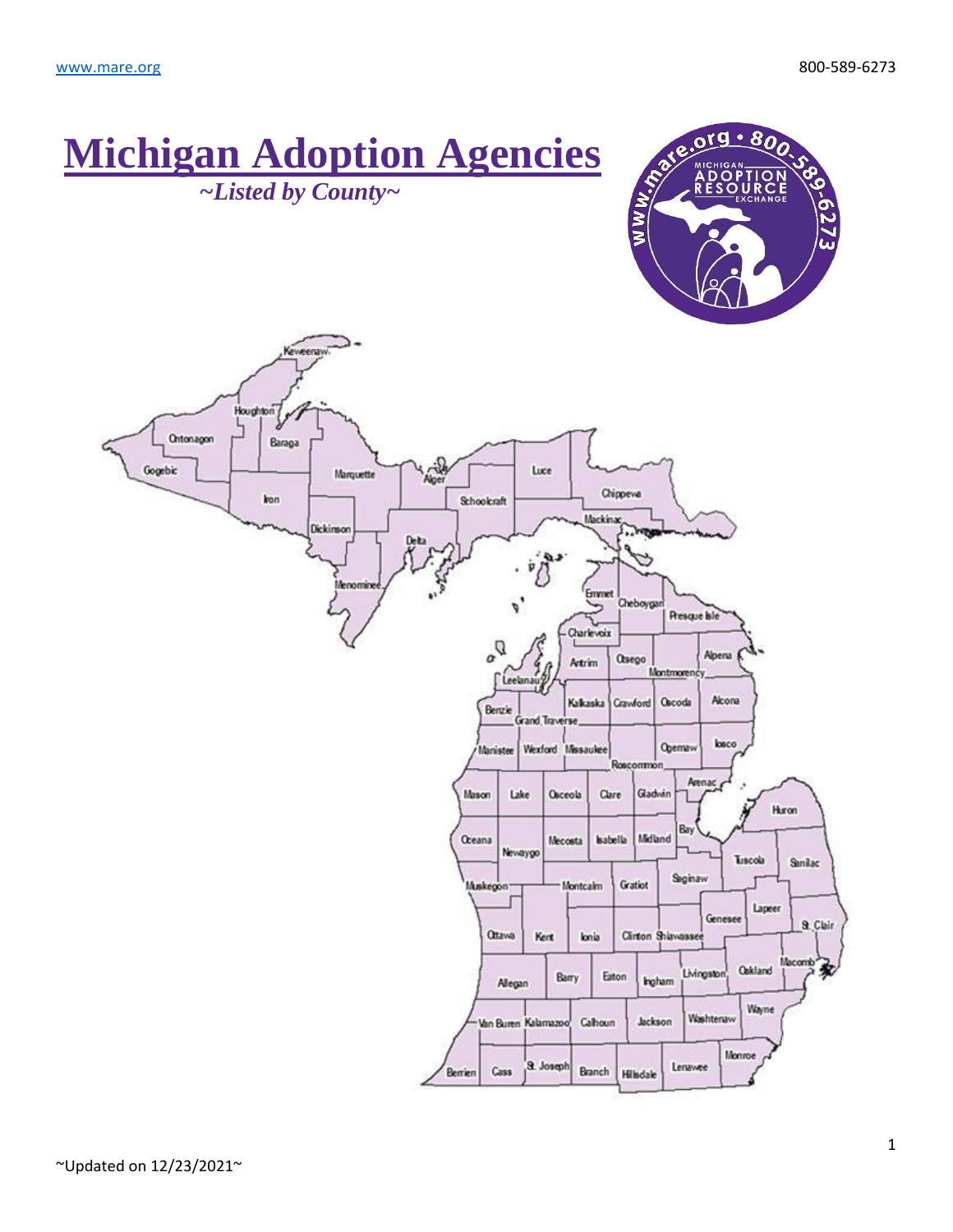# **AGENCIES WHO SERVICE ALL MICHIGAN COUNTIES**

### **Bethany Christian Services**

East Lansing (517) 336-0191 Flint (810) 820-8144 *(foster care only)* Grand Rapids (616) 224-7550 Holland (616) 396-0623 Kalamazoo (269) 372-8800 Madison Heights (248) 414-4080 Muskegon (231) 733-1618 Traverse City/Cadillac (231)995-0870 Special Needs Adoption, Foster Care, Infant Adoption, Relative Adoption, Pregnancy Counseling, Post Adoption Services Will provide independent home studies [www.bethany.org](http://www.bethany.org/)

# **Greater Hopes Family Services**

Wyoming (616) 451-0245 \*\* This agency does not approve or complete adoptions from foster care Relative Adoption, Infant Adoption, Interstate Adoption, Post Adoption Services, Parent Support Group, Pregnancy Counseling Will provide independent home studies LGBTQ affirming agency [www.greaterhopes.org](http://www.greaterhopes.org/)

# **ALCONA COUNTY**

# **Child and Family Services of Northeast Michigan**, **Inc.**

Alpena (989) 356-4567 (*Alpena County: will complete home studies for Alcona County residents)* Special Needs Foster Care/Adoption, Foster Care, Foster Care Licensing, Relative Adoption, Interstate Adoption [www.cfsnemi.org](http://www.cfsnemi.org/)

# **ALGER COUNTY**

# **Child & Family Services of the U.P. Inc.**

Marquette (906) 228-4050 (*Alpena County: will complete home studies for Alger County residents)* Special Needs Adoption, Foster Care, Infant Adoption, Relative Adoption Will provide independent home studies [www.cfsup.org](http://www.cfsup.org/)

# **U.P. Kids**

Houghton (906) 482-0520 *(Serves the entire Upper Peninsula)* Special Needs Foster Care/Adoption, Foster Care, Foster Care Licensing, Relative Adoption, Interstate Adoption, Adoption Training, Parent Support Group, Post Adoption Services Will provide independent home studies LGBTQ affirming agency; To make a referral, contact Sarah Codere (906)281-1492 or Dolores Kilpela (906)231-0925 [www.upkids.com](http://www.upkids.com/)

#### **Catholic Social Services of the UP**

Escanaba (906) 786-7212 *(Serves the entire Upper Peninsula)* Special Needs Adoption, Foster Care Adoption, Infant Adoption. Will provide independent home studies and foster home licensing services. [www.cssup.org](https://urldefense.proofpoint.com/v2/url?u=http-3A__www.cssup.org&d=DwQF-g&c=euGZstcaTDllvimEN8b7jXrwqOf-v5A_CdpgnVfiiMM&r=QmB0e6qn4GS5mBoO3pirSZwLu5aEKcrcW6DV2rHPvsk&m=VF3mxIu_OzLIWiJrJgFFTJCONMUpsccUlqzTMMGuj1I&s=KLbjyGBYmxxRMEBuGv3sI7es8_klyDrKs0Zlc40hwxY&e=)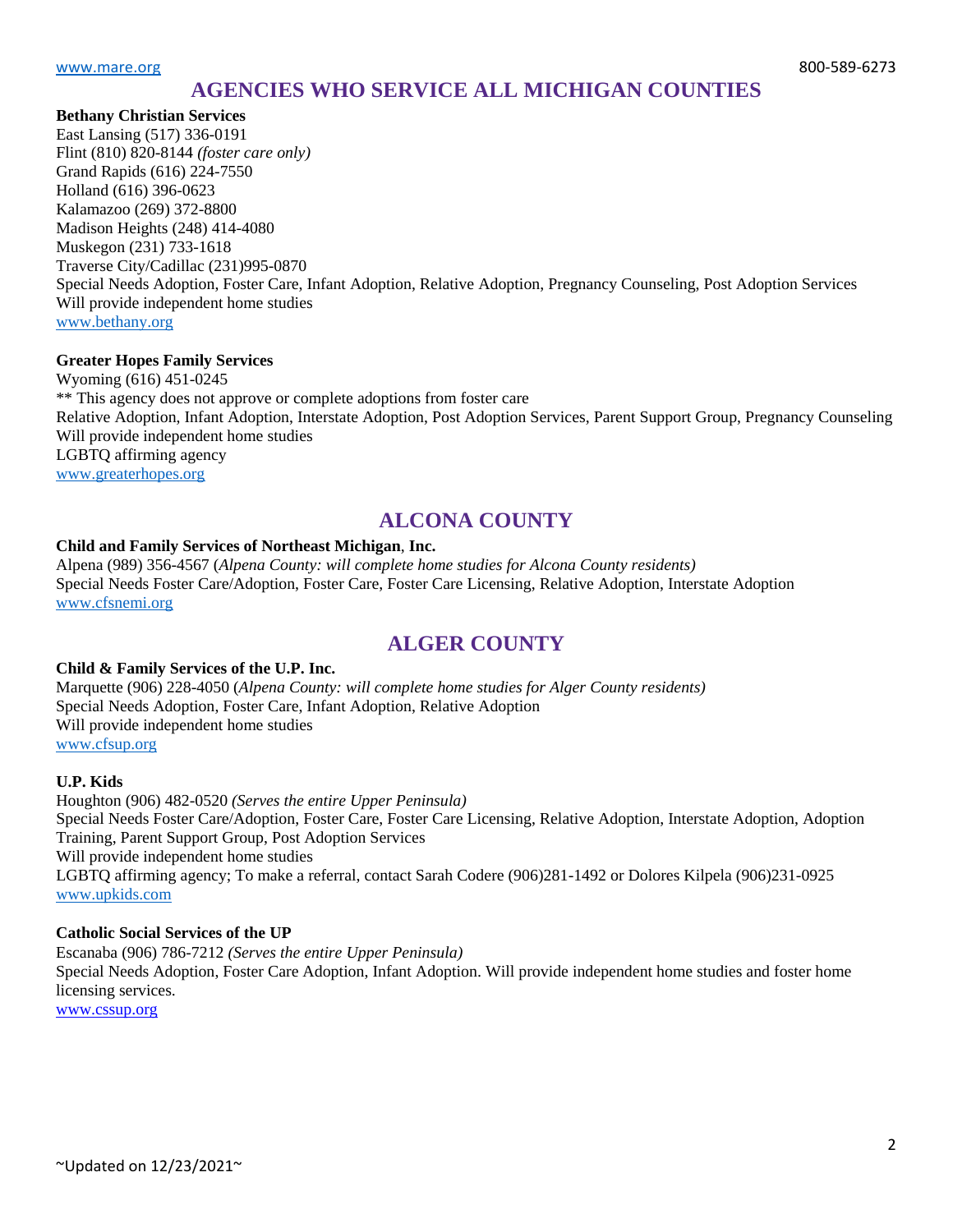# **ALPENA COUNTY**

# **Child and Family Services of Northeast Michigan**, **Inc.**

Alpena (989) 356-4567 Special Needs Foster Care/Adoption, Foster Care, Foster Care Licensing, Relative Adoption, Interstate Adoption [www.cfsnemi.org](http://www.cfsnemi.org/)

# **BARAGA COUNTY**

### **Catholic Social Services of the UP**

Escanaba (906) 786-7212 *(Serves the entire Upper Peninsula)* Special Needs Adoption, Foster Care Adoption, Infant Adoption. Will provide independent home studies and foster home licensing services. [www.cssup.org](https://urldefense.proofpoint.com/v2/url?u=http-3A__www.cssup.org&d=DwQF-g&c=euGZstcaTDllvimEN8b7jXrwqOf-v5A_CdpgnVfiiMM&r=QmB0e6qn4GS5mBoO3pirSZwLu5aEKcrcW6DV2rHPvsk&m=VF3mxIu_OzLIWiJrJgFFTJCONMUpsccUlqzTMMGuj1I&s=KLbjyGBYmxxRMEBuGv3sI7es8_klyDrKs0Zlc40hwxY&e=)

# **Child & Family Services of the U.P. Inc.**

Marquette (906) 228-4050 *(Serves the entire Upper Peninsula)* Special Needs Adoption, Foster Care, Infant Adoption, Relative Adoption Will provide independent home studies [www.cfsup.org](http://www.cfsup.org/)

# **Upper Peninsula Family Solutions, Inc.**

Negaunee (906) 273-1095; *(Serves the entire Upper Peninsula)* Special Needs Adoption, Foster Care, Infant Adoption, Adoption training Will provide independent home studies [www.upfs.org](http://www.upfs.org/)

#### **U.P. Kids**

Houghton (906) 482-0520 *(Serves the entire Upper Peninsula)* Special Needs Foster Care/Adoption, Foster Care, Foster Care Licensing, Relative Adoption, Interstate Adoption, Adoption Training, Parent Support Group, Post Adoption Services Will provide independent home studies LGBTQ affirming agency To make a referral, contact Sarah Codere (906)281-1492 or Dolores Kilpela (906)231-0925 [www.upkids.com](http://www.upkids.com/)

# **BARRY COUNTY**

*(For additional agencies see Kent County)*

# **Family & Children Services**

Kalamazoo (269) 344-0202 Special Needs Adoption, Foster Care [www.fcsource.org](http://www.fcsource.org/)

#### **Lutheran Adoption Service**

Kalamazoo (269) 345-5776 (*Kalamazoo County: will complete home studies for Barry County residents)* Special Needs Adoption, Foster Care, Relative Adoption, Adoption Training, Adoption Search Services, Parent Support Group, Post Adoption Services [www.lasadoption.org](http://www.lasadoption.org/)

### **Open Door Family Services**

Jackson (517) 936-7713 (*Jackson County: will complete home studies for Barry County residents)* Special Needs Adoption, Infant, Interstate Adoption, Direct Placement, Foster Home Licensing, Adoption Search Services, Training, Pregnancy Counseling, Post Adoption Services Will provide independent home studies LGBTQ affirming agency [www.opendoorfs.org](http://www.opendoorfs.org/)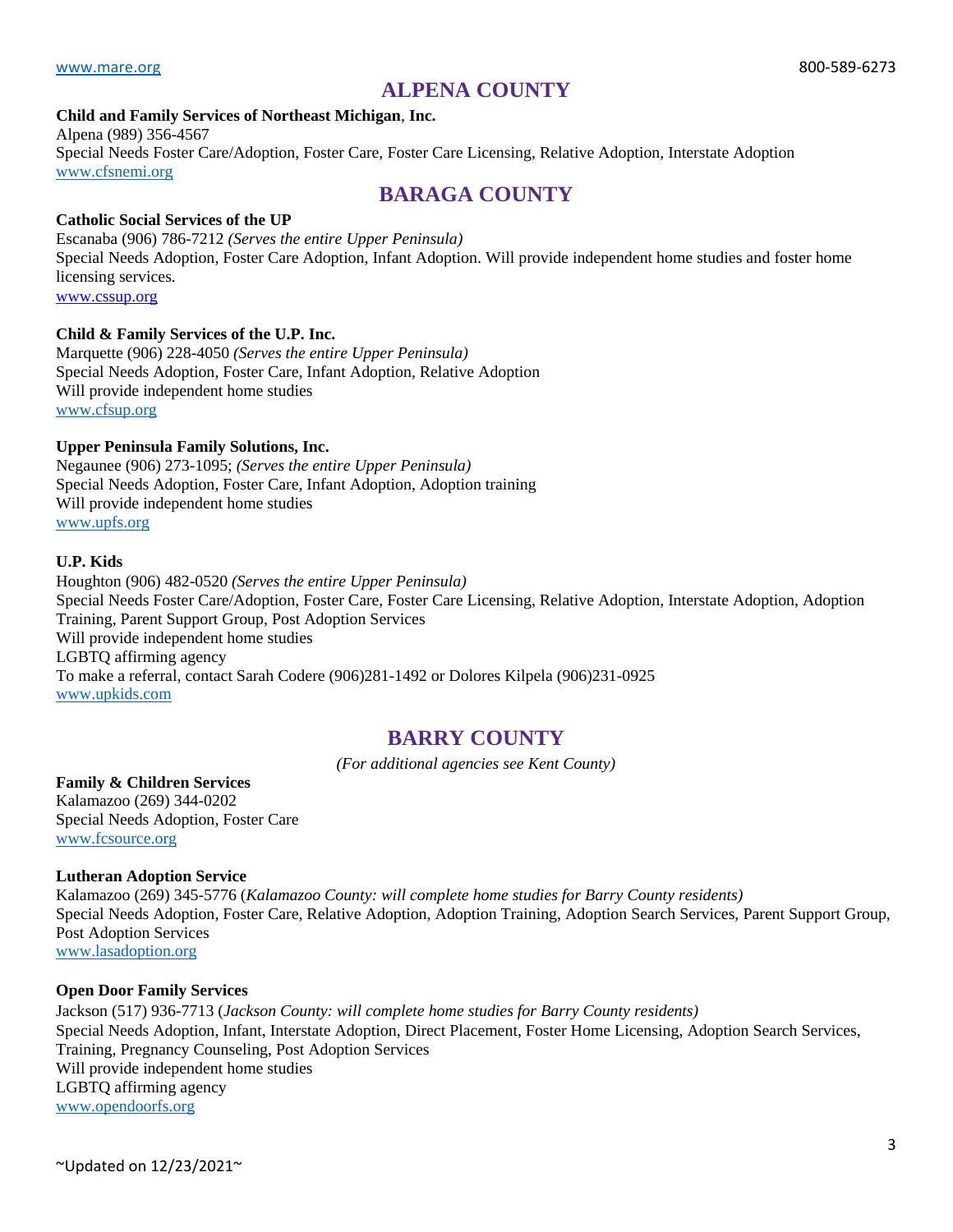# **BARRY COUNTY (continued)**

# **Youth Guidance Foster Care and Adoption Center**

Battle Creek (269) 969-9438 (*Calhoun County: will complete home studies for Barry County residents)* Special Needs Adoption, Foster Care Adoption, Relative Adoption, Adoption Training, Post Adoption Services, Foster Care Licensing [www.citylinc.org](http://www.citylinc.org/)

**BAY COUNTY**

**Adoption Option Inc.** (*Midland County: will complete home studies for Bay County residents)* Midland (989) 839-0534 Special Needs Adoption, Foster Care, Infant Adoption, Relative Adoption, Interstate Adoption, [www.adoptionoptioninc.org](http://www.adoptionoptioninc.org/)

# **Lutheran Adoption Service**

Bay City (989) 686-3170 Special Needs Adoption, Relative Adoption, Interstate Adoption, Adoption training, Adoption Search Services, Post Adoption **Services** [www.lasadoption.org](http://www.lasadoption.org/)

### **New Light Child & Family Institute**

Millington (989) 871-6695 (*Oakland County: will complete home studies for Bay County residents)* Special Needs Adoption, Foster Care, Relative Adoption, Interstate Adoption, Adoption Training, Parent Support Group [www.newlightonline.net](http://www.newlightonline.net/)

# **BERRIEN COUNTY**

# **Catholic Charities West Michigan**

Benton Harbor (269) 593-1000 Special Needs Adoption, Foster Care, Infant Adoption, Adoption Training, Post Adoption Services, Pregnancy Counseling [www.ccwestmi.org](https://urldefense.proofpoint.com/v2/url?u=http-3A__www.ccwestmi.org&d=DwQF-g&c=euGZstcaTDllvimEN8b7jXrwqOf-v5A_CdpgnVfiiMM&r=aBIZrAUnk1omNAaJeGxkFh3Q9w0pE7WkCT88ku7L2UM&m=zG5Mv0y5VrIBsw9TYId0h0wmbA5W_ZSrg5BPFP2ZyKU&s=5yt_mpjfKY5aST3yhZaCFLd4S46gYDqR2h07On5eUsw&e=)

### **Family & Children Services**

Kalamazoo (269) 344-0202 (*Kalamazoo County: will complete home studies for Berrien County residents)* Special Needs Adoption, Foster Care [www.fcsource.org](http://www.fcsource.org/)

#### **Lutheran Adoption Service**

Kalamazoo (269) 345-5776 (*Kalamazoo County: will complete home studies for Berrien County residents)* Special Needs Adoption, Foster Care, Relative Adoption, Adoption Training, Adoption Search Services, Parent Support Group, Post Adoption Services [www.lasadoption.org](http://www.lasadoption.org/)

**BRANCH COUNTY**

# **Catholic Charities of Jackson, Lenawee and Hillsdale Counties**

Adrian (517) 263-2191 (*Lenawee County: will complete home studies for Branch County residents)* Special Needs Adoption, Foster Care, Relative Adoption, Interstate Adoption, Adoption Training, Post Adoption Services [www.catholiccharitiesjlhc.org](http://www.catholiccharitiesjlhc.org/)

# **Fostering Solutions**

Adrian (517) 263-0020 (*Lenawee County: will complete home studies for Branch County residents)* Special Needs Adoption, Foster Care, Infant Adoption, Relative Adoption, Interstate Adoption [www.fosteringsolutions.org](http://www.fosteringsolutions.org/)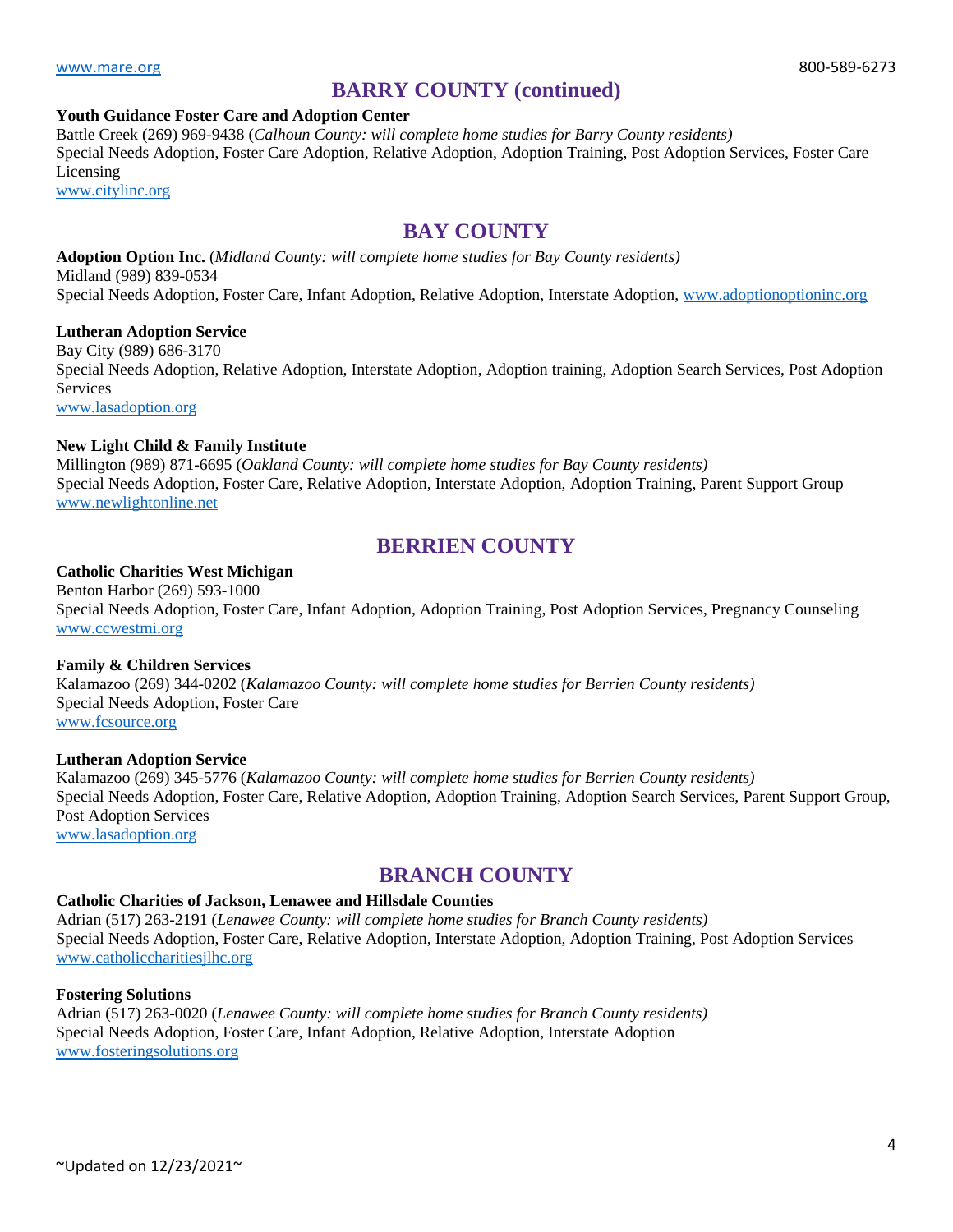# **BRANCH COUNTY (continued)**

### **Open Door Family Services**

Jackson (517) 936-7713 (*Jackson County: will complete home studies for Branch County residents)* Special Needs Adoption, Infant, Interstate Adoption, Direct Placement, Foster Home Licensing, Adoption Search Services, Training, Pregnancy Counseling, Post Adoption Services Will provide independent home studies LGBTQ affirming agency [www.opendoorfs.org](http://www.opendoorfs.org/)

# **Youth Guidance Foster Care and Adoption Center**

Battle Creek (269) 969-9438 (*Calhoun County: will complete home studies for Branch County residents)* Special Needs Adoption, Foster Care Adoption, Relative Adoption, Adoption Training, Post Adoption Services, Foster Care Licensing [www.citylinc.org](http://www.citylinc.org/)

# **CALHOUN COUNTY**

# **Family & Children Services - Battle Creek**

Battle Creek (269) 965-3247 Special Needs Adoption, Foster Care [www.fcsource.org](http://www.fcsource.org/)

# **Family & Children Services**

Kalamazoo (269) 344-0202 (*Kalamazoo County: will complete home studies for Calhoun County residents)* Special Needs Adoption, Foster Care [www.fcsource.org](http://www.fcsource.org/)

### **Lutheran Adoption Service**

Kalamazoo (269) 345-5776 (*Kalamazoo County: will complete home studies for Calhoun County residents)* Special Needs Adoption, Foster Care, Relative Adoption, Adoption Training, Adoption Search Services, Parent Support Group, Post Adoption Services [www.lasadoption.org](http://www.lasadoption.org/)

#### **Open Door Family Services**

Jackson (517) 936-7713 (*Jackson County: will complete home studies for Calhoun County residents)* Special Needs Adoption, Infant, Interstate Adoption, Direct Placement, Foster Home Licensing, Adoption Search Services, Training, Pregnancy Counseling, Post Adoption Services Will provide independent home studies LGBTQ affirming agency [wwwopendoorfs.org](http://www.opendoorfs.org/)

# **Youth Guidance Foster Care and Adoption Center**

Battle Creek (269) 969-9438 Special Needs Adoption, Foster Care Adoption, Relative Adoption, Adoption Training, Post Adoption Services, Foster Care Licensing [www.citylinc.org](http://www.citylinc.org/)

# **CHEBOYGAN COUNTY**

#### **Child and Family Services of Northeast Michigan**, **Inc.**

Alpena (989) 356-4567 (*Alpena County: will complete home studies for Cheboygan County residents)* Special Needs Foster Care/Adoption, Foster Care, Foster Care Licensing, Relative Adoption, Interstate Adoption [www.cfsnemi.org](http://www.cfsnemi.org/)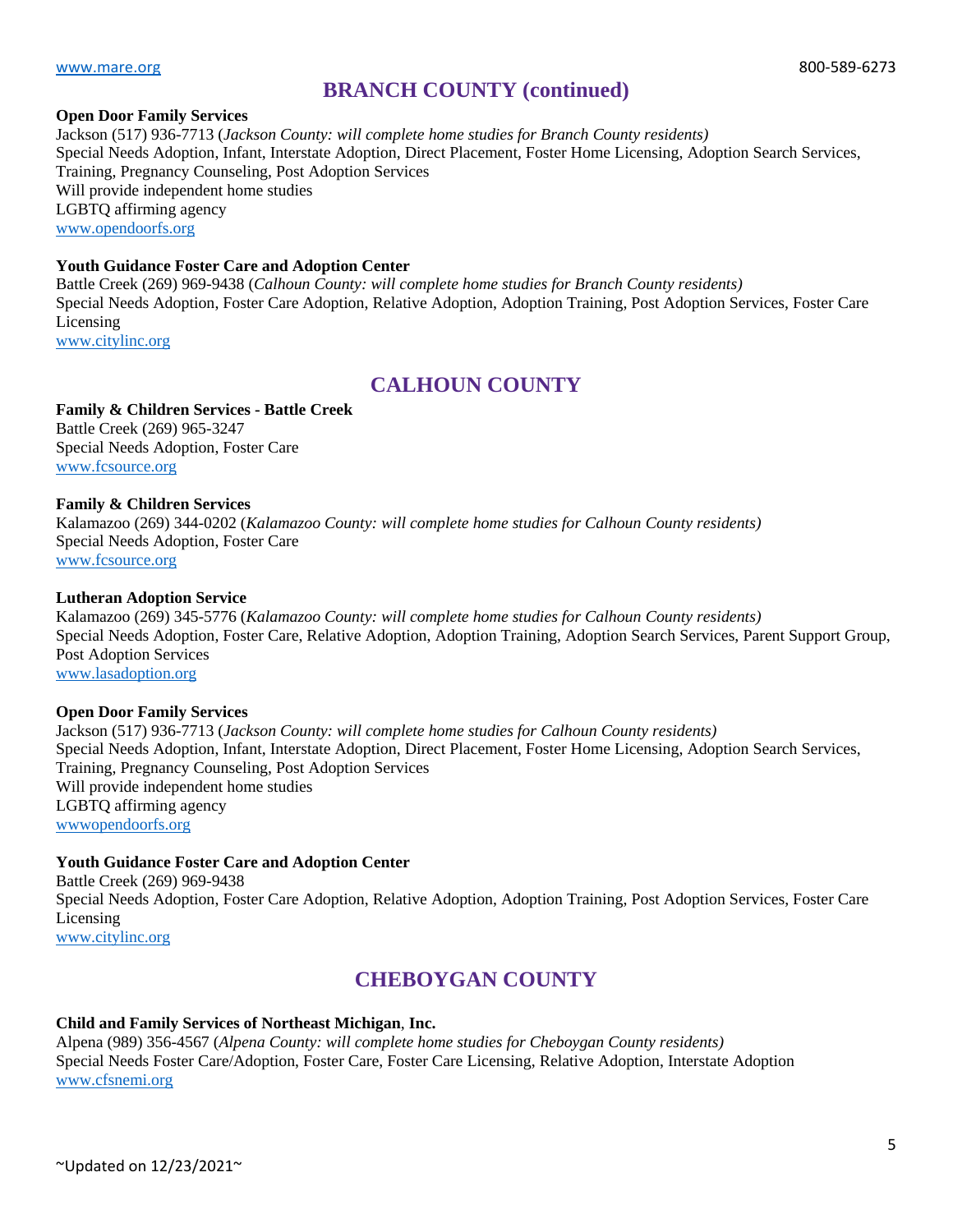# **CHIPPEWA COUNTY**

# **Catholic Social Services of the UP**

Escanaba (906) 786-7212 Special Needs Adoption, Foster Care Adoption, Infant Adoption. Will provide independent home studies and foster home licensing services. [www.cssup.org](https://urldefense.proofpoint.com/v2/url?u=http-3A__www.cssup.org&d=DwQF-g&c=euGZstcaTDllvimEN8b7jXrwqOf-v5A_CdpgnVfiiMM&r=QmB0e6qn4GS5mBoO3pirSZwLu5aEKcrcW6DV2rHPvsk&m=VF3mxIu_OzLIWiJrJgFFTJCONMUpsccUlqzTMMGuj1I&s=KLbjyGBYmxxRMEBuGv3sI7es8_klyDrKs0Zlc40hwxY&e=)

### **Child & Family Services of the U.P. Inc.**

Marquette (906) 228-4050 Special Needs Adoption, Foster Care, Infant Adoption, Relative Adoption Will provide independent home studies [www.cfsup.org](http://www.cfsup.org/)

### **Sault Tribe Binogii Placement Agency** (Also known as Anishnaabek Community and Family Services)

*(Provides services primarily to Native American families)* Sault Ste. Marie (906) 632-5250 Special Needs Adoption, Foster Care, Infant Adoption [www.saulttribe.com/membership](http://www.saulttribe.com/membership)[-services/acfs](http://www.saulttribe.com/membership-services/acfs)

### **Upper Peninsula Family Solutions, Inc.**

Negaunee (906) 273-1095; *(Serves the entire Upper Peninsula)* Special Needs Adoption, Foster Care, Infant Adoption, Adoption training Will provide independent home studies [www.upfs.org](http://www.upfs.org/)

# **U.P. Kids**

Houghton (906) 482-0520 *(Serves the entire Upper Peninsula)* Special Needs Foster Care/Adoption, Foster Care, Foster Care Licensing, Relative Adoption, Interstate Adoption, Adoption Training, Parent Support Group, Post Adoption Services Will provide independent home studies LGBTQ affirming agency To make a referral, contact Sarah Codere (906)281-1492 or Dolores Kilpela (906)231-0925 [www.upkids.com](http://www.upkids.com/)

# **CLARE COUNTY**

#### **Adoption Option Inc.**

Midland (989) 839-0534 (*Midland County: will complete home studies for Clare County residents)* Special Needs Adoption, Foster Care, Infant Adoption, Relative Adoption, Interstate Adoption, [www.adoptionoptioninc.org](http://www.adoptionoptioninc.org/)

#### **Eagle Village**

Hersey (231) 832-2234 (*Osceola County: will complete home studies for Clare County residents)* Special Needs Foster Care/Adoption, Relative Adoption, Foster Care, Foster Care Licensing, Adoption Training [www.eaglevillage.org](http://www.eaglevillage.org/)

#### **Lutheran Adoption Service**

Clare (989) 386-2101 Special Needs Adoption, Relative Adoption, Adoption Training, Adoption Search Services [www.lasadoption.org](http://www.lasadoption.org/)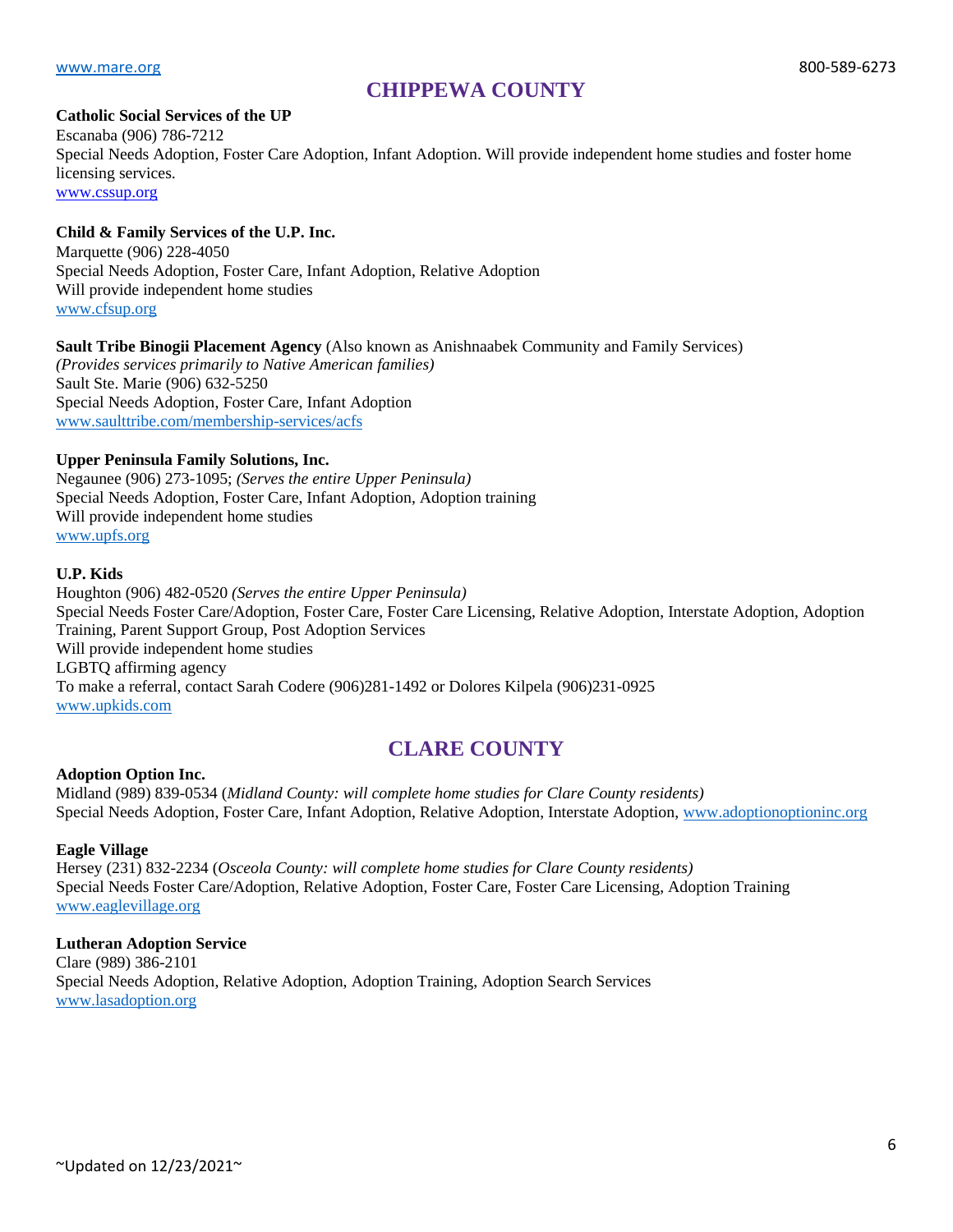# **CLINTON COUNTY**

#### **Catholic Charities of Shiawassee & Genesee**

Owosso (989) 723-8239 (*Shiawassee County: will complete home studies for Clinton County residents)* Special Needs Adoption, Foster Care, Infant Adoption, International Adoption, Adoption Training, Parent Support Groups, Post Adoption Services [www.catholiccharitiessg.org](http://www.catholiccharitiessg.org/)

# **Ennis Center for Children, Inc.**

Howell Office (517) 881-0723 (*Livingston County: will complete home studies for Clinton County residents)* Serving Livingston, Ingham, Eaton, Clinton, Washtenaw, Genesee, Oakland, and surrounding areas Special Needs Adoption, Foster Care, Relative Adoption, Interstate Adoption, Adoption Training, Parent Support Group, Foster Care Licensing Will provide independent home studies LGBTQ affirming agency [www.enniscenter.org](https://urldefense.proofpoint.com/v2/url?u=http-3A__www.enniscenter.org&d=DwQFAw&c=euGZstcaTDllvimEN8b7jXrwqOf-v5A_CdpgnVfiiMM&r=QmB0e6qn4GS5mBoO3pirSZwLu5aEKcrcW6DV2rHPvsk&m=HXVrhz7JNH_8Y6rx8eCAZcBvdcwnpjmHF_yx-JFJbKg&s=cqZTwLKEmKPQdmDtNG9rwGrctHHKDNpQfIvnGPxuC3o&e=)

#### **Family & Community Services, Inc.**

Howell (517) 615-1275 (*Livingston County: will complete home studies for Clinton County residents)* Special Needs Adoption, Foster Care, Pregnancy Counseling; Relative Adoption, Interstate Adoption, Adoption Training, Adoption Search Services, Post Adoption Services Will provide independent home studies [www.fcsserves.org](http://www.fcsserves.org/)

# **Growing Hope Through Love**

Howell (517) 798-4020 *(Livingston County: Works with families throughout the state)* Special Needs Adoption, Foster Care, Relative Adoption, Interstate Adoption, Post Adoption Services, Adoption Training, Adoption Search Services, Foster Care Licensing LGBTQ affirming agency For more information, contact Jessica Girz at [jgirz@ghtl.org](mailto:jgirz@ghtl.org)

#### **Open Door Family Services**

Jackson (517) 936-7713 (*Jackson County: will complete home studies for Clinton County residents)* Special Needs Adoption, Infant, Interstate Adoption, Direct Placement, Foster Home Licensing, Adoption Search Services, Training, Pregnancy Counseling, Post Adoption Services Will provide independent home studies LGBTQ affirming agency [www.opendoorfs.org](http://www.opendoorfs.org/)

# **CRAWFORD COUNTY**

#### **Child and Family Services of Northeast Michigan**, **Inc.**

Alpena (989) 356-4567 (*Alpena County: will complete home studies for Crawford County residents)* Special Needs Foster Care/Adoption, Foster Care, Foster Care Licensing, Relative Adoption, Interstate Adoption [www.cfsnemi.org](http://www.cfsnemi.org/)

# **DELTA COUNTY**

# **Catholic Social Services of the UP**

Escanaba (906) 786-7212 Special Needs Adoption, Foster Care Adoption, Infant Adoption. Will provide independent home studies and foster home licensing services.

[www.cssup.org](https://urldefense.proofpoint.com/v2/url?u=http-3A__www.cssup.org&d=DwQF-g&c=euGZstcaTDllvimEN8b7jXrwqOf-v5A_CdpgnVfiiMM&r=QmB0e6qn4GS5mBoO3pirSZwLu5aEKcrcW6DV2rHPvsk&m=VF3mxIu_OzLIWiJrJgFFTJCONMUpsccUlqzTMMGuj1I&s=KLbjyGBYmxxRMEBuGv3sI7es8_klyDrKs0Zlc40hwxY&e=)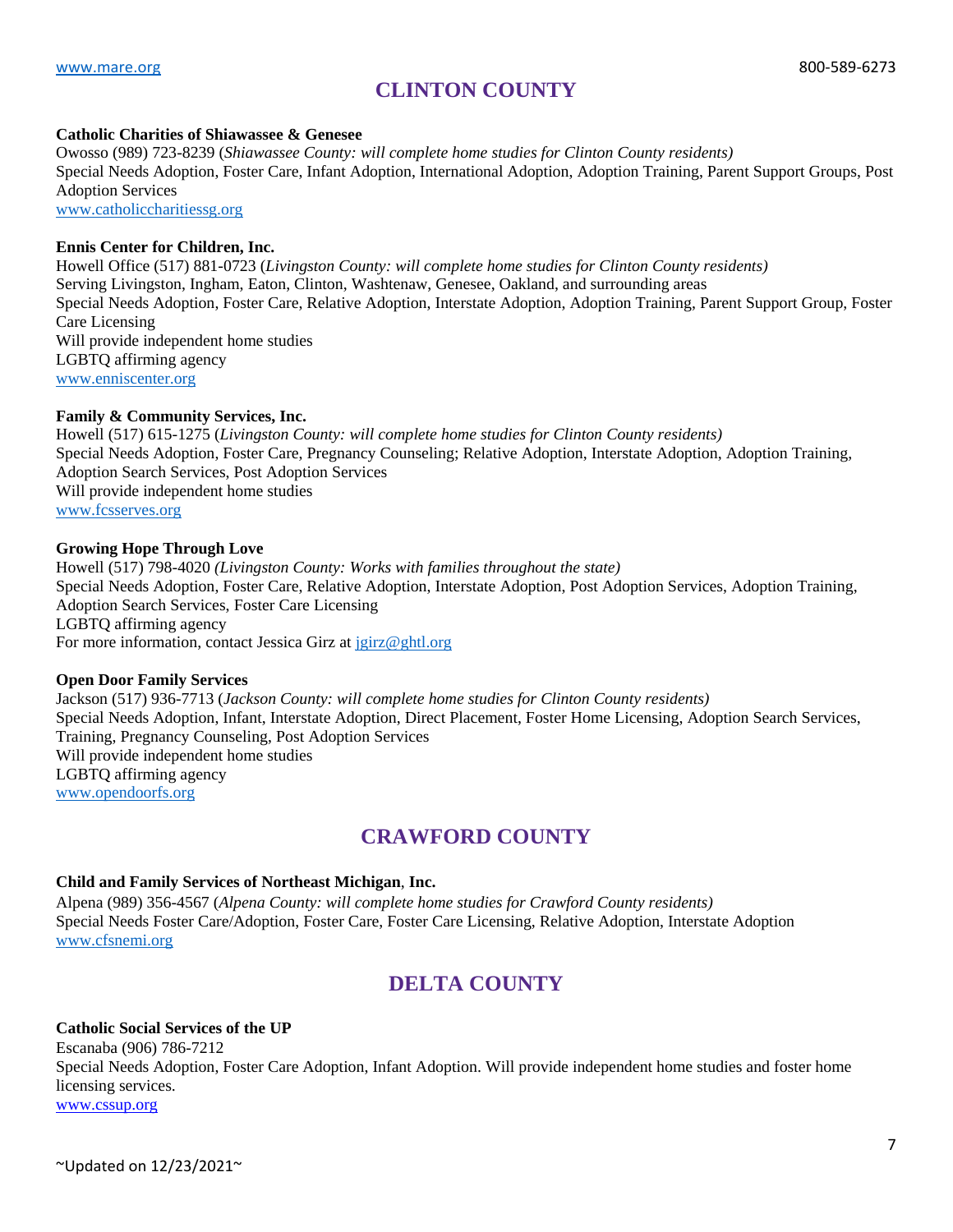# **DELTA COUNTY (continued)**

# **Child & Family Services of the U.P. Inc.**

Marquette (906) 228-4050 Special Needs Adoption, Foster Care, Infant Adoption, Relative Adoption Will provide independent home studies [www.cfsup.org](http://www.cfsup.org/)

### **Delta County Department of Health and Human Services (MDHHS)**

Escanaba (906) 786-5394 *(Serves Upper Peninsula and Northern Michigan)* Special Needs Adoption, Foster Care [www.michigan.gov/hopeforahome](http://www.michigan.gov/hopeforahome)

### **Upper Peninsula Family Solutions, Inc.**

Negaunee (906) 273-1095; *(Serves the entire Upper Peninsula)* Special Needs Adoption, Foster Care, Infant Adoption, Adoption training Will provide independent home studies [www.upfs.org](http://www.upfs.org/)

#### **U.P. Kids**

Houghton (906) 482-0520 *(Serves the entire Upper Peninsula)* Special Needs Foster Care/Adoption, Foster Care, Foster Care Licensing, Relative Adoption, Interstate Adoption, Adoption Training, Parent Support Group, Post Adoption Services Will provide independent home studies LGBTQ affirming agency To make a referral, contact Sarah Codere (906)281-1492 or Dolores Kilpela (906)231-0925 [www.upkids.com](http://www.upkids.com/)

# **DICKINSON COUNTY**

#### **Catholic Social Services of the UP**

Escanaba (906) 786-7212 Special Needs Adoption, Foster Care Adoption, Infant Adoption. Will provide independent home studies and foster home licensing services. [www.cssup.org](https://urldefense.proofpoint.com/v2/url?u=http-3A__www.cssup.org&d=DwQF-g&c=euGZstcaTDllvimEN8b7jXrwqOf-v5A_CdpgnVfiiMM&r=QmB0e6qn4GS5mBoO3pirSZwLu5aEKcrcW6DV2rHPvsk&m=VF3mxIu_OzLIWiJrJgFFTJCONMUpsccUlqzTMMGuj1I&s=KLbjyGBYmxxRMEBuGv3sI7es8_klyDrKs0Zlc40hwxY&e=)

# **Child & Family Services of the U.P. Inc.**

Marquette (906) 228-4050 Special Needs Adoption, Foster Care, Infant Adoption, Relative Adoption Will provide independent home studies [www.cfsup.org](http://www.cfsup.org/)

### **Upper Peninsula Family Solutions, Inc.**

Marquette (906) 273-1095; *(Serves the entire Upper Peninsula)* Special Needs Adoption, Foster Care, Infant Adoption, Adoption training, will provide independent home studies [www.upfs.org](http://www.upfs.org/)

# **U.P. Kids**

Houghton (906) 482-0520 *(Serves the entire Upper Peninsula)* Special Needs Foster Care/Adoption, Foster Care, Foster Care Licensing, Relative Adoption, Interstate Adoption, Adoption Training, Parent Support Group, Post Adoption Services Will provide independent home studies LGBTQ affirming agency To make a referral, contact Sarah Codere (906)281-1492 or Dolores Kilpela (906)231-0925 [www.upkids.com](http://www.upkids.com/)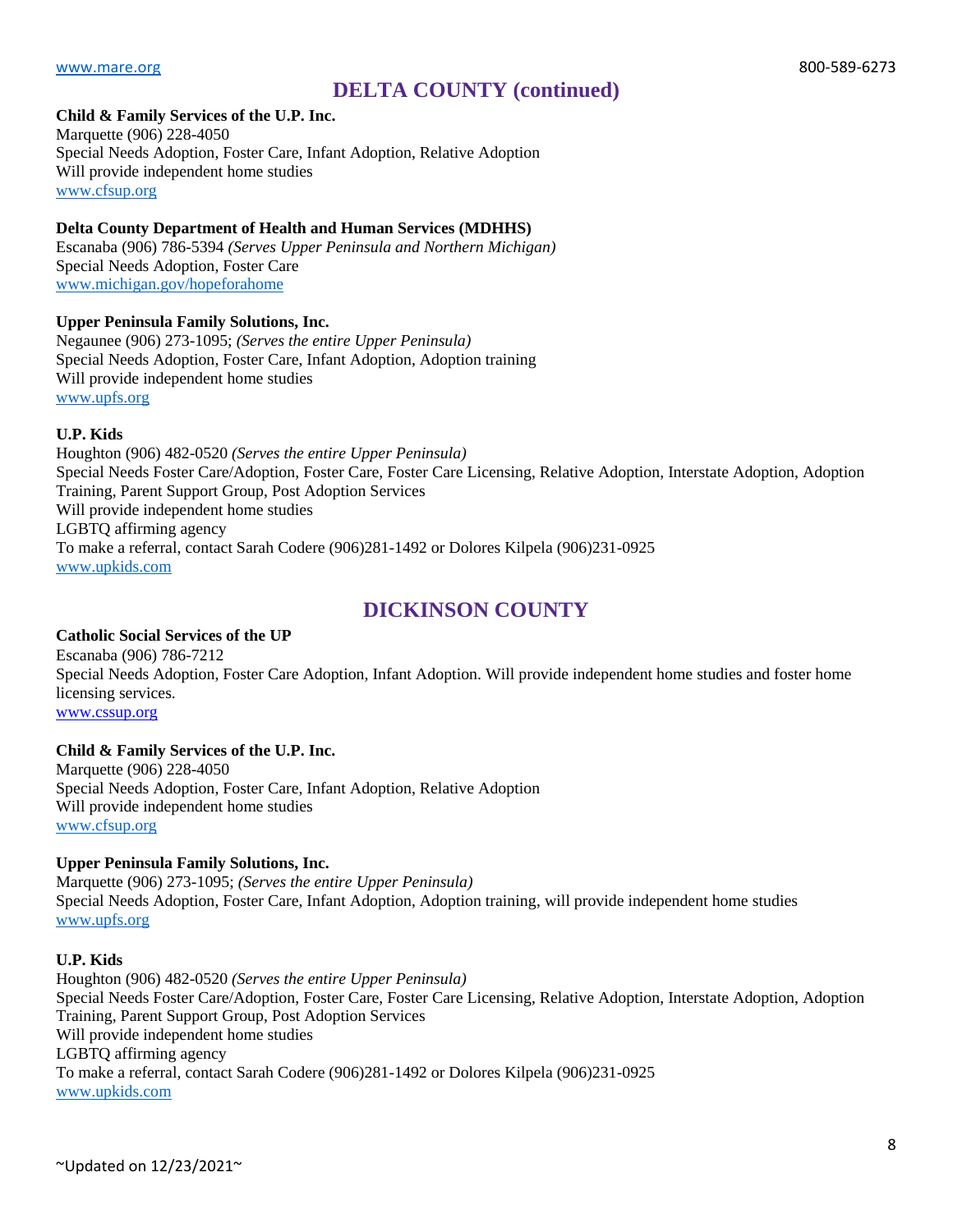# **EATON COUNTY**

*(See Calhoun and Ingham Counties for additional agencies)*

#### **Ennis Center for Children, Inc.**

Howell Office (517) 881-0723 (*Livingston County: will complete home studies for Eaton County residents)* Serving Livingston, Ingham, Eaton, Clinton, Washtenaw, Genesee, Oakland, and surrounding areas Special Needs Adoption, Foster Care, Relative Adoption, Interstate Adoption, Adoption Training, Parent Support Group, Foster Care Licensing Will provide independent home studies LGBTQ affirming agency [www.enniscenter.org](https://urldefense.proofpoint.com/v2/url?u=http-3A__www.enniscenter.org&d=DwQFAw&c=euGZstcaTDllvimEN8b7jXrwqOf-v5A_CdpgnVfiiMM&r=QmB0e6qn4GS5mBoO3pirSZwLu5aEKcrcW6DV2rHPvsk&m=HXVrhz7JNH_8Y6rx8eCAZcBvdcwnpjmHF_yx-JFJbKg&s=cqZTwLKEmKPQdmDtNG9rwGrctHHKDNpQfIvnGPxuC3o&e=)

### **Open Door Family Services**

Jackson (517) 936-7713 (*Jackson County: will complete home studies for Eaton County residents)* Special Needs Adoption, Infant, Interstate Adoption, Direct Placement, Foster Home Licensing, Adoption Search Services, Training, Pregnancy Counseling, Post Adoption Services Will provide independent home studies LGBTQ affirming agency [www.opendoorfs.org](http://www.opendoorfs.org/)

# **EMMET COUNTY**

### **Child & Family Services of Northwestern Michigan**

Harbor Springs (231) 347-4463 Main office (231)946-8975 Special Needs Adoption, Foster Care, Infant Adoption, Adoption Training, Pregnancy Counseling [www.cfsnwmi.org](http://www.cfsnwmi.org/)

# **GENESEE COUNTY**

**Bethany Christian Services**  Flint (810) 820-8144 *(foster care only)* [www.bethany.org](http://www.bethany.org/)

# **Catholic Charities Shiawassee & Genesee Counties**

Flint (810) 232-9950 Special Needs Adoption, Foster Care, Infant Adoption, Parent Support Group, Post Adoption Services Will provide independent home studies [www.catholiccharitiesflint.org](http://www.catholiccharitiesflint.org/)

# **Ennis Center for Children, Inc.**

Flint (810) 233-4031 Serving Livingston, Ingham, Eaton, Clinton, Washtenaw, Genesee, Oakland, and surrounding areas Special Needs Adoption, Foster Care, Relative Adoption, Interstate Adoption, Adoption Training, Parent Support Group, Foster Care Licensing Will provide independent home studies LGBTQ affirming agency [www.enniscenter.org](https://urldefense.proofpoint.com/v2/url?u=http-3A__www.enniscenter.org&d=DwQFAw&c=euGZstcaTDllvimEN8b7jXrwqOf-v5A_CdpgnVfiiMM&r=QmB0e6qn4GS5mBoO3pirSZwLu5aEKcrcW6DV2rHPvsk&m=HXVrhz7JNH_8Y6rx8eCAZcBvdcwnpjmHF_yx-JFJbKg&s=cqZTwLKEmKPQdmDtNG9rwGrctHHKDNpQfIvnGPxuC3o&e=)

#### **Fostering Futures**

Ann Arbor (734) 481-8999 (*Washtenaw County: will complete home studies for Genesee County residents)* Special Needs Adoption/Foster Care, Foster Care, Foster Care Licensing, Relative Adoption, Interstate Adoption, Parent Support Group, Post Adoption Services LGBTQ affirming agency [www.ffkids.org](http://www.ffkids.org/)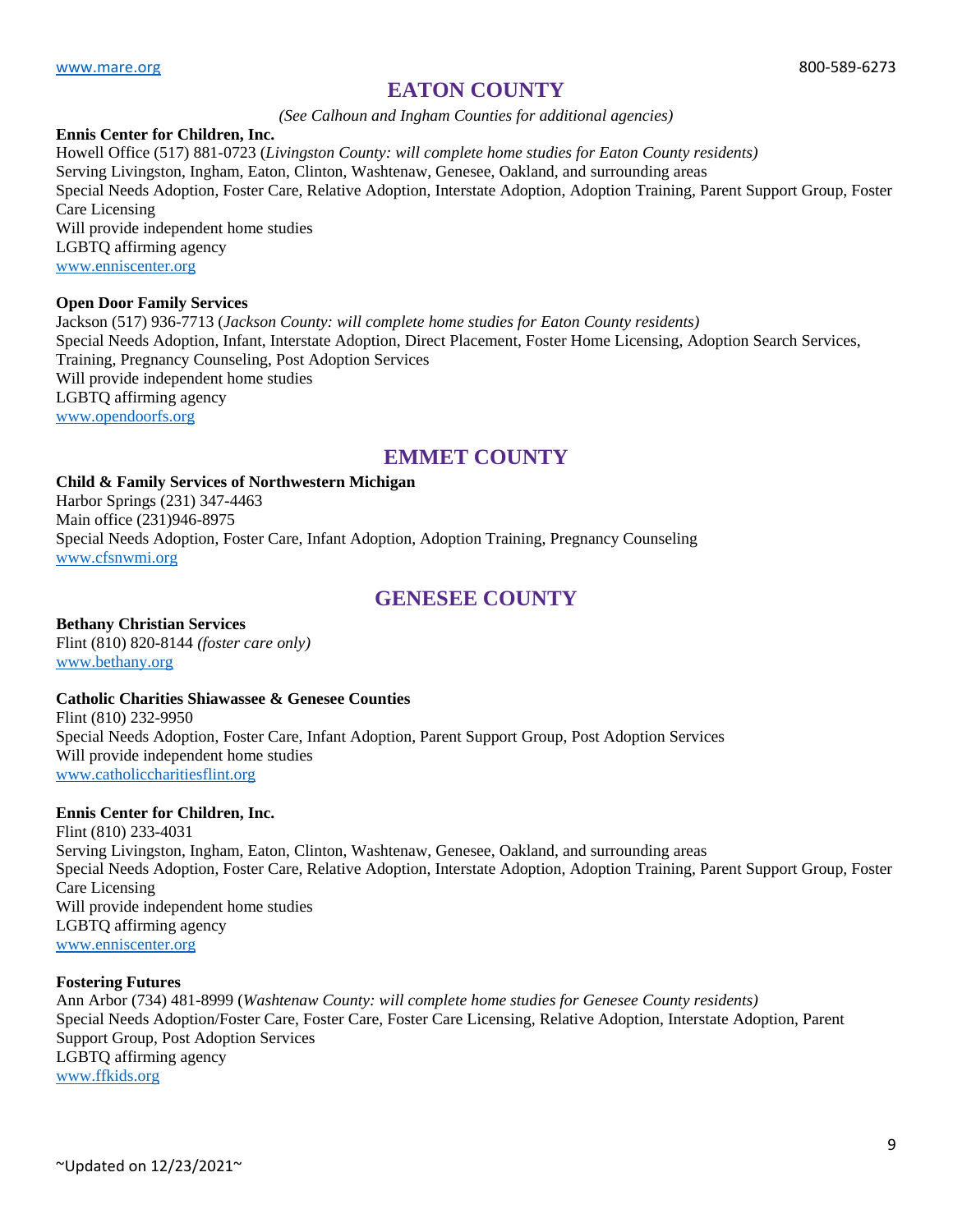# **GENESEE COUNTY (continued)**

# **Lutheran Adoption Service**

Flint (810) 234-9324 Special Needs Adoption, Relative Adoption, Adoption Training, Adoption Search Services [www.lasadoption.org](http://www.lasadoption.org/)

# **New Light Child & Family Institute**

Millington (989) 871-6695 (*Tuscola County: will complete home studies for Genesee County residents)* Special Needs Adoption, Foster Care, Relative Adoption, Interstate Adoption, Adoption Training, Parent Support Group [www.newlightonline.net](http://www.newlightonline.net/)

# **Orchards Children's Services**

Southfield (248) 258-0440 (*Oakland County: will complete home studies for Genesee County residents)* Special Needs Adoption/Foster Care, Foster Care, Foster Care Licensing, Relative Adoption, Interstate Adoption, Adoption Training, Parent Support Group, Post Adoption Services LGBTQ affirming agency [www.orchards.org](http://www.orchards.org/)

# **Wolverine Human Services**

Flint (800) 214-6186

Special Needs Adoptions, Foster Care, Infant Adoption, Relative Adoption, Interstate Adoption, Adoption Training \*This agency is currently able to license you for foster care and will complete an internal agency adoption but are unable to approve you for adoption only. They are also not completing adoptions for youth on MARE unless that youth is with their agency.

[www.wolverinehs.org](http://www.wolverinehs.org/)

# **GOGEBIC COUNTY**

# **Catholic Social Services of the UP**

Escanaba (906) 786-7212 Special Needs Adoption, Foster Care Adoption, Infant Adoption. Will provide independent home studies and foster home licensing services.

[www.cssup.org](https://urldefense.proofpoint.com/v2/url?u=http-3A__www.cssup.org&d=DwQF-g&c=euGZstcaTDllvimEN8b7jXrwqOf-v5A_CdpgnVfiiMM&r=QmB0e6qn4GS5mBoO3pirSZwLu5aEKcrcW6DV2rHPvsk&m=VF3mxIu_OzLIWiJrJgFFTJCONMUpsccUlqzTMMGuj1I&s=KLbjyGBYmxxRMEBuGv3sI7es8_klyDrKs0Zlc40hwxY&e=)

# **Child & Family Services of the U.P. Inc.**

Marquette (906) 228-4050 Special Needs Adoption, Foster Care, Infant Adoption, Relative Adoption Will provide independent home studies [www.cfsup.org](http://www.cfsup.org/)

# **Upper Peninsula Family Solutions, Inc.**

Negaunee (906) 273-1095; *(Serves the entire Upper Peninsula)* Special Needs Adoption, Foster Care, Infant Adoption, Adoption training Will provide independent home studies [www.upfs.org](http://www.upfs.org/)

# **U.P. Kids**

Houghton (906) 482-0520 *(Serves the entire Upper Peninsula)* Special Needs Foster Care/Adoption, Foster Care, Foster Care Licensing, Relative Adoption, Interstate Adoption, Adoption Training, Parent Support Group, Post Adoption Services Will provide independent home studies LGBTQ affirming agency To make a referral, contact Sarah Codere (906)281-1492 or Dolores Kilpela (906)231-0925 [www.upkids.com](http://www.upkids.com/)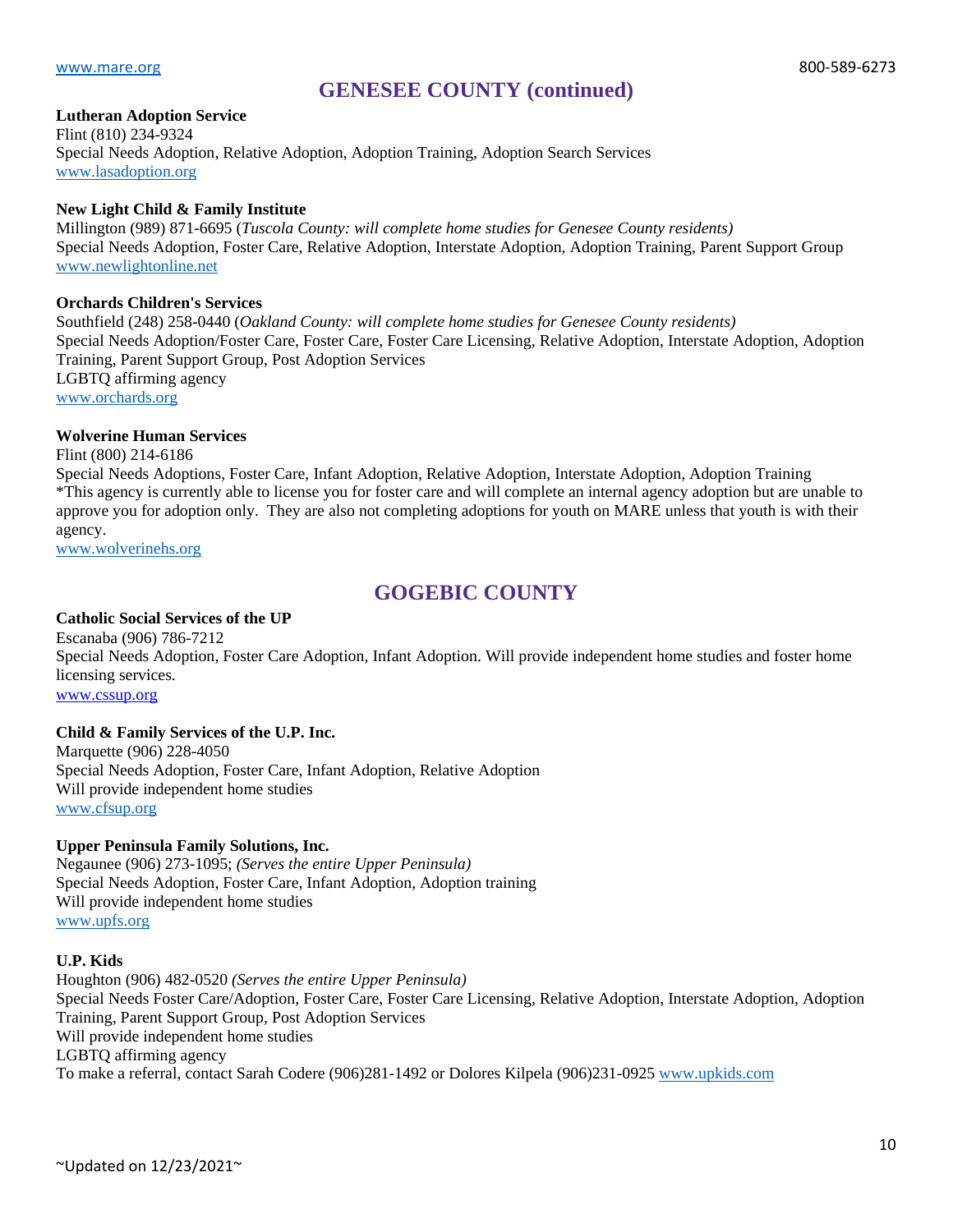# **GRAND TRAVERSE COUNTY**

### **Bethany Christian Services**

Traverse City/Cadillac (231)995-0870 Special Needs Adoption, Foster Care, Infant Adoption, Relative Adoption, Pregnancy Counseling, Post Adoption Services Will provide independent home studies [www.bethany.org](http://www.bethany.org/)

### **Child and Family Services of Northwestern Michigan**

Traverse City (231) 946-8975 Special Needs Adoption, Foster Care, Infant Adoption, Adoption Training, Pregnancy Counseling [www.cfsnwmi.org](http://www.cfsnwmi.org/)

**Eagle Village** (*Osceola County: will complete home studies for Grand Traverse County residents)* Hersey (231) 832-2234 Special Needs Foster Care/Adoption, Relative Adoption, Foster Care, Foster Care Licensing, Adoption Training [www.eaglevillage.org](http://www.eaglevillage.org/)

# **GRATIOT COUNTY**

*(See Shiawassee County for additional agencies)*

#### **New Light Child & Family Institute**

Millington (989) 871-6695 (*Tuscola County: will complete home studies for Gratiot County residents)* Special Needs Adoption, Foster Care, Relative Adoption, Interstate Adoption, Adoption Training, Parent Support Group [www.newlightonline.net](http://www.newlightonline.net/)

#### **Ennis Center for Children, Inc.**

Saginaw (989) 558-0020 Serving Livingston, Ingham, Eaton, Clinton, Washtenaw, Genesee, Oakland, and surrounding areas Special Needs Adoption, Foster Care, Relative Adoption, Interstate Adoption, Adoption Training, Parent Support Group, Foster Care Licensing Will provide independent home studies LGBTQ affirming agency [www.enniscenter.org](http://www.enniscenter.org/)

#### **Adoption Option Inc.**

Midland (989) 839-0534 (*Midland County: will complete home studies for Saginaw County residents)* Special Needs Adoption, Foster Care, Infant Adoption, Relative Adoption, Interstate Adoption, [www.adoptionoptioninc.org](http://www.adoptionoptioninc.org/)

# **HILLSDALE COUNTY**

#### **Catholic Charities of Jackson, Lenawee and Hillsdale Counties**

Adrian (517) 263-2191 Special Needs Adoption, Foster Care, Relative Adoption, Interstate Adoption, Adoption Training, Post Adoption Services [www.catholiccharitiesjlhc.org](http://www.catholiccharitiesjlhc.org/)

#### **Fostering Solutions**

Adrian (517) 263-0020 (*Lenawee County: will complete home studies for Hillsdale County residents)* Special Needs Adoption, Foster Care, Infant Adoption, Relative Adoption, Interstate Adoption [www.fosteringsolutions.org](http://www.fosteringsolutions.org/)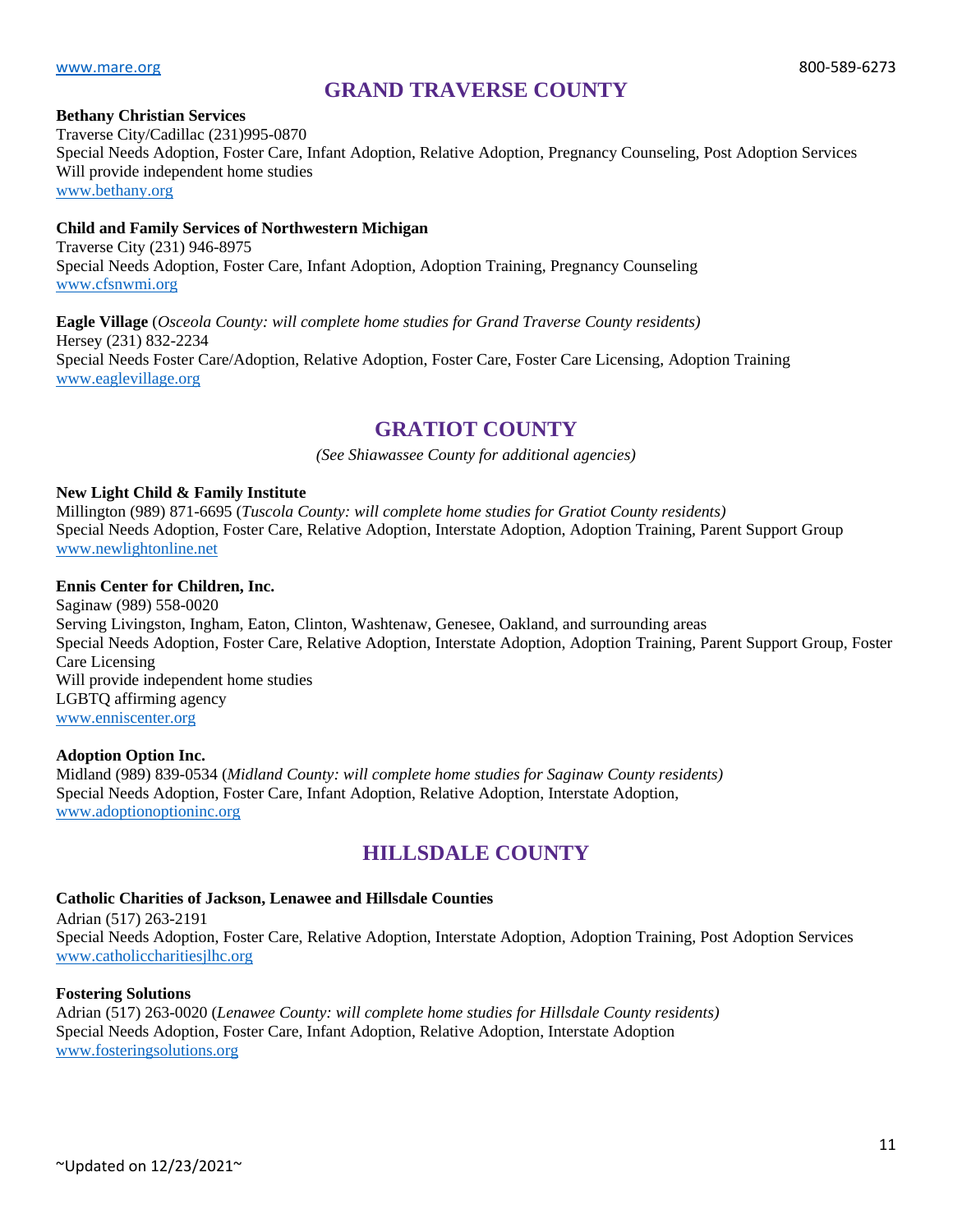# **HILLSDALE COUNTY (continued)**

### **Open Door Family Services**

Jackson (517) 936-7713 (*Jackson County: will complete home studies for Hillsdale County residents)* Special Needs Adoption, Infant, Interstate Adoption, Direct Placement, Foster Home Licensing, Adoption Search Services, Training, Pregnancy Counseling, Post Adoption Services Will provide independent home studies LGBTQ affirming agency [www.opendoorfs.org](http://www.opendoorfs.org/)

# **Youth Guidance Foster Care and Adoption Center**

Battle Creek (269) 969-9438 (*Calhoun County: will complete home studies for Hillsdale County residents)* Special Needs Adoption, Foster Care Adoption, Relative Adoption, Adoption Training, Post Adoption Services, Foster Care Licensing [www.citylinc.org](http://www.citylinc.org/)

**HOUGHTON COUNTY**

# **Catholic Social Services of the UP**

Escanaba (906) 786-7212 Special Needs Adoption, Foster Care Adoption, Infant Adoption. Will provide independent home studies and foster home licensing services. [www.cssup.org](https://urldefense.proofpoint.com/v2/url?u=http-3A__www.cssup.org&d=DwQF-g&c=euGZstcaTDllvimEN8b7jXrwqOf-v5A_CdpgnVfiiMM&r=QmB0e6qn4GS5mBoO3pirSZwLu5aEKcrcW6DV2rHPvsk&m=VF3mxIu_OzLIWiJrJgFFTJCONMUpsccUlqzTMMGuj1I&s=KLbjyGBYmxxRMEBuGv3sI7es8_klyDrKs0Zlc40hwxY&e=)

# **Child & Family Services of the U.P. Inc.**

Marquette (906) 228-4050 Special Needs Adoption, Foster Care, Infant Adoption, Relative Adoption Will provide independent home studies [www.cfsup.org](http://www.cfsup.org/)

# **Upper Peninsula Family Solutions, Inc.**

Negaunee (906) 273-1095; *(Serves the entire Upper Peninsula)* Special Needs Adoption, Foster Care, Infant Adoption, Adoption training Will provide independent home studies [www.upfs.org](http://www.upfs.org/)

# **U.P. Kids**

Houghton (906) 482-0520 *(Serves the entire Upper Peninsula)* Special Needs Foster Care/Adoption, Foster Care, Foster Care Licensing, Relative Adoption, Interstate Adoption, Adoption Training, Parent Support Group, Post Adoption Services Will provide independent home studies LGBTQ affirming agency To make a referral, contact Sarah Codere (906)281-1492 or Dolores Kilpela (906)231-0925 [www.upkids.com](http://www.upkids.com/)

# **HURON COUNTY**

(See Tuscola and Lapeer Counties for additional agencies)

# **New Light Child & Family Institute**

Millington (989) 871-6695 (*Tuscola County: will complete home studies for Huron County residents)* Special Needs Adoption, Foster Care, Relative Adoption, Interstate Adoption, Adoption Training, Parent Support Group [www.newlightonline.net](http://www.newlightonline.net/)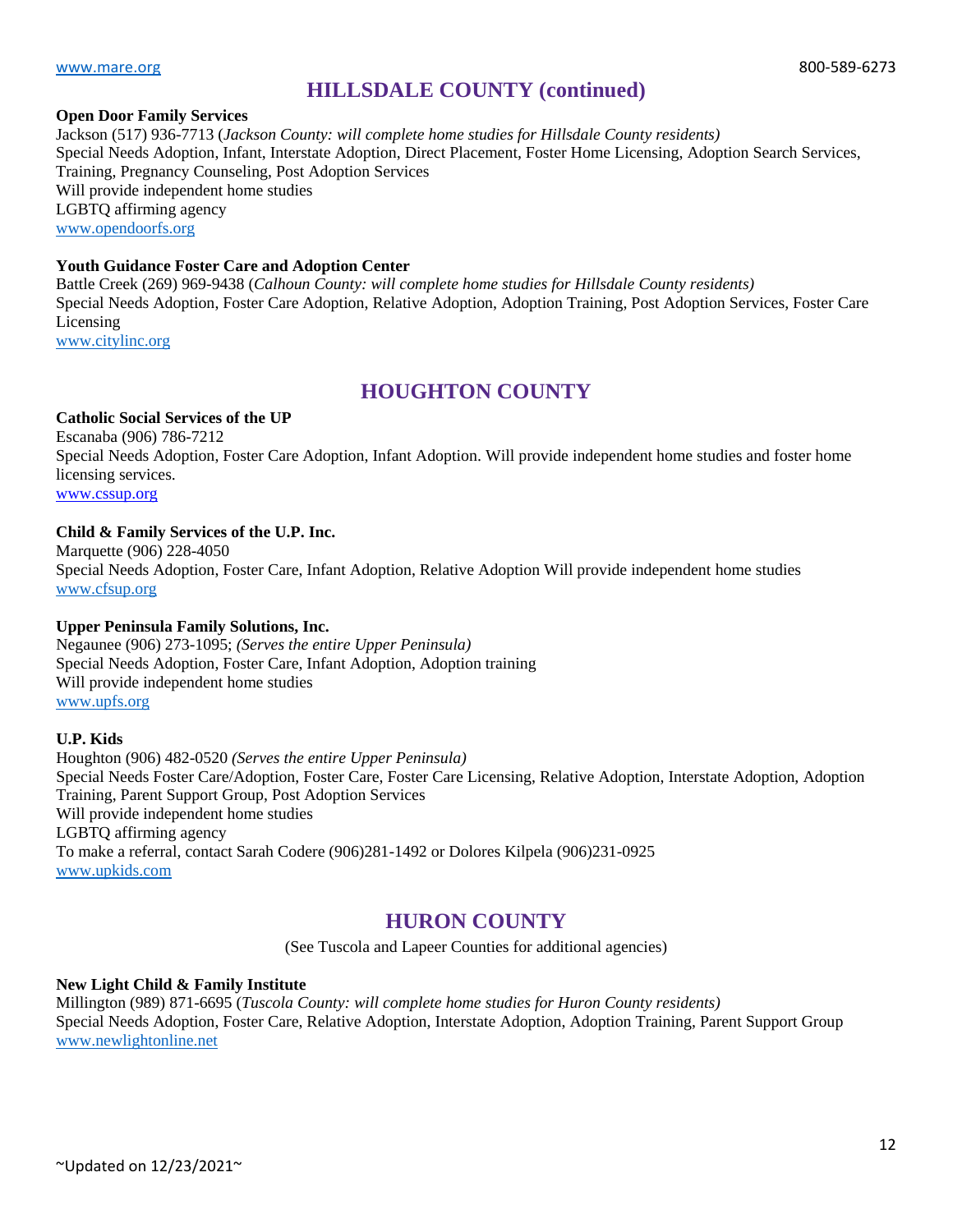# **INGHAM COUNTY**

# **Bethany Christian Services**

East Lansing (517) 336-0191 Special Needs Adoption, Foster Care, Infant Adoption, Relative Adoption, Pregnancy Counseling, Post Adoption Services Will provide independent home studies [www.bethany.org](http://www.bethany.org/)

### **Child & Family Charities**

Lansing (517) 882-4000 Special Needs Adoption, Foster Care [www.childandfamily.org](http://www.childandfamily.org/)

#### **Ennis Center for Children, Inc.**

Howell Office (517) 881-0723 (*Livingston County: will complete home studies for Ingham County residents)* Serving Livingston, Ingham, Eaton, Clinton, Washtenaw, Genesee, Oakland, and surrounding areas Special Needs Adoption, Foster Care, Relative Adoption, Interstate Adoption, Adoption Training, Parent Support Group, Foster Care Licensing Will provide independent home studies LGBTQ affirming agency [www.enniscenter.org](https://urldefense.proofpoint.com/v2/url?u=http-3A__www.enniscenter.org&d=DwQFAw&c=euGZstcaTDllvimEN8b7jXrwqOf-v5A_CdpgnVfiiMM&r=QmB0e6qn4GS5mBoO3pirSZwLu5aEKcrcW6DV2rHPvsk&m=HXVrhz7JNH_8Y6rx8eCAZcBvdcwnpjmHF_yx-JFJbKg&s=cqZTwLKEmKPQdmDtNG9rwGrctHHKDNpQfIvnGPxuC3o&e=)

# **Family and Community Services Inc.**

East Lansing (517) 615-1382 Special Needs Adoption, Foster Care, Infant Adoption, International Adoption, Relative Adoption, Interstate Adoption, Adoption Training, Adoption Search Services, Post Adoption Services, Pregnancy Counseling Will provide independent home studies [www.fcsserves.org](http://www.fcsserves.org/)

#### **Fostering Futures**

Ann Arbor (734) 481-8999 (*Washtenaw County: will complete home studies for Ingham County residents)* Special Needs Adoption/Foster Care, Foster Care, Foster Care Licensing, Relative Adoption, Interstate Adoption, Parent Support Group, Post Adoption Services LGBTQ affirming agency [www.ffkids.org](http://www.ffkids.org/)

### **Lutheran Adoption Service**

Lansing (517) 321-7663 Special Needs Adoption, Foster Care, Relative Adoption, Adoption Training, Adoption Search Services, Parent Support Group, Post Adoption Services [www.lasadoption.org](http://www.lasadoption.org/)

### **Open Door Family Services**

Jackson (517) 936-7713 (*Jackson County: will complete home studies for Ingham County residents)* Special Needs Adoption, Infant, Interstate Adoption, Direct Placement, Foster Home Licensing, Adoption Search Services, Training, Pregnancy Counseling, Post Adoption Services Will provide independent home studies LGBTQ affirming agency [www.opendoorfs.org](http://www.opendoorfs.org/)

# **St. Vincent Catholic Charities**

Lansing (517) 323-4734 Special Needs Adoption, Foster Care, Infant Adoption, Adoption Training, Post Adoption Services [www.stvcc.org](http://www.stvcc.org/)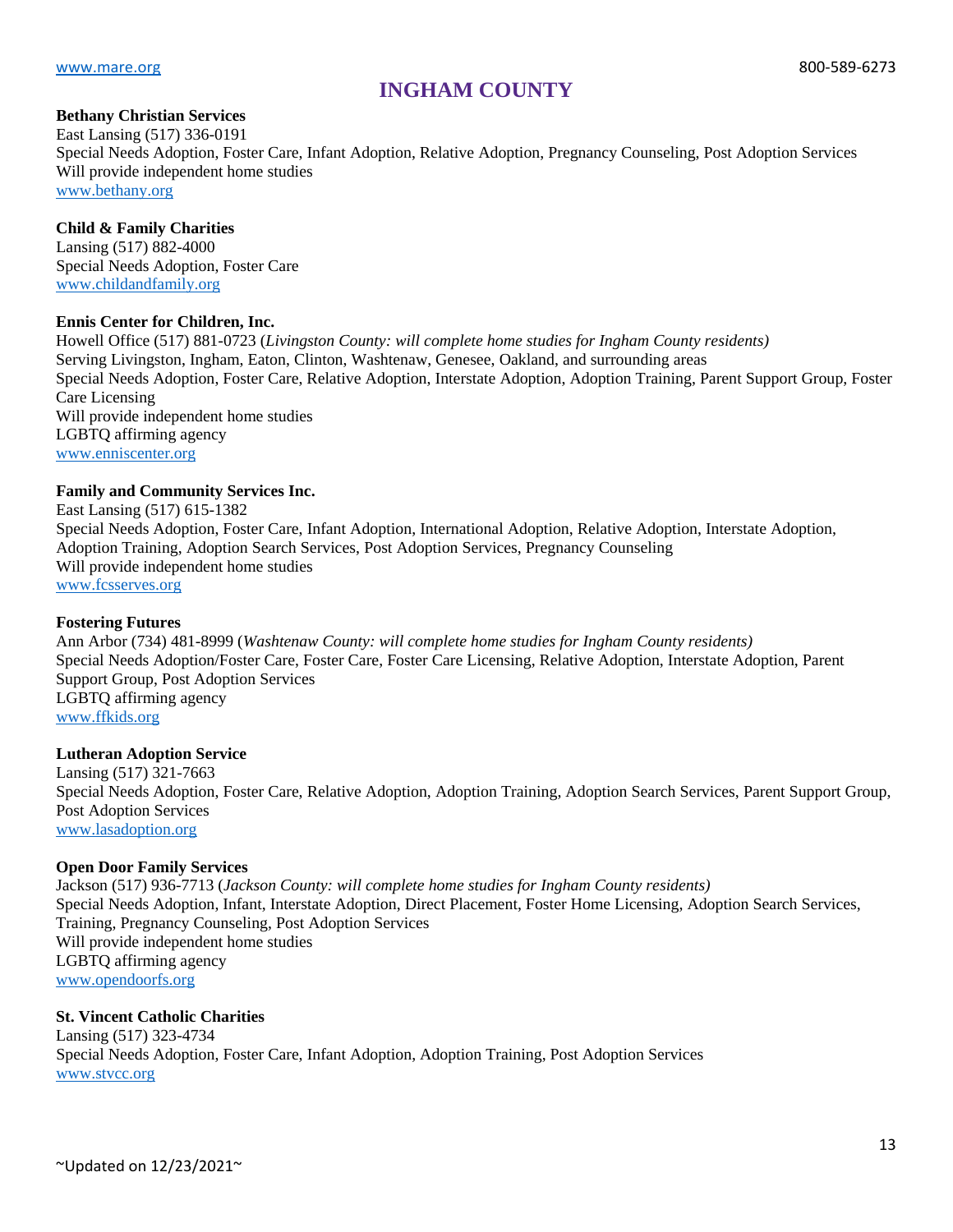# **IONIA COUNTY**

*(see Kent County for additional agencies)*

# **Open Door Family Services**

Jackson (517) 936-7713 (*Jackson County: will complete home studies for Ionia County residents)* Special Needs Adoption, Infant, Interstate Adoption, Direct Placement, Foster Home Licensing, Adoption Search Services, Training, Pregnancy Counseling, Post Adoption Services Will provide independent home studies LGBTQ affirming agency [www.opendoorfs.org](http://www.opendoorfs.org/)

# **IOSCO COUNTY**

# **Child and Family Services of Northeast Michigan**, **Inc.**

Alpena (989) 356-4567 Special Needs Foster Care/Adoption, Foster Care, Foster Care Licensing, Relative Adoption, Interstate Adoption [www.cfsnemi.org](http://www.cfsnemi.org/)

#### **Lutheran Adoption Service**

Bay City (989) 686-3170 (*Bay County: will complete home studies for Iosco County residents)* Special Needs Adoption, Relative Adoption, Interstate Adoption, Adoption training, Adoption Search Services, Post Adoption Services [www.lasadoption.org](http://www.lasadoption.org/)

# **IRON COUNTY**

# **Catholic Social Services of the UP**

Escanaba (906) 786-7212 Special Needs Adoption, Foster Care Adoption, Infant Adoption. Will provide independent home studies and foster home licensing services. [www.cssup.org](https://urldefense.proofpoint.com/v2/url?u=http-3A__www.cssup.org&d=DwQF-g&c=euGZstcaTDllvimEN8b7jXrwqOf-v5A_CdpgnVfiiMM&r=QmB0e6qn4GS5mBoO3pirSZwLu5aEKcrcW6DV2rHPvsk&m=VF3mxIu_OzLIWiJrJgFFTJCONMUpsccUlqzTMMGuj1I&s=KLbjyGBYmxxRMEBuGv3sI7es8_klyDrKs0Zlc40hwxY&e=)

#### **Child & Family Services of the U.P. Inc.**

Marquette (906)228-4050 Special Needs Adoption, Foster Care, Infant Adoption, Relative Adoption Will provide independent home studies [www.cfsup.org](http://www.cfsup.org/)

# **Upper Peninsula Family Solutions, Inc.**

Negaunee (906) 273-1095; *(Serves the entire Upper Peninsula)* Special Needs Adoption, Foster Care, Infant Adoption, Adoption training Will provide independent home studies [www.upfs.org](http://www.upfs.org/)

# **U.P. Kids**

Houghton (906) 482-0520 *(Serves the entire Upper Peninsula)* Special Needs Foster Care/Adoption, Foster Care, Foster Care Licensing, Relative Adoption, Interstate Adoption, Adoption Training, Parent Support Group, Post Adoption Services Will provide independent home studies; LGBTQ affirming agency To make a referral, contact Sarah Codere (906)281-1492 or Dolores Kilpela (906)231-0925 [www.upkids.com](http://www.upkids.com/)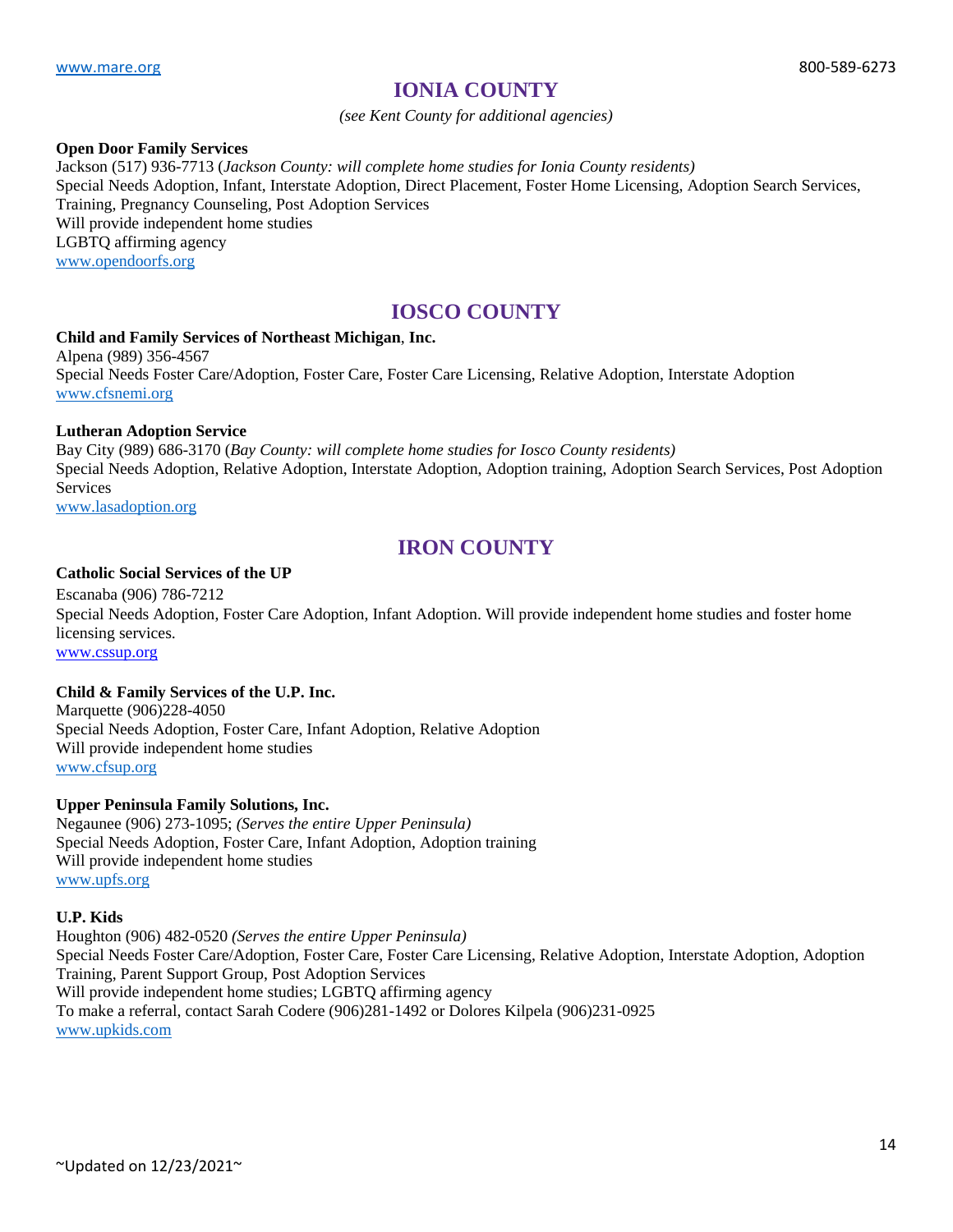# **ISABELLA COUNTY**

### **Adoption Option Inc.**

Midland (989) 839-0534 (*Midland County: will complete home studies for Isabella County residents)* Special Needs Adoption, Foster Care, Infant Adoption, Relative Adoption, Interstate Adoption [www.adoptionoptioninc.org](http://www.adoptionoptioninc.org/)

### **Eagle Village**

Hersey (231) 832-2234 Special Needs Foster Care/Adoption, Relative Adoption, Foster Care, Foster Care Licensing, Adoption Training [www.eaglevillage.org](http://www.eaglevillage.org/)

### **Lutheran Adoption Service**

Clare (989) 386-2101 (*Clare County: will complete home studies for Isabella County residents)* Special Needs Adoption, Relative Adoption, Adoption Training, Adoption Search Services [www.lasadoption.org](http://www.lasadoption.org/)

# **JACKSON COUNTY**

### **Catholic Charities of Jackson, Lenawee and Hillsdale Counties**

Adrian (517) 263-2191or Jackson (517)782-2551 (*Lenawee County: will complete home studies for Jackson County residents)* Special Needs Adoption, Foster Care, Relative Adoption, Interstate Adoption, Adoption Training, Post Adoption Services [www.catholiccharitiesjlhc.org](http://www.catholiccharitiesjlhc.org/)

#### **Family Service & Children's Aid**

Jackson (517) 787-7920 Special Needs Adoption, Foster Care, Infant Adoption, Adoption Training, Post Adoption Services [www.strong](http://www.strong/)[-families.org](http://www.strong-families.org/)

#### **Fostering Futures**

Ann Arbor (734) 481-8999 (*Washtenaw County: will complete home studies for Jackson County residents)* Special Needs Adoption/Foster Care, Foster Care, Foster Care Licensing, Relative Adoption, Interstate Adoption, Parent Support Group, Post Adoption Services LGBTQ affirming agency [www.ffkids.org](http://www.ffkids.org/)

### **Hands Across the Water**

Ann Arbor and Adrian (734) 477-0135 (*Washtenaw County: will complete home studies for Jackson County residents)* Special Needs Adoption, Foster Care, Infant Adoptions, Relative Adoption, Interstate Adoption, Adoption Training, Adoption Search Services, Pregnancy Counseling, Post Adoption Services, Parenting Education and Behavioral Health. International adoption provided for Bulgaria, Dominican Republic, and Mexico Language accommodations: Spanish and Dutch LGBTQ affirming agency [www.hatw.org](http://www.hatw.org/)

#### **Lutheran Adoption Service**

Lansing office (517) 321-7663 (*Ingham County: will complete home studies for Jackson County residents)* Special Needs Adoption, Foster Care, Relative Adoption, Adoption Training, Adoption Search Services, Parent Support Group, Post Adoption Services [www.lasadoption.org](http://www.lasadoption.org/)

# **Open Door Family Services**

Jackson (517) 936-7713 Special Needs Adoption, Infant Adoption, Direct Placement, Foster Home Licensing, Adoption Search Services, Interstate Adoption, Training, Pregnancy Counseling, Post Adoption Services Will provide independent home studies; LGBTQ affirming agency [www.opendoorfs.org](http://www.opendoorfs.org/)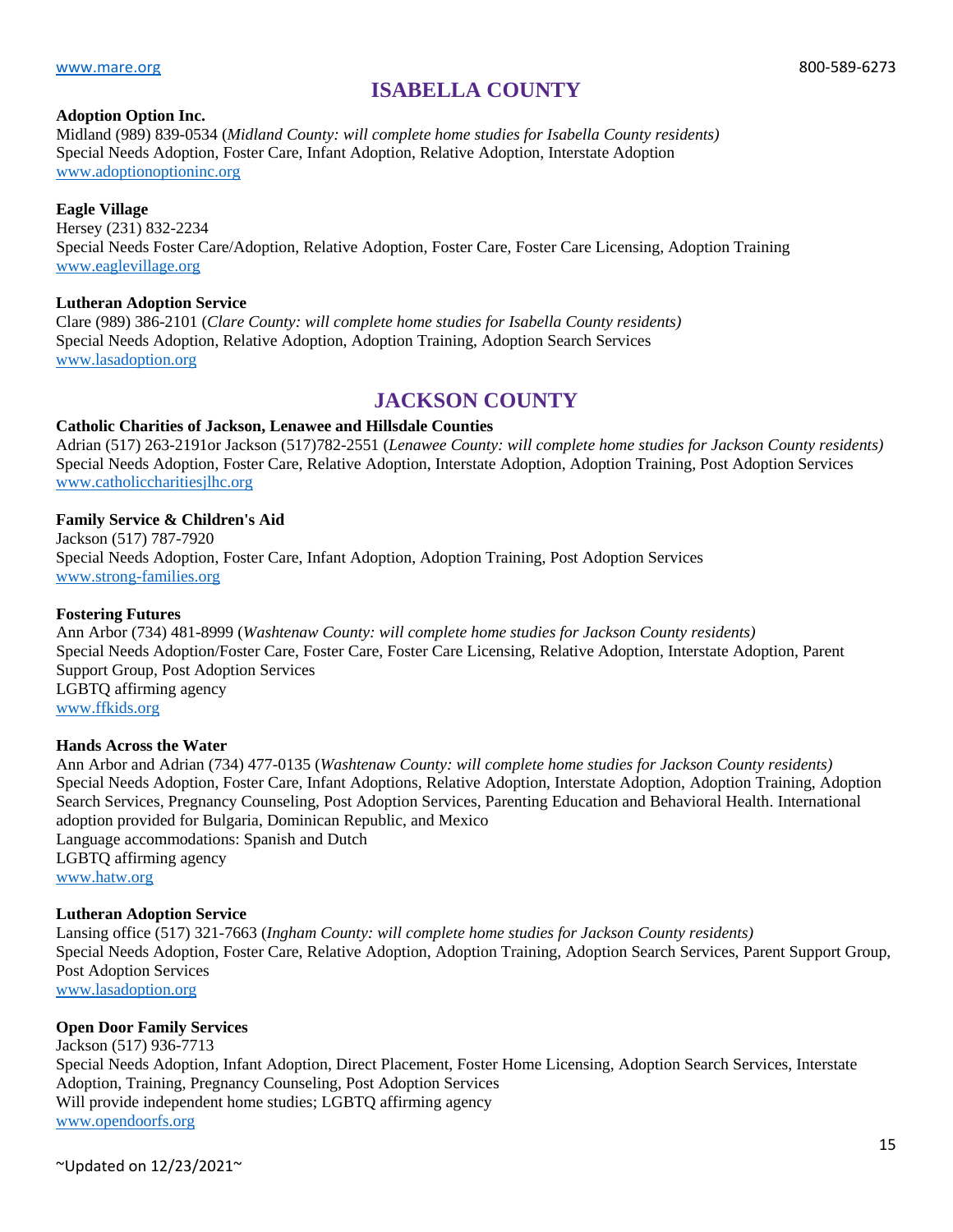# **Bethany Christian Services**

Kalamazoo (269) 372-8800 Special Needs Adoption, Foster Care, Infant Adoption, Relative Adoption, Pregnancy Counseling, Post Adoption Services Will provide independent home studies [www.bethany.org](http://www.bethany.org/)

# **Family & Children Services**

Kalamazoo (269) 344-0202 Special Needs Adoption, Foster Care [www.fcsource.org](http://www.fcsource.org/)

# **Lutheran Adoption Service**

Kalamazoo (269) 345-5776 Special Needs Adoption, Foster Care, Relative Adoption, Adoption Training, Adoption Search Services, Parent Support Group, Post Adoption Services [www.lasadoption.org](http://www.lasadoption.org/)

# **Youth Guidance Foster Care and Adoption Center**

Battle Creek (269) 969-9438 (*Calhoun County: will complete home studies for Kalamazoo County residents)* Special Needs Adoption, Foster Care Adoption, Relative Adoption, Adoption Training, Post Adoption Services, Foster Care Licensing [www.citylinc.org](http://www.citylinc.org/)

# **KENT COUNTY**

### **Bethany Christian Services**

Grand Rapids (616) 224-7550 Special Needs Adoption, Foster Care, Infant Adoption, Relative Adoption, Pregnancy Counseling, Post Adoption Services Will provide independent home studies [www.bethany.org](http://www.bethany.org/)

# **Catholic Charities West Michigan**

Grand Rapids (616) 456-1443 Special Needs Adoption, Foster Care, Infant Adoption, Adoption Training, Post Adoption Services, Pregnancy Counseling [www.ccwestmi.org](http://www.ccwestmi.org/)

# **D.A. Blodgett - St. John's**

Grand Rapids (616) 451-2021 Special Needs Adoption, Foster Care, Relative Adoption, Interstate Adoption, Adoption Training, Foster Care Licensing, Parent Support Group, Post Adoption Services Language accommodations: Spanish, Arabic LGBTQ affirming agency [www.dabsj.org](http://www.dabsj.org/)

# **Greater Hopes Family Services**

Wyoming (616) 451-0245; \*\* This agency does not complete or approve adoption from foster care Relative Adoption, Infant Adoption, Interstate Adoption, Post Adoption Services, Parent Support Group, Pregnancy Counseling Will provide independent home studies LGBTQ affirming agency [www.greaterhopes.org](http://www.greaterhopes.org/)

# **Lutheran Adoption Service**

Grand Rapids (616) 356-1934 Special Needs Adoption, Foster Care, Relative Adoption, Adoption Training, Adoption Search Services, Parent Support Group, Post Adoption Services [www.lasadoption.org](http://www.lasadoption.org/)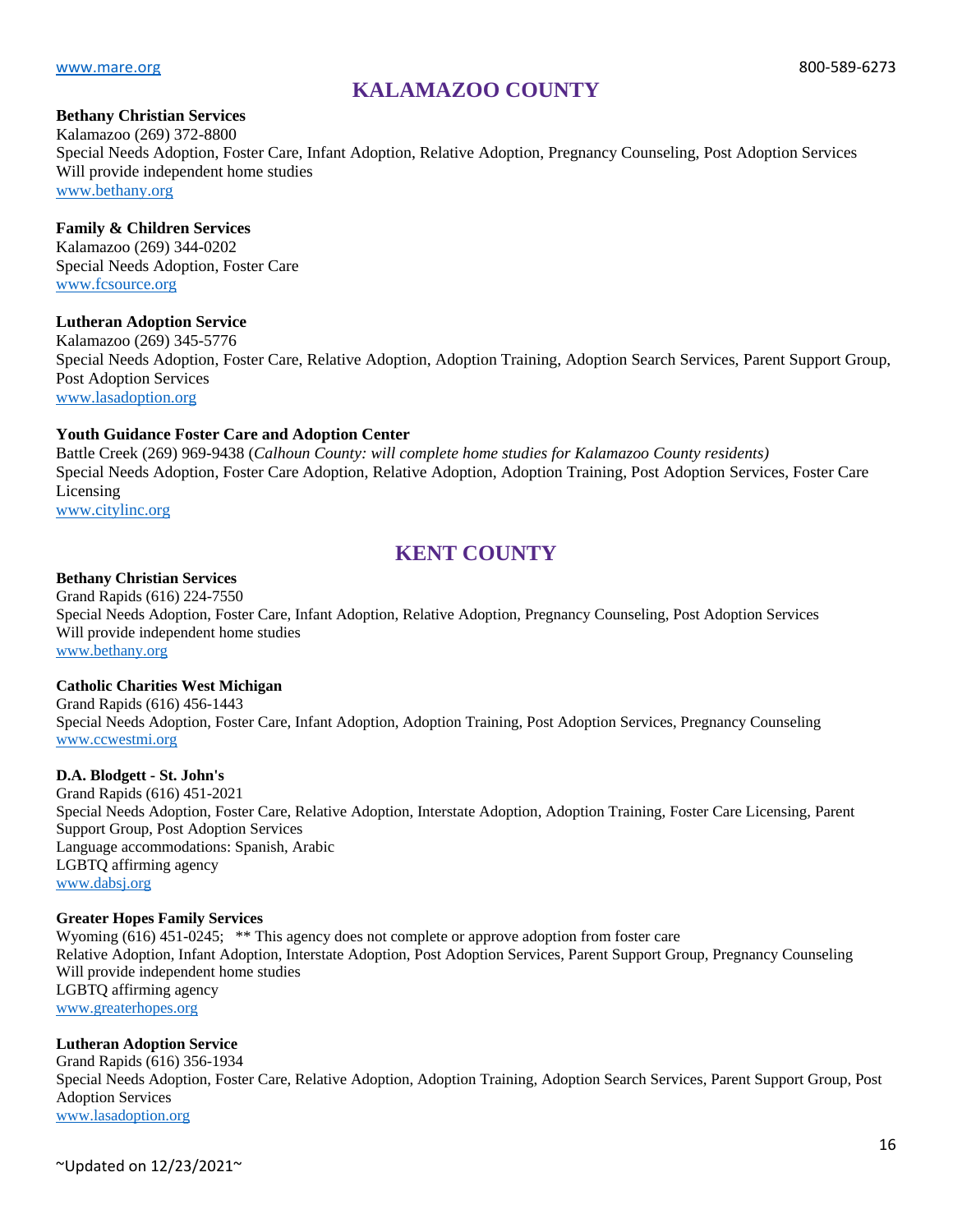# **KEWEENAW COUNTY**

### **Upper Peninsula Family Solutions, Inc.**

Negaunee (906) 273-1095; *(Serves the entire Upper Peninsula)* Special Needs Adoption, Foster Care, Infant Adoption, Adoption training Will provide independent home studies [www.upfs.org](http://www.upfs.org/)

# **U.P. Kids**

Houghton (906) 482-0520 *(Serves the entire Upper Peninsula)* Special Needs Foster Care/Adoption, Foster Care, Foster Care Licensing, Relative Adoption, Interstate Adoption, Adoption Training, Parent Support Group, Post Adoption Services Will provide independent home studies LGBTQ affirming agency To make a referral, contact Sarah Codere (906)281-1492 or Dolores Kilpela (906)231-0925 [www.upkids.com](http://www.upkids.com/)

# **LAKE COUNTY**

### **Eagle Village**

Hersey (231) 832-2234 Special Needs Foster Care/Adoption, Relative Adoption, Foster Care, Foster Care Licensing, Adoption Training [www.eaglevillage.org](http://www.eaglevillage.org/)

# **LAPEER COUNTY**

(*see Tuscola and Genesee Counties for additional agencies)*

#### **Adoption and Foster Care Specialists, Inc.** Lapeer (810) 660-7590 ext. 101

Special Needs Adoption, Foster Care, Relative Adoption, Adoption Training, Parent Support Group [www.adoption-specialists.org](http://www.adoption-specialists.org/)

# **New Light Child & Family Institute**

Millington (989) 871-6695 Special Needs Adoption, Foster Care, Relative Adoption, Interstate Adoption, Adoption Training, Parent Support Group [www.newlightonline.net](http://www.newlightonline.net/)

# **LENAWEE COUNTY**

# **Catholic Charities of Jackson, Lenawee and Hillsdale Counties**

Adrian (517) 263-2191 Special Needs Adoption, Foster Care, Relative Adoption, Interstate Adoption, Adoption Training, Post Adoption Services [www.catholiccharitiesjlhc.org](http://www.catholiccharitiesjlhc.org/)

### **Family & Community Services, Inc.**

Monroe (734) 344-6606 (*Monroe County: will complete home studies for Lenawee County residents)* Special Needs Adoption, Foster Care, Infant Adoption, Relative Adoption, Interstate Adoption, Adoption Training, Adoption Search Services, Post Adoption Services, Pregnancy Counseling Will provide independent home studies [www.fcsserves.org](https://urldefense.proofpoint.com/v2/url?u=http-3A__www.fcsserves.org&d=DwQFAw&c=euGZstcaTDllvimEN8b7jXrwqOf-v5A_CdpgnVfiiMM&r=QmB0e6qn4GS5mBoO3pirSZwLu5aEKcrcW6DV2rHPvsk&m=P5buPibOXD0uNdjiUEeLbnuzJX87JicenESCe0SvbLY&s=K_OLAFoYTP0xs3pnI_x4eO5y5vM7QoJfbf0sJcYghiM&e=)

# **Fostering Futures**

Ann Arbor (734) 481-8999 (*Washtenaw County: will complete home studies for Lenawee County residents)* Special Needs Adoption/Foster Care, Foster Care, Foster Care Licensing, Relative Adoption, Interstate Adoption, Parent Support Group, Post Adoption Services LGBTQ affirming agency [www.ffkids.org](http://www.ffkids.org/)

~Updated on 12/23/2021~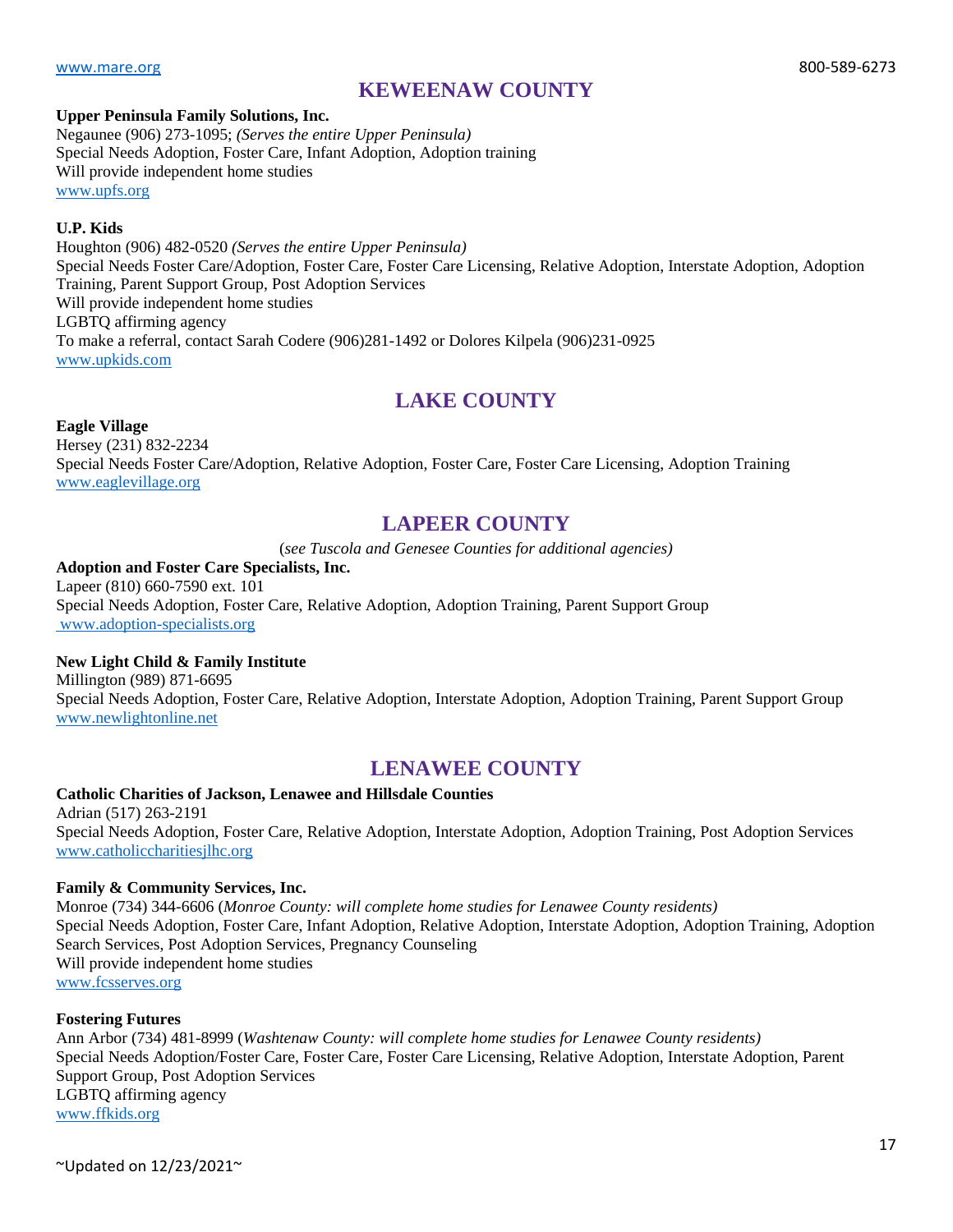Adrian (517) 263-0020 Special Needs Adoption, Foster Care, Infant Adoption, Relative Adoption, Interstate Adoption [www.fosteringsolutions.org](http://www.fosteringsolutions.org/)

# **Hands Across the Water**

Ann Arbor and Adrian (734) 477-0135 Special Needs Adoption, Foster Care, Infant Adoption, Relative Adoption, Interstate Adoption, Adoption Training, Adoption Search Services, Pregnancy Counseling, Post Adoption Services, Parenting Education and Behavioral Health, International adoption provided for Bulgaria, China, Dominican Republic, Mexico LGBTQ affirming agency [www.hatw.org](http://www.hatw.org/)

# **Open Door Family Services**

Jackson (517) 936-7713 (*Jackson County: will complete home studies for Lenawee County residents)* Special Needs Adoption, Infant, Interstate Adoption, Direct Placement, Foster Home Licensing, Adoption Search Services, Training, Pregnancy Counseling, Post Adoption Services Will provide independent home studies LGBTQ affirming agency [www.opendoorfs.org](http://www.opendoorfs.org/)

# **LIVINGSTON COUNTY**

# **Ennis Center for Children, Inc.**

Howell Office (517) 881-0723 Serving Livingston, Ingham, Eaton, Clinton, Washtenaw, Genesee, Oakland, and surrounding areas Special Needs Adoption, Foster Care, Relative Adoption, Interstate Adoption, Adoption Training, Parent Support Group, Foster Care Licensing Will provide independent home studies LGBTQ affirming agency [www.enniscenter.org](https://urldefense.proofpoint.com/v2/url?u=http-3A__www.enniscenter.org&d=DwQFAw&c=euGZstcaTDllvimEN8b7jXrwqOf-v5A_CdpgnVfiiMM&r=QmB0e6qn4GS5mBoO3pirSZwLu5aEKcrcW6DV2rHPvsk&m=HXVrhz7JNH_8Y6rx8eCAZcBvdcwnpjmHF_yx-JFJbKg&s=cqZTwLKEmKPQdmDtNG9rwGrctHHKDNpQfIvnGPxuC3o&e=)

# **Family & Community Services, Inc.**

Howell (517) 615-1275 Special Needs Adoption, Foster Care, Pregnancy Counseling; Relative Adoption, Interstate Adoption, Adoption Training, Adoption Search Services, Post Adoption Services Will provide independent home studies [www.fcsserves.org](https://urldefense.proofpoint.com/v2/url?u=http-3A__www.fcsserves.org&d=DwQFAw&c=euGZstcaTDllvimEN8b7jXrwqOf-v5A_CdpgnVfiiMM&r=QmB0e6qn4GS5mBoO3pirSZwLu5aEKcrcW6DV2rHPvsk&m=P5buPibOXD0uNdjiUEeLbnuzJX87JicenESCe0SvbLY&s=K_OLAFoYTP0xs3pnI_x4eO5y5vM7QoJfbf0sJcYghiM&e=)

# **Fostering Futures**

Ann Arbor (734) 481-8999 (*Washtenaw County: will complete home studies for Livingston County residents)* Special Needs Adoption, Infant, Interstate Adoption, Direct Placement, Foster Home Licensing, Adoption Search Services, Training, Pregnancy Counseling, Post Adoption Services Will provide independent home studies LGBTQ affirming agency Special Needs Adoption/Foster Care, Foster Care, Foster Care Licensing, Relative Adoption, Interstate Adoption, Parent Support Group, Post Adoption Services LGBTQ affirming agency [www.ffkids.org](http://www.ffkids.org/)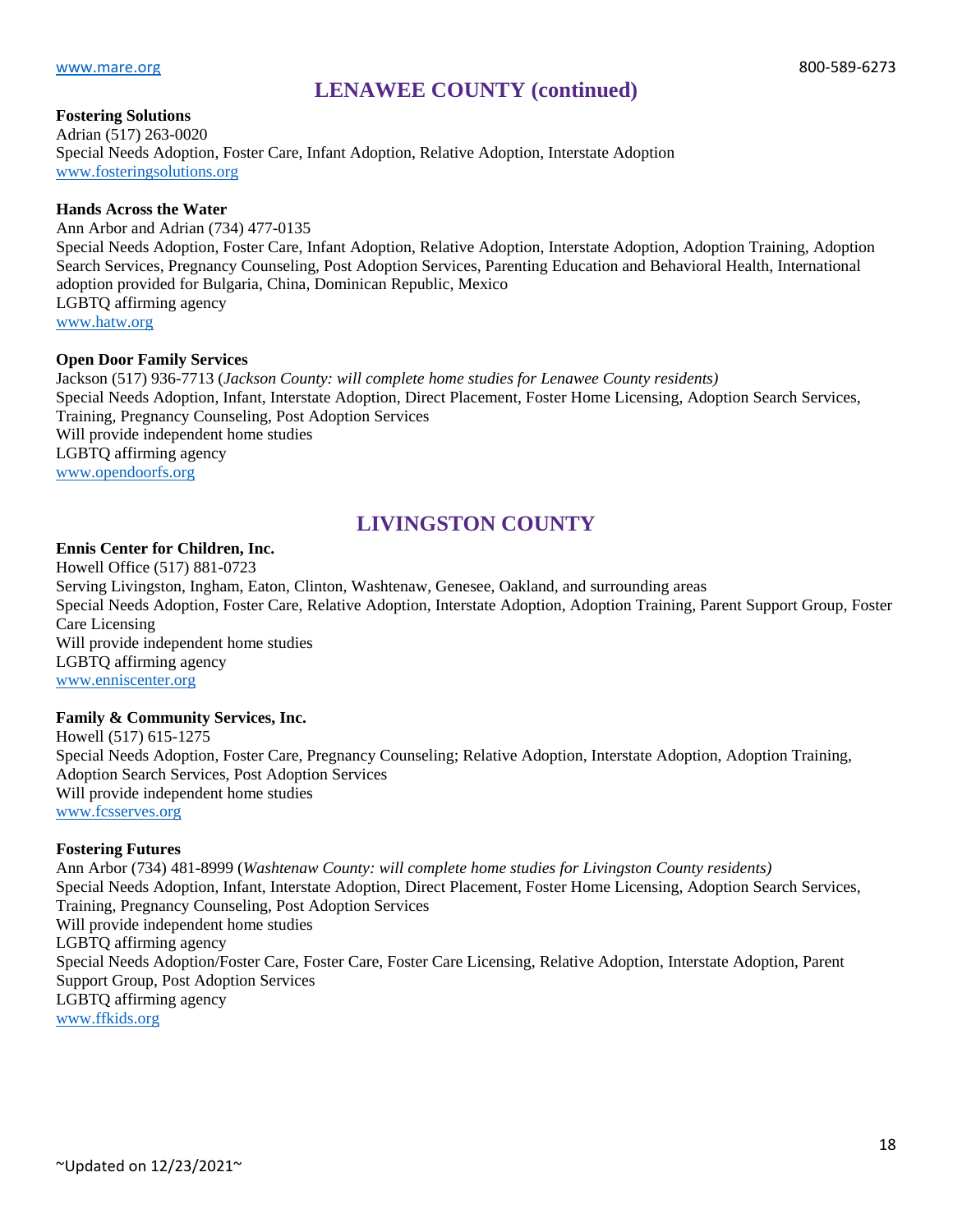# **LIVINGSTON COUNTY (continued)**

### **Growing Hope Through Love**

Howell (517) 798-4020 *(Works with families throughout the state)* Special Needs Adoption, Foster Care, Relative Adoption, Interstate Adoption, Post Adoption Services, Adoption Training, Adoption Search Services, Foster Care Licensing LGBTQ affirming agency For more information, contact Jessica Girz at [jgirz@ghtl.org](mailto:jgirz@ghtl.org)

# **Hands Across the Water**

Ann Arbor and Adrian (734) 477-0135 (*Washtenaw County: will complete home studies for Livingston County residents)* Special Needs Adoption, Foster Care, Infant Adoptions, Relative Adoption, Interstate Adoption, Adoption Training, Adoption Search Services, Pregnancy Counseling, Post Adoption Services, Parenting Education and Behavioral Health, International adoption provided for Bulgaria, Dominican Republic, and Mexico Language accommodations: Spanish and Dutch LGBTQ affirming agency

[www.hatw.org](http://www.hatw.org/)

# **Livingston County Catholic Charities**

Howell (517) 545-5944 Special Needs Adoption, Foster Care [www.livingstoncatholiccharities.org](http://www.livingstoncatholiccharities.org/)

# **New Light Child & Family Institute**

Millington (989) 871-6695 (*Tuscola County: will complete home studies for Lenawee County residents)* Special Needs Adoption, Foster Care, Relative Adoption, Interstate Adoption, Adoption Training, Parent Support Group [www.newlightonline.net](http://www.newlightonline.net/)

# **LUCE COUNTY**

# **Child & Family Services of the U.P. Inc.**

Marquette (906) 228-4050 Special Needs Adoption, Foster Care, Infant Adoption, Relative Adoption Will provide independent home studies [www.cfsup.org](http://www.cfsup.org/)

# **Upper Peninsula Family Solutions, Inc.**

Negaunee (906) 273-1095 *(Serves the entire Upper Peninsula)* Special Needs Adoption, Foster Care, Infant Adoption, Adoption training Will provide independent home studies [www.upfs.org](http://www.upfs.org/)

# **U.P. Kids**

Houghton (906) 482-0520 *(Serves the entire Upper Peninsula)* Special Needs Foster Care/Adoption, Foster Care, Foster Care Licensing, Relative Adoption, Interstate Adoption, Adoption Training, Parent Support Group, Post Adoption Services Will provide independent home studies LGBTQ affirming agency To make a referral, contact Sarah Codere (906)281-1492 or Dolores Kilpela (906)231-0925 [www.upkids.com](http://www.upkids.com/)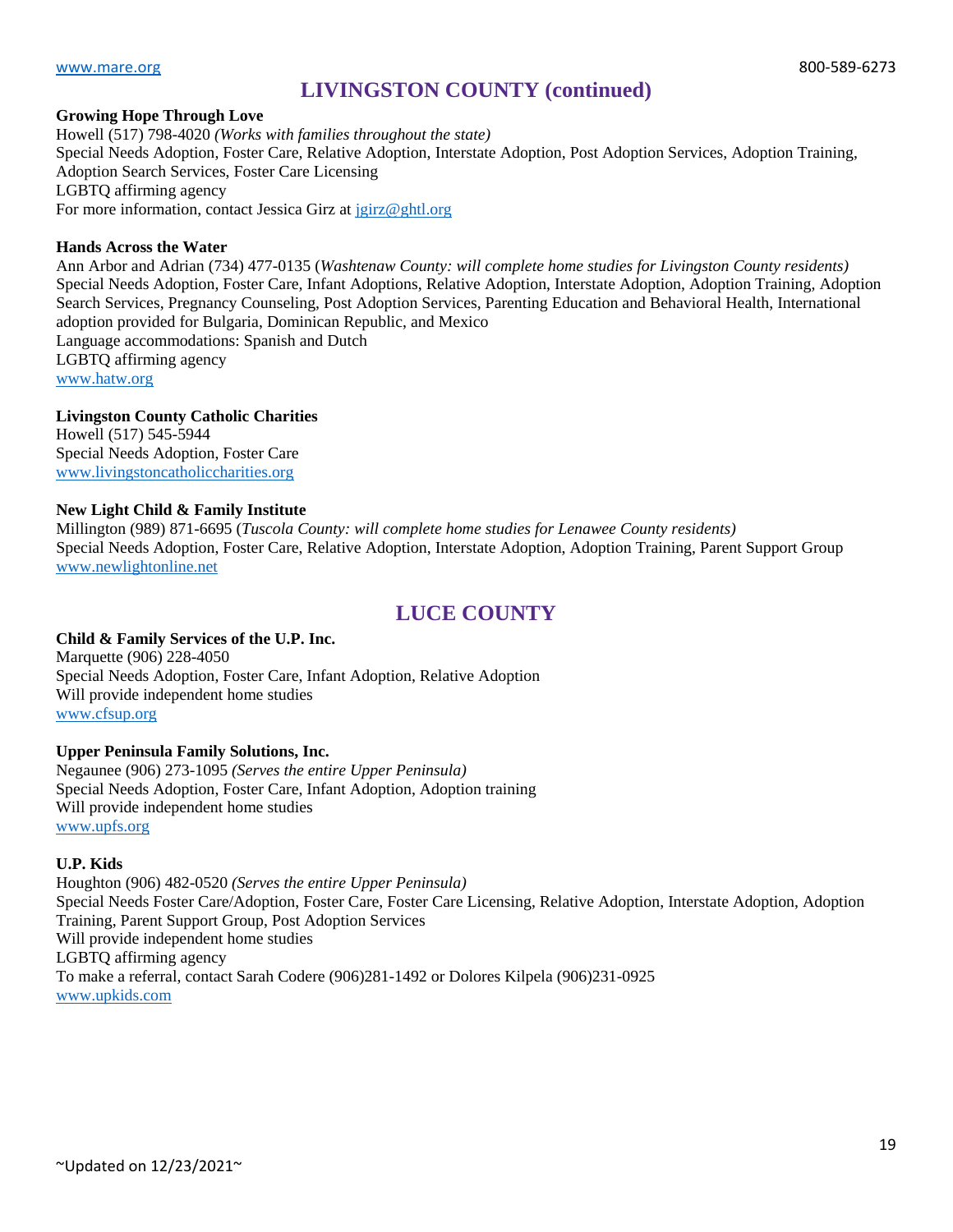# **MACKINAC COUNTY**

# **Child & Family Services of the U.P. Inc.**

Marquette (906) 228-4050 Special Needs Adoption, Foster Care, Infant Adoption, Relative Adoption Will provide independent home studies [www.cfsup.org](http://www.cfsup.org/)

### **Upper Peninsula Family Solutions, Inc.**

Negaunee (906) 273-1095 *(Serves the entire Upper Peninsula)* Special Needs Adoption, Foster Care, Infant Adoption, Adoption training Will provide independent home studies [www.upfs.org](http://www.upfs.org/)

### **U.P. Kids**

Houghton (906) 482-0520 *(Serves the entire Upper Peninsula)* Special Needs Foster Care/Adoption, Foster Care, Foster Care Licensing, Relative Adoption, Interstate Adoption, Adoption Training, Parent Support Group, Post Adoption Services Will provide independent home studies LGBTQ affirming agency To make a referral, contact Sarah Codere (906)281-1492 or Dolores Kilpela (906)231-0925 [www.upkids.com](http://www.upkids.com/)

# **MACOMB COUNTY**

# **Family & Community Services**

Sterling Heights (586) 726-2988

Special Needs Adoption, Foster Care, Infant Adoption, Relative Adoption, Interstate Adoption, Adoption Training, Adoption Search Services, Pregnancy Counseling, Post Adoption Services

Will provide independent home studies

\*This agency is currently able to license you for foster care and will complete an internal agency adoption but are unable to approve you for adoption only. They are also not completing adoptions for youth on MARE unless that youth is with their agency.

[www.fcsserves.org](http://www.fcsserves.org/)

# **Fostering Futures**

Ann Arbor (734) 481-8999 (*Washtenaw County: will complete home studies for Macomb County residents)* Special Needs Adoption/Foster Care, Foster Care, Foster Care Licensing, Relative Adoption, Interstate Adoption, Parent Support Group, Post Adoption Services LGBTQ affirming agency [www.ffkids.org](http://www.ffkids.org/)

#### **Homes for Black Children**

Detroit (313) 961-4777

Special Needs Adoptions, Foster Care, Infant Adoptions, Relative Adoption, Interstate Adoption, Adoption Search Services, Parent Support Group, Pregnancy Counseling, Post Adoption Services, Foster Care Licensing, Adoption Training, Open Adoption Training, Foster Parent Adoption Training, Parent Support Groups Will provide independent home studies LGBTO affirming agency; For more additional information, contact Sandra Hicks at [shicks@homes4blackchildren.org](mailto:shicks@homes4blackchildren.org)

# **New Light Child & Family Institute**

Millington (989) 871-6695 (*Tuscola County: will complete home studies for Macomb County residents)* Special Needs Adoption, Foster Care, Relative Adoption, Interstate Adoption, Adoption Training, Parent Support Group [www.newlightonline.net](http://www.newlightonline.net/)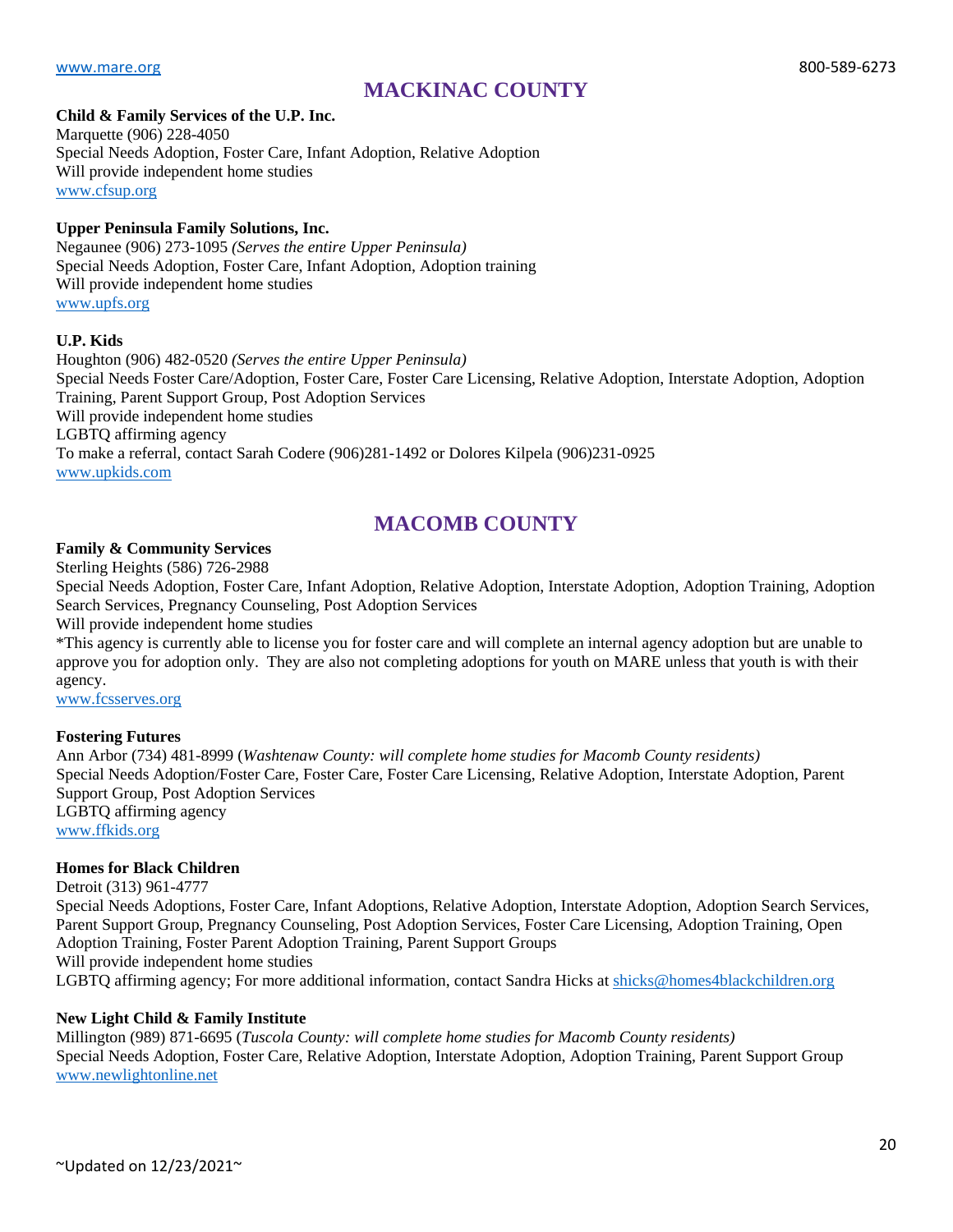# **MACOMB COUNTY (continued)**

### **Oakland Family Services**

Pontiac (248) 858-7766 *(services the tri-county area)* Special Needs Adoption, Foster Care, Foster Care Licensing, Relative Adoption, Interstate Adoption, Adoption Training, Adoption Search Services, Parent Support Group LGBTQ Affirming Agency [www.oaklandfamilyservices.org](http://www.oaklandfamilyservices.org/)

# **Open Door Family Services**

Jackson (517) 936-7713 (*Jackson County: will complete home studies for Macomb County residents)* Special Needs Adoption, Infant, Interstate Adoption, Direct Placement, Foster Home Licensing, Adoption Search Services, Training, Pregnancy Counseling, Post Adoption Services Will provide independent home studies LGBTQ affirming agency [www.opendoorfs.org](http://www.opendoorfs.org/)

# **Orchards Children's Services**

Southfield (248) 258-0440 (*Oakland County: will complete home studies for Macomb County residents)* Special Needs Adoption/Foster Care, Foster Care, Foster Care Licensing, Relative Adoption, Interstate Adoption, Adoption Training, Parent Support Group, Post Adoption Services LGBTQ affirming agency [www.orchards.org](http://www.orchards.org/)

### **Wolverine Human Services**

Warren (800) 214-6186

Special Needs Adoption, Foster Care, Infant Adoption, Relative Adoption, Interstate Adoption, Adoption Training Language accommodations: Spanish

\*This agency is currently able to license you for foster care and will complete an internal agency adoption but are unable to approve you for adoption only. They are also not completing adoptions for youth on MARE unless that youth is with their agency.

[www.wolverinehs.org](http://www.wolverinehs.org/)

# **MARQUETTE COUNTY**

# **Catholic Social Services of the UP**

Escanaba (906) 786-7212 Special Needs Adoption, Foster Care Adoption, Infant Adoption. Will provide independent home studies and foster home licensing services. [www.cssup.org](https://urldefense.proofpoint.com/v2/url?u=http-3A__www.cssup.org&d=DwQF-g&c=euGZstcaTDllvimEN8b7jXrwqOf-v5A_CdpgnVfiiMM&r=QmB0e6qn4GS5mBoO3pirSZwLu5aEKcrcW6DV2rHPvsk&m=VF3mxIu_OzLIWiJrJgFFTJCONMUpsccUlqzTMMGuj1I&s=KLbjyGBYmxxRMEBuGv3sI7es8_klyDrKs0Zlc40hwxY&e=)

# **Child & Family Services of the U.P. Inc.**

Marquette (906) 228-4050 Special Needs Adoption, Foster Care, Infant Adoption, Relative Adoption Will provide independent home studies [www.cfsup.org](http://www.cfsup.org/)

# **Lutheran Social Services of Upper Michigan, Inc.**

Uses Lansing office (517) 886-1380 Special Needs Adoption, Foster Care, Infant Adoption, Relative Adoption, Interstate Adoption, International Adoption (Bulgaria, Kyrgyzstan, Philippines), Adoption Training, Pregnancy Counseling, Post Adoption Services [www.lsswis.org](http://www.lsswis.org/)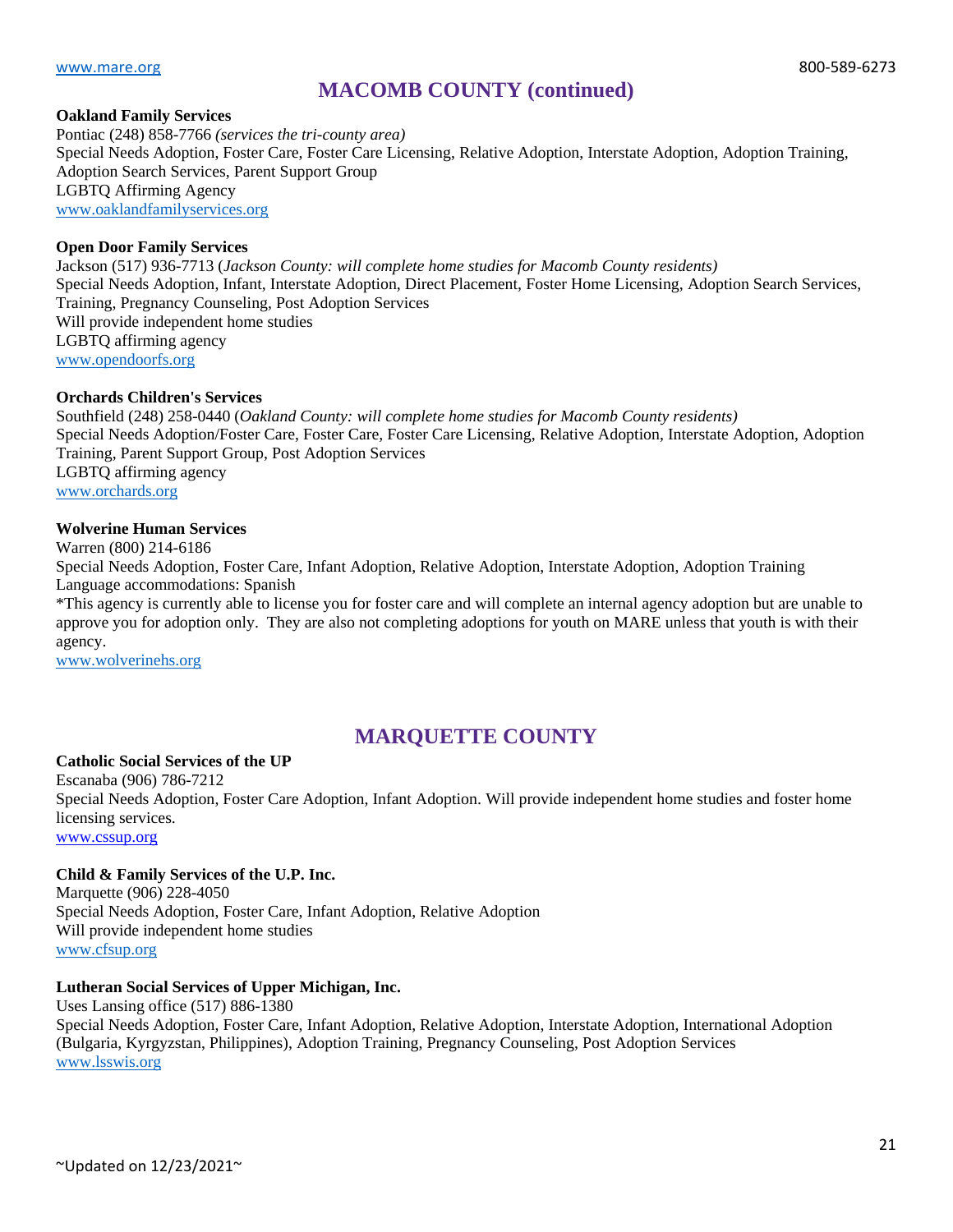# **MARQUETTE COUNTY (continued)**

# **Teaching Family Homes of Upper Michigan**

Marquette (906) 249-5437 Special Needs Adoption, Foster Care, Infant Adoption, Relative Adoption Will provide independent home studies [www.teachingfamilyhomes.org](http://www.teachingfamilyhomes.org/)

# **Upper Peninsula Family Solutions, Inc.**

Negaunee (906) 273-1095 *(Serves the entire Upper Peninsula)* Special Needs Adoption, Foster Care, Infant Adoption, Adoption training Will provide independent home studies [www.upfs.org](http://www.upfs.org/)

# **U.P. Kids**

Houghton (906) 482-0520 *(Serves the entire Upper Peninsula)* Special Needs Foster Care/Adoption, Foster Care, Foster Care Licensing, Relative Adoption, Interstate Adoption, Adoption Training, Parent Support Group, Post Adoption Services Will provide independent home studies LGBTQ affirming agency To make a referral, contact Sarah Codere (906)281-1492 or Dolores Kilpela (906)231-0925 [www.upkids.com](http://www.upkids.com/)

# **MASON COUNTY**

# **Eagle Village**

Hersey (231) 832-2234 (*Osceola County: will complete home studies for Mason County residents)* Special Needs Foster Care/Adoption, Relative Adoption, Foster Care, Foster Care Licensing, Adoption Training [www.eaglevillage.org](http://www.eaglevillage.org/)

# **MECOSTA COUNTY**

**Eagle Village** (*Osceola County: will complete home studies for Mecosta County residents)* Hersey (231) 832-2234 Special Needs Foster Care/Adoption, Relative Adoption, Foster Care, Foster Care Licensing, Adoption Training [www.eaglevillage.org](http://www.eaglevillage.org/)

# **MENOMINEE COUNTY**

# **Catholic Social Services of the UP**

Escanaba (906) 786-7212 Special Needs Adoption, Foster Care Adoption, Infant Adoption. Will provide independent home studies and foster home licensing services. [www.cssup.org](https://urldefense.proofpoint.com/v2/url?u=http-3A__www.cssup.org&d=DwQF-g&c=euGZstcaTDllvimEN8b7jXrwqOf-v5A_CdpgnVfiiMM&r=QmB0e6qn4GS5mBoO3pirSZwLu5aEKcrcW6DV2rHPvsk&m=VF3mxIu_OzLIWiJrJgFFTJCONMUpsccUlqzTMMGuj1I&s=KLbjyGBYmxxRMEBuGv3sI7es8_klyDrKs0Zlc40hwxY&e=)

# **Child & Family Services of the U.P. Inc.**

Marquette (906) 228-4050 Special Needs Adoption, Foster Care, Infant Adoption, Relative Adoption Will provide independent home studies [www.cfsup.org](http://www.cfsup.org/)

# **Upper Peninsula Family Solutions, Inc.**

Negaunee (906) 273-1095 *(Serves the entire Upper Peninsula)* Special Needs Adoption, Foster Care, Infant Adoption, Adoption training Will provide independent home studies [www.upfs.org](http://www.upfs.org/)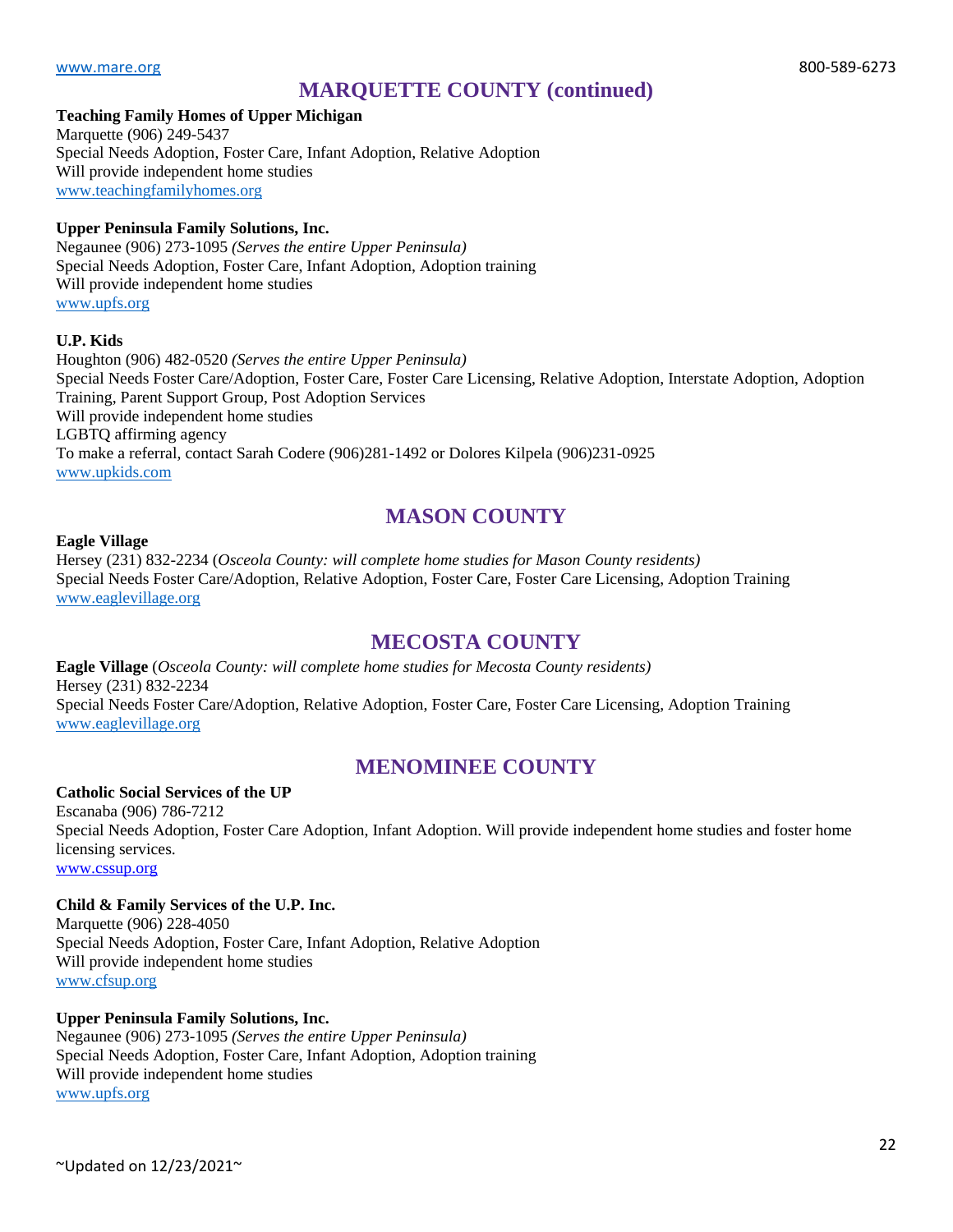# **MENOMINEE COUNTY (continued)**

**U.P. Kids** Houghton (906) 482-0520 *(Serves the entire Upper Peninsula)* Special Needs Foster Care/Adoption, Foster Care, Foster Care Licensing, Relative Adoption, Interstate Adoption, Adoption Training, Parent Support Group, Post Adoption Services Will provide independent home studies LGBTQ affirming agency To make a referral, contact Sarah Codere (906)281-1492 or Dolores Kilpela (906)231-0925 [www.upkids.com](http://www.upkids.com/)

# **MIDLAND COUNTY**

*(see Bay, Saginaw and Clare Counties for additional agencies)*

# **Adoption Option Inc.**

Midland (989) 839-0534 Special Needs Adoption, Foster Care, Infant Adoption, Relative Adoption, Interstate Adoption, [www.adoptionoptioninc.org](http://www.adoptionoptioninc.org/)

# **MISSAUKEE COUNTY**

#### **Eagle Village**

Hersey (231) 832-2234 (*Osceola County: will complete home studies for Missaukee County residents)* Special Needs Foster Care/Adoption, Relative Adoption, Foster Care, Foster Care Licensing, Adoption Training [www.eaglevillage.org](http://www.eaglevillage.org/)

# **MONROE COUNTY**

# **Catholic Charities of Southeast Michigan**

Monroe (734) 240-3850 Special Needs Adoption, Foster Care, Infant Adoption, Relative Adoption, Interstate Adoption, Adoption Training, Pregnancy Counseling, Supervised Independent Living Program, [www.ccsem.org](http://www.ccsem.org/)

#### **Ennis Center for Children**

Monroe (734)349-6546 Special Needs Adoption, Foster Care, Relative Adoption, Interstate Adoption, Adoption Training, Parent Support Group Will provide independent home studies [www.enniscenter.org](http://www.enniscenter.org/)

# **Family & Community Services, Inc.**

Monroe (734) 344-6606 Special Needs Adoption, Foster Care, Infant Adoption, Relative Adoption, Interstate Adoption, Adoption Training, Adoption Search Services, Post Adoption Services, Pregnancy Counseling Will provide independent home studies [www.fcsserves.org](https://urldefense.proofpoint.com/v2/url?u=http-3A__www.fcsserves.org&d=DwQFAw&c=euGZstcaTDllvimEN8b7jXrwqOf-v5A_CdpgnVfiiMM&r=QmB0e6qn4GS5mBoO3pirSZwLu5aEKcrcW6DV2rHPvsk&m=P5buPibOXD0uNdjiUEeLbnuzJX87JicenESCe0SvbLY&s=K_OLAFoYTP0xs3pnI_x4eO5y5vM7QoJfbf0sJcYghiM&e=)

#### **Fostering Futures**

Ann Arbor (734) 481-8999 (*Livingston County: will complete home studies for Monroe County residents)* Special Needs Adoption/Foster Care, Foster Care, Foster Care Licensing, Relative Adoption, Interstate Adoption, Parent Support Group, Post Adoption Services LGBTQ affirming agency [www.ffkids.org](http://www.ffkids.org/)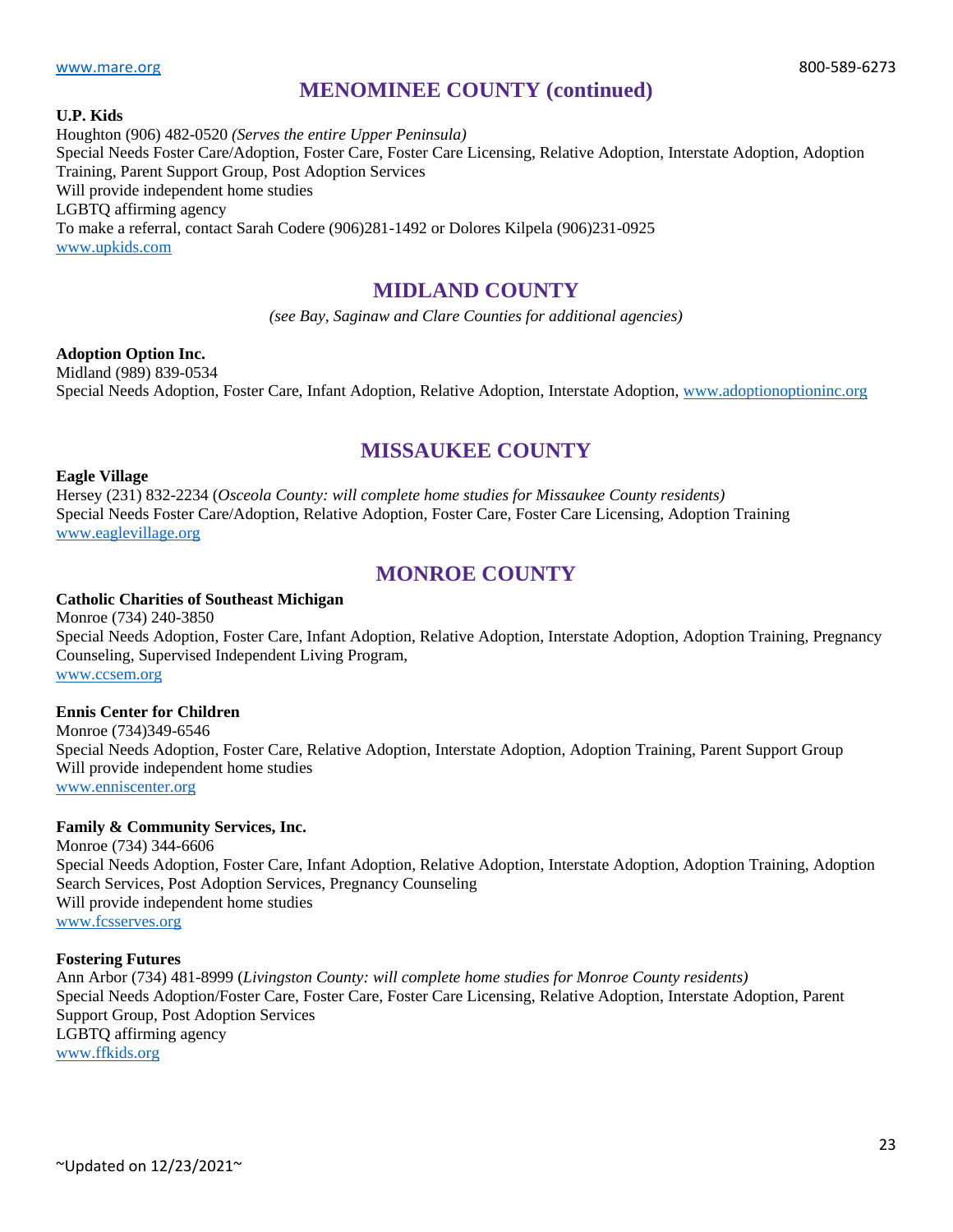# **MONROE COUNTY (continued)**

#### **Hands Across the Water**

Ann Arbor and Adrian (734) 477-0135 (*Washtenaw County: will complete home studies for Monroe County residents)* Special Needs Adoption, Foster Care, Infant Adoptions, Relative Adoption, Interstate Adoption, Adoption Training, Adoption Search Services, Pregnancy Counseling, Post Adoption Services, Parenting Education and Behavioral Health,, International adoption provided for Bulgaria, Dominican Republic, and Mexico Language accommodations: Spanish and Dutch LGBTQ affirming agency [www.hatw.org](http://www.hatw.org/)

# **MONTMORENCY COUNTY**

#### **Child and Family Services of Northeast Michigan**, **Inc.**

Alpena (989) 356-4567 (*Alpena County: will complete home studies for Montmorency County residents)* Special Needs Foster Care/Adoption, Foster Care, Foster Care Licensing, Relative Adoption, Interstate Adoption [www.cfsnemi.org](http://www.cfsnemi.org/)

# **MUSKEGON COUNTY**

# **Bethany Christian Services**

Muskegon (231) 733-1618 Special Needs Adoption, Foster Care, Infant Adoption, Relative Adoption, Pregnancy Counseling, Post Adoption Services Will provide independent home studies [www.bethany.org](http://www.bethany.org/)

#### **Catholic Charities West Michigan**

Muskegon (231) 726-4735 Special Needs Adoption, Foster Care, Infant Adoption, Relative Adoption, Interstate Adoption, Adoption Training, Adoption Search Services, Pregnancy Counseling Will provide independent home studies [www.ccwestmi.org](http://www.ccwestmi.org/)

#### **Pathways Arbor Circle**

Muskegon (231) 777-2222 Special Needs Foster Care/Adoption, Foster Care, Relative Adoption, Interstate Adoption, Foster Care Licensing, Parent Support Groups LGBTQ affirming agency [www.arborcircle.org](http://www.arborcircle.org/)

# **NEWAYGO COUNTY**

*(see Muskegon County for additional agencies)*

#### **Eagle Village**

Hersey (231) 832-2234 (*Osceola County: will complete home studies for Newaygo County residents)* Special Needs Foster Care/Adoption, Relative Adoption, Foster Care, Foster Care Licensing, Adoption Training [www.eaglevillage.org](http://www.eaglevillage.org/)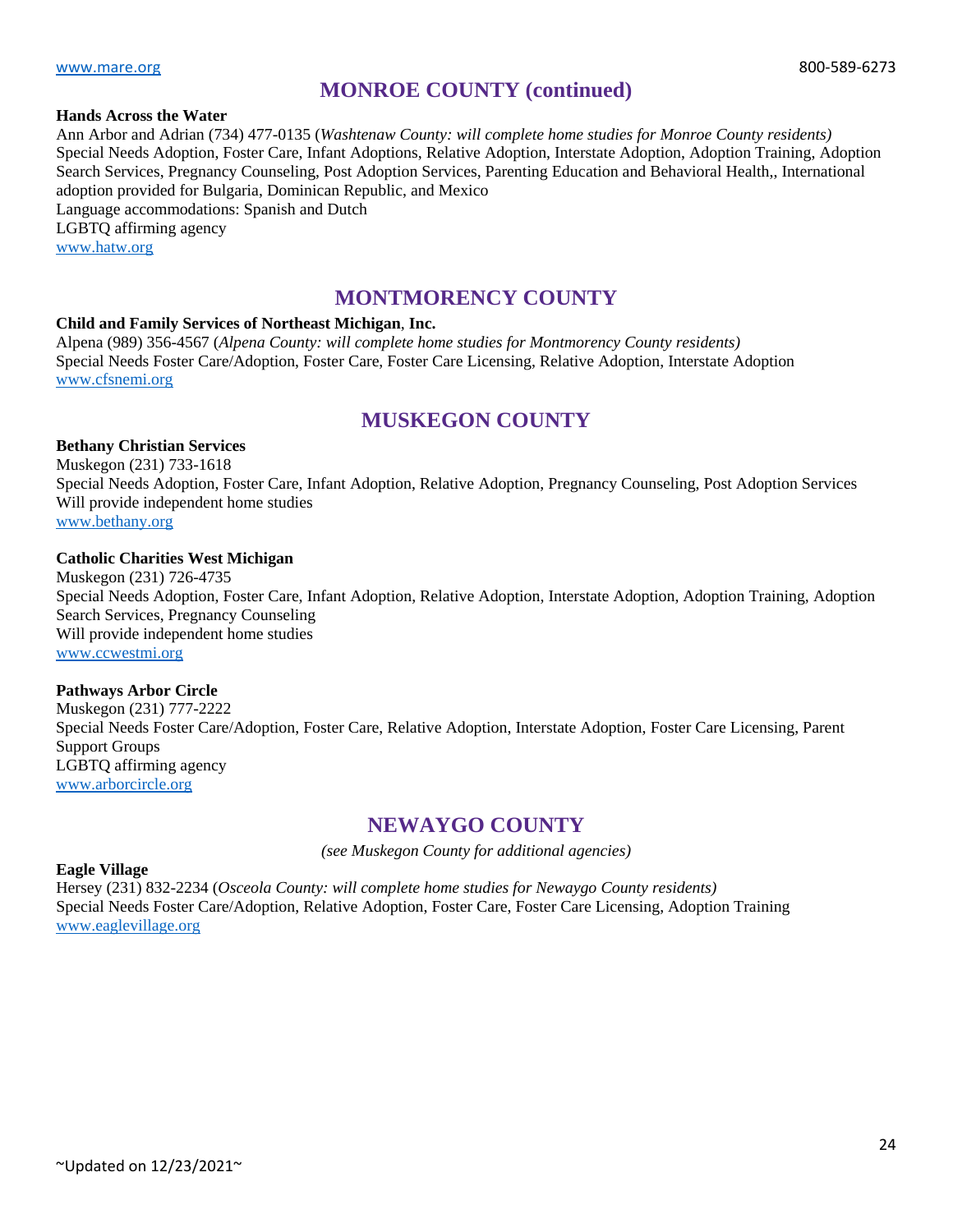# **OAKLAND COUNTY**

# **Bethany Christian Services**

Madison Heights (248) 414-4080 Special Needs Adoption, Foster Care, Infant Adoption, Relative Adoption, Pregnancy Counseling, Post Adoption Services Will provide independent home studies [www.bethany.org](http://www.bethany.org/)

# **Catholic Charities of Southeast Michigan**

Southfield (248) 552-0750 Special Needs Adoption, Foster Care, Infant Adoption, Relative Adoption, Interstate Adoption, Adoption Training, Pregnancy Counseling, Supervised Independent Living Program, [www.ccsem.org](http://www.ccsem.org/)

# **Child Safe Michigan**

Royal Oak (248) 353-0921 Special Needs Adoption, Foster Care, Relative Adoption, Interstate Adoption, Adoption Training, Adoption Search Services, Parent Support Group Will provide independent home studies LGBTQ affirming agency [www.childsafemichigan.org](http://www.childsafemichigan.org/)

# **Ennis Center for Children**

Pontiac (248) 334-2715 Serving Livingston, Ingham, Eaton, Clinton, Washtenaw, Genesee, Oakland, and surrounding areas Special Needs Adoption, Foster Care, Relative Adoption, Interstate Adoption, Adoption Training, Parent Support Group, Foster Care Licensing Will provide independent home studies LGBTQ affirming agency [www.enniscenter.org](https://urldefense.proofpoint.com/v2/url?u=http-3A__www.enniscenter.org&d=DwQFAw&c=euGZstcaTDllvimEN8b7jXrwqOf-v5A_CdpgnVfiiMM&r=QmB0e6qn4GS5mBoO3pirSZwLu5aEKcrcW6DV2rHPvsk&m=HXVrhz7JNH_8Y6rx8eCAZcBvdcwnpjmHF_yx-JFJbKg&s=cqZTwLKEmKPQdmDtNG9rwGrctHHKDNpQfIvnGPxuC3o&e=)

#### **Fostering Futures**

Ann Arbor (734) 481-8999 (*Washtenaw County: will complete home studies for Oakland County residents)* Special Needs Adoption/Foster Care, Foster Care, Foster Care Licensing, Relative Adoption, Interstate Adoption, Parent Support Group, Post Adoption Services LGBTQ affirming agency [www.ffkids.org](http://www.ffkids.org/)

### **Hands Across the Water**

Ann Arbor and Adrian (734) 477-0135 Special Needs Adoption, Foster Care, Infant Adoptions, Relative Adoption, Interstate Adoption, Adoption Training, Adoption Search Services, Pregnancy Counseling, Post Adoption Services, Parenting Education and Behavioral Health, International adoption provided for Bulgaria, Dominican Republic, and Mexico Language accommodations: Spanish and Dutch LGBTQ affirming agency [www.hatw.org](http://www.hatw.org/)

### **Homes for Black Children**

Detroit (313) 961-4777 Special Needs Adoptions, Foster Care, Infant Adoptions, Relative Adoption, Interstate Adoption, Adoption Search Services, Parent Support Group, Pregnancy Counseling, Post Adoption Services, Foster Care Licensing, Adoption Training, Open Adoption Training, Foster Parent Adoption Training, Parent Support Groups Will provide independent home studies LGBTQ affirming agency For more additional information, contact Sandra Hicks at [shicks@homes4blackchildren.org](mailto:shicks@homes4blackchildren.org)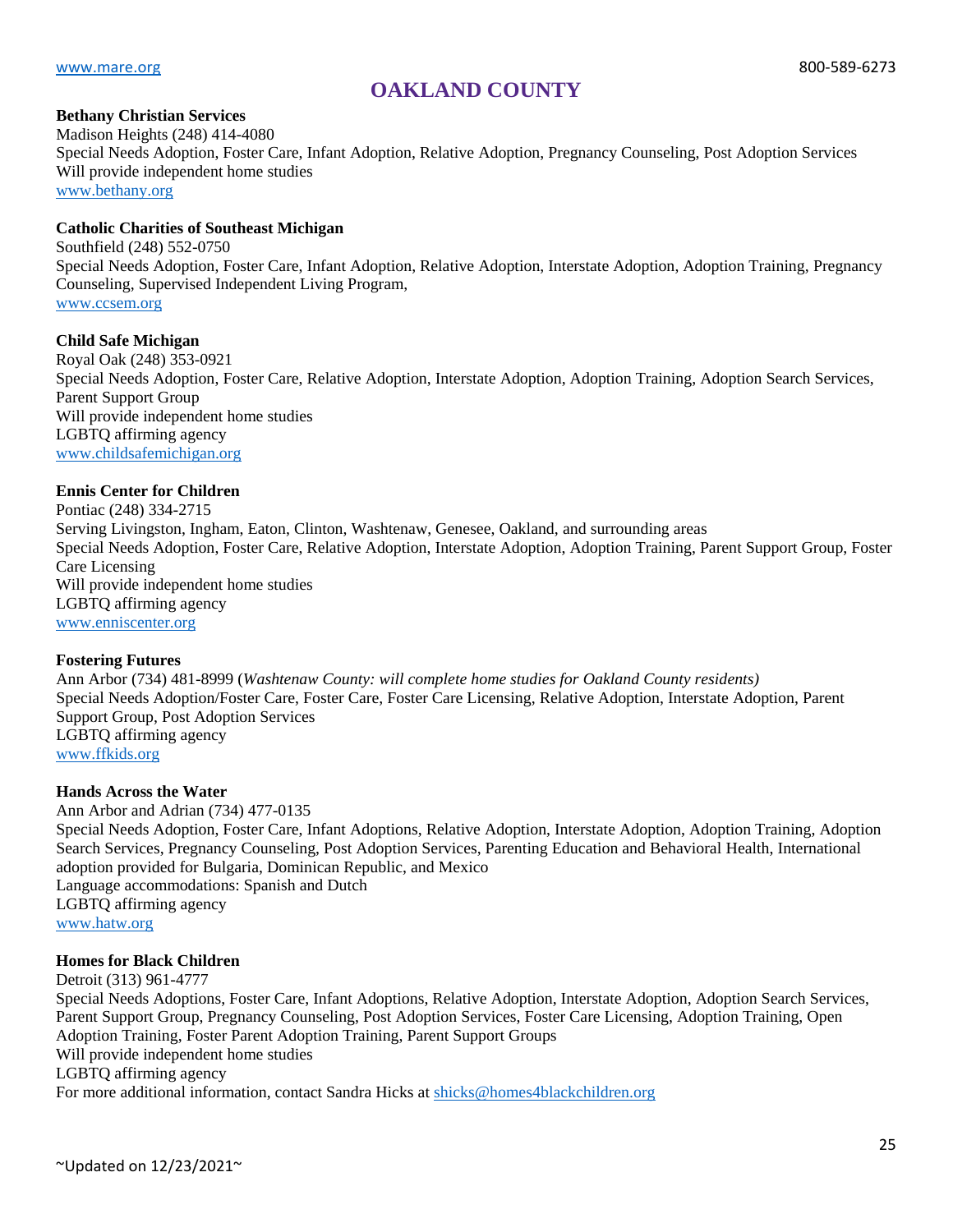# **OAKLAND COUNTY (continued)**

### **Lutheran Adoption Service**

Troy (248) 423-2760 Special Needs Adoption, Post Adoption Services [www.lasadoption.org](http://www.lasadoption.org/)

# **New Light Child & Family Institute**

Millington (989) 871-6695 *(services the tri-county area)* Special Needs Adoption, Foster Care, Relative Adoption, Interstate Adoption, Adoption Training, Parent Support Group [www.newlightonline.net](http://www.newlightonline.net/)

# **Oakland Family Services**

Pontiac (248) 858-7766 *(services the tri-county area)* Special Needs Adoption, Foster Care, Foster Care Licensing, Relative Adoption, Interstate Adoption, Adoption Training, Adoption Search Services, Parent Support Group LGBTQ Affirming Agency [www.oaklandfamilyservices.org](http://www.oaklandfamilyservices.org/)

### **Open Door Family Services**

Jackson (517) 936-7713 *(services the tri-county area)* Special Needs Adoption, Infant, Interstate Adoption, Direct Placement, Foster Home Licensing, Adoption Search Services, Training, Pregnancy Counseling, Post Adoption Services Will provide independent home studies LGBTQ affirming agency [www.opendoorfs.org](http://www.opendoorfs.org/)

### **Orchards Children's Services**

Southfield (248) 258-0440 Special Needs Adoption/Foster Care, Foster Care, Foster Care Licensing, Relative Adoption, Interstate Adoption, Adoption Training, Parent Support Group, Post Adoption Services LGBTQ affirming agency [www.orchards.org](http://www.orchards.org/)

# **Spaulding for Children**

Southfield (248) 443-0300 Special Needs Adoption, Foster Care, Relative Adoption, Interstate Adoption, Adoption Training, Parent Support Group [www.spaulding.org](http://www.spaulding.org/)

# **Spectrum Human Services**

Southfield (248) 552-8020 Special Needs Adoption, Foster Care, Adoption Training, Adoption Search Services, Treatment foster care [www.spectrumhuman.org](http://www.spectrumhuman.org/)

# **Wolverine Human Services**

Bloomfield Hills (800) 214-6186 Special Needs Adoption, Foster Care, Relative Adoption, Interstate Adoption, Adoption Training \*This agency is currently able to license you for foster care and will complete an internal agency adoption but are unable to approve you for adoption only. They are also not completing adoptions for youth on MARE unless that youth is with their agency.

[www.wolverinehs.org](http://www.wolverinehs.org/)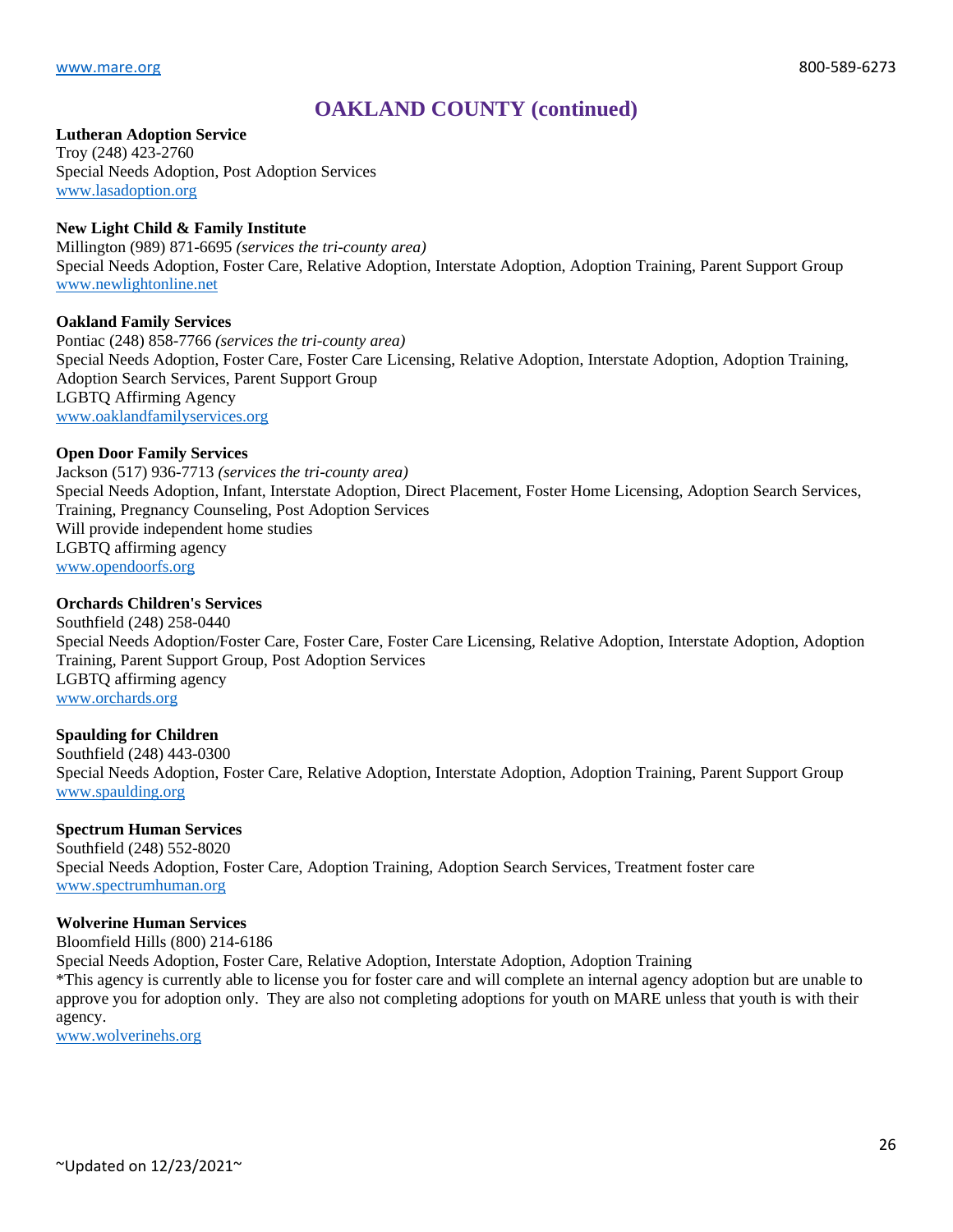# **OGEMAW COUNTY**

### **Child and Family Services of Northeast Michigan**, **Inc.**

Alpena (989) 356-4567 Special Needs Foster Care/Adoption, Foster Care, Foster Care Licensing, Relative Adoption, Interstate Adoption [www.cfsnemi.org](http://www.cfsnemi.org/)

# **ONTONAGON COUNTY**

# **Catholic Social Services of the UP**

Escanaba (906) 786-7212 Special Needs Adoption, Foster Care Adoption, Infant Adoption. Will provide independent home studies and foster home licensing services. [www.cssup.org](https://urldefense.proofpoint.com/v2/url?u=http-3A__www.cssup.org&d=DwQF-g&c=euGZstcaTDllvimEN8b7jXrwqOf-v5A_CdpgnVfiiMM&r=QmB0e6qn4GS5mBoO3pirSZwLu5aEKcrcW6DV2rHPvsk&m=VF3mxIu_OzLIWiJrJgFFTJCONMUpsccUlqzTMMGuj1I&s=KLbjyGBYmxxRMEBuGv3sI7es8_klyDrKs0Zlc40hwxY&e=)

# **Child & Family Services of the U.P. Inc.**

Marquette (906) 228-4050 Special Needs Adoption, Foster Care, Infant Adoption, Relative Adoption Will provide independent home studies [www.cfsup.org](http://www.cfsup.org/)

# **Upper Peninsula Family Solutions, Inc.**

Negaunee (906) 273-1095; *(Serves the entire Upper Peninsula)* Special Needs Adoption, Foster Care, Infant Adoption, Adoption training Will provide independent home studies [www.upfs.org](http://www.upfs.org/)

# **U.P. Kids**

Houghton (906) 482-0520 *(Serves the entire Upper Peninsula)* Special Needs Foster Care/Adoption, Foster Care, Foster Care Licensing, Relative Adoption, Interstate Adoption, Adoption Training, Parent Support Group, Post Adoption Services Will provide independent home studies LGBTQ affirming agency To make a referral, contact Sarah Codere (906)281-1492 or Dolores Kilpela (906)231-0925 [www.upkids.com](http://www.upkids.com/)

# **OSCEOLA COUNTY**

#### **Eagle Village**

Hersey (231) 832-2234 Special Needs Foster Care/Adoption, Relative Adoption, Foster Care, Foster Care Licensing, Adoption Training [www.eaglevillage.org](http://www.eaglevillage.org/)

# **OSCODA COUNTY**

# **Child and Family Services of Northeast Michigan**, **Inc.**

Alpena (989) 356-4567 Special Needs Foster Care/Adoption, Foster Care, Foster Care Licensing, Relative Adoption, Interstate Adoption [www.cfsnemi.org](http://www.cfsnemi.org/)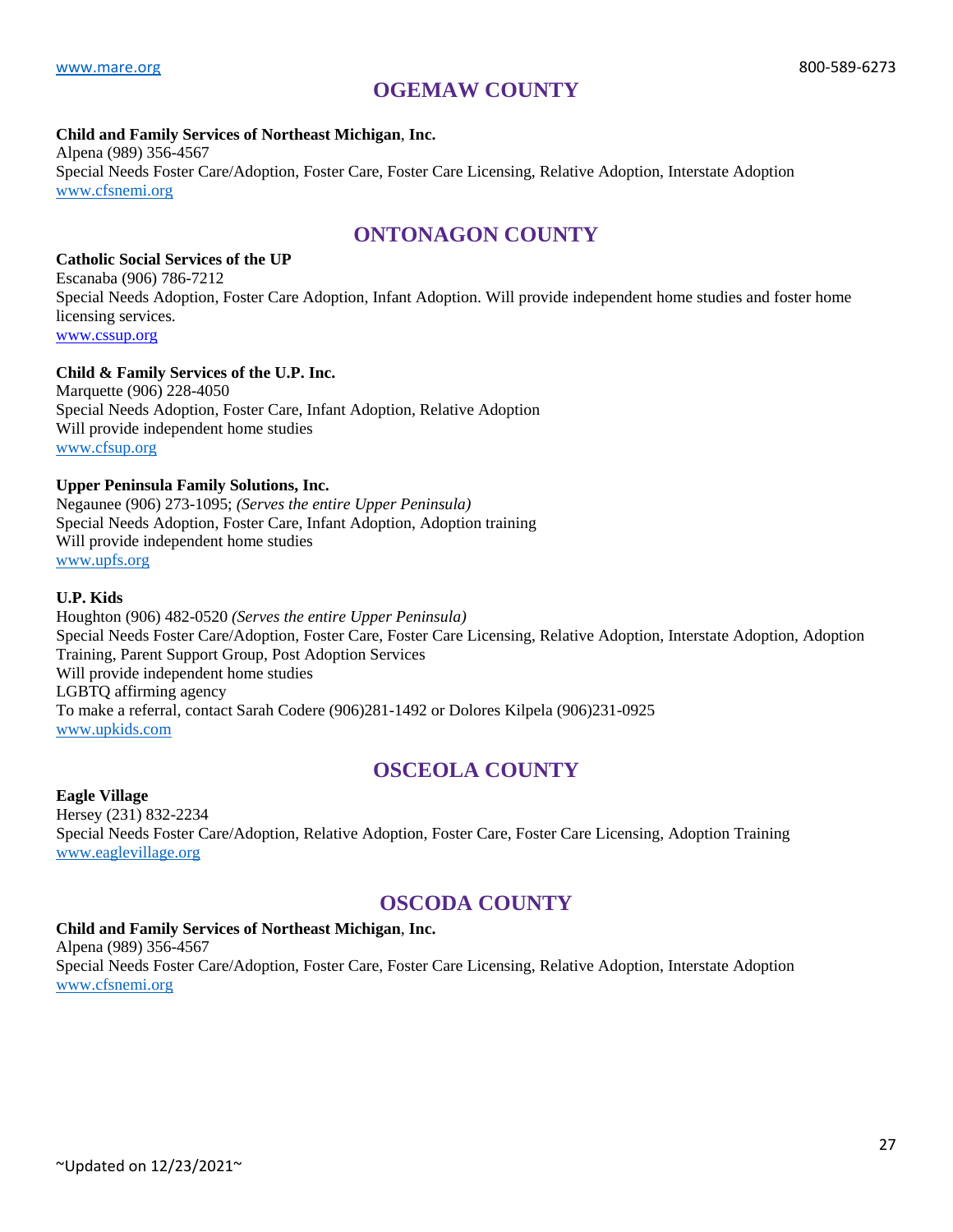# **OTSEGO COUNTY**

Alpena (989) 356-4567 Special Needs Foster Care/Adoption, Foster Care, Foster Care Licensing, Relative Adoption, Interstate Adoption [www.cfsnemi.org](http://www.cfsnemi.org/)

### **Lutheran Adoption Service**

Uses Clare Office (989) 386-2101 Special Needs Adoption, Foster Care, Relative Adoption, Parent Support Group [www.lasadoption.org](http://www.lasadoption.org/)

# **OTTAWA COUNTY**

# **Bethany Christian Services**

Holland (616) 396-0623 Special Needs Adoption, Foster Care, Infant Adoption, Relative Adoption, Pregnancy Counseling, Post Adoption Services Will provide independent home studies [www.bethany.org](http://www.bethany.org/)

### **Catholic Charities West Michigan**

Holland (616) 796-9595 Special Needs Adoption, Foster Care, Infant Adoption, Adoption Training, Post Adoption Services, Pregnancy Counseling [www.ccwestmi.org](http://www.ccwestmi.org/)

# **Pathways Arbor Circle**

Holland (616) 396-2301 Special Needs Foster Care/Adoption, Foster Care, Relative Adoption, Interstate Adoption, Foster Care Licensing, Parent Support Groups LGBTQ affirming agency [www.arborcircle.org](http://www.arborcircle.org/)

# **PRESQUE ISLE COUNTY**

### **Child and Family Services of Northeast Michigan**, **Inc.**

Alpena (989) 356-4567 (*Alpena County: will complete home studies for Presque Isle County residents)* Special Needs Foster Care/Adoption, Foster Care, Foster Care Licensing, Relative Adoption, Interstate Adoption [www.cfsnemi.org](http://www.cfsnemi.org/)

# **ROSCOMMON COUNTY**

*(See Bay, Midland and Osceola Counties for additional agencies)*

### **Child and Family Services of Northeast Michigan**, **Inc.**

Alpena (989) 356-4567 (*Alpena County: will complete home studies for Roscommon County residents)* Special Needs Foster Care/Adoption, Foster Care, Foster Care Licensing, Relative Adoption, Interstate Adoption [www.cfsnemi.org](http://www.cfsnemi.org/)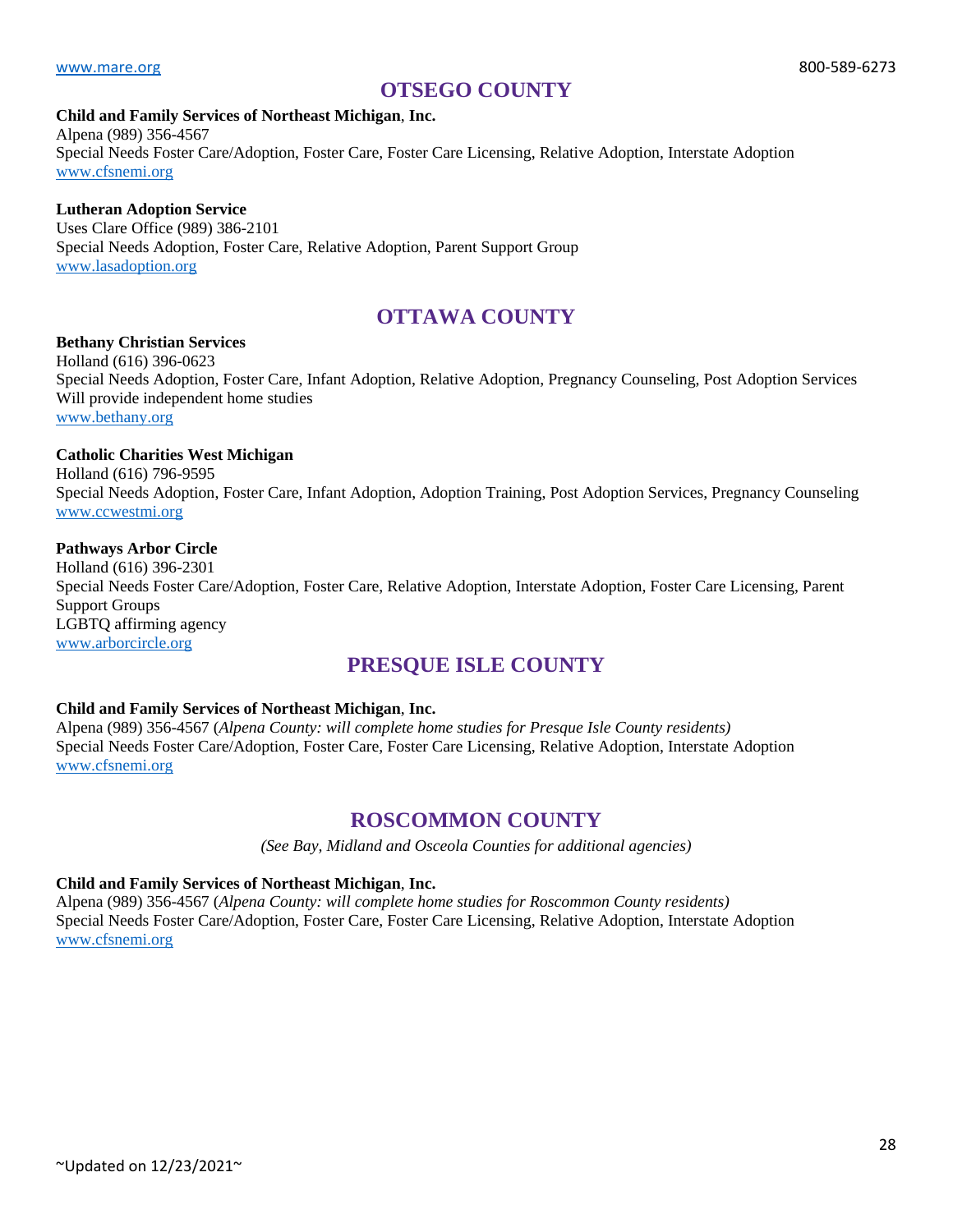*(See Bay, Tuscola and Genesee Counties for additional agencies)*

#### **Ennis Center for Children, Inc.**

Saginaw (989) 558-0020 Serving Livingston, Ingham, Eaton, Clinton, Washtenaw, Genesee, Oakland, and surrounding areas Special Needs Adoption, Foster Care, Relative Adoption, Interstate Adoption, Adoption Training, Parent Support Group, Foster Care Licensing Will provide independent home studies LGBTQ affirming agency [www.enniscenter.org](https://urldefense.proofpoint.com/v2/url?u=http-3A__www.enniscenter.org&d=DwQFAw&c=euGZstcaTDllvimEN8b7jXrwqOf-v5A_CdpgnVfiiMM&r=QmB0e6qn4GS5mBoO3pirSZwLu5aEKcrcW6DV2rHPvsk&m=HXVrhz7JNH_8Y6rx8eCAZcBvdcwnpjmHF_yx-JFJbKg&s=cqZTwLKEmKPQdmDtNG9rwGrctHHKDNpQfIvnGPxuC3o&e=)

### **New Light Child & Family Institute**

Millington (989) 871-6695 (*Tuscola County: will complete home studies for Saginaw County residents)* Special Needs Adoption, Foster Care, Relative Adoption, Interstate Adoption, Adoption Training, Parent Support Group [www.newlightonline.net](http://www.newlightonline.net/)

#### **Adoption Option Inc.**

Midland (989) 839-0534 (*Midland County: will complete home studies for Saginaw County residents)* Special Needs Adoption, Foster Care, Infant Adoption, Relative Adoption, Interstate Adoption, [www.adoptionoptioninc.org](http://www.adoptionoptioninc.org/)

# **SCHOOLCRAFT COUNTY**

# **Catholic Social Services of the UP**

Escanaba (906) 786-7212 Special Needs Adoption, Foster Care Adoption, Infant Adoption. Will provide independent home studies and foster home licensing services. [www.cssup.org](https://urldefense.proofpoint.com/v2/url?u=http-3A__www.cssup.org&d=DwQF-g&c=euGZstcaTDllvimEN8b7jXrwqOf-v5A_CdpgnVfiiMM&r=QmB0e6qn4GS5mBoO3pirSZwLu5aEKcrcW6DV2rHPvsk&m=VF3mxIu_OzLIWiJrJgFFTJCONMUpsccUlqzTMMGuj1I&s=KLbjyGBYmxxRMEBuGv3sI7es8_klyDrKs0Zlc40hwxY&e=)

**Sault Tribe Binogii Placement Agency** (also known as Anishnaabek Community and Family Services) *(Provides services primarily to Native American families)* Sault Ste. Marie (906) 632-5250 Special Needs Adoption, Foster Care, Relative Adoption, Interstate Adoption, Post Adoption Services [www.saulttribe.com/membership-services/acfs](http://www.saulttribe.com/membership-services/acfs)

#### **Upper Peninsula Family Solutions, Inc.**

Negaunee (906) 273-1095; *(Serves the entire Upper Peninsula)* Special Needs Adoption, Foster Care, Infant Adoption, Adoption training Will provide independent home studies [www.upfs.org](http://www.upfs.org/)

### **U.P. Kids**

Houghton (906) 482-0520 *(Serves the entire Upper Peninsula)* Special Needs Foster Care/Adoption, Foster Care, Foster Care Licensing, Relative Adoption, Interstate Adoption, Adoption Training, Parent Support Group, Post Adoption Services Will provide independent home studies LGBTQ affirming agency To make a referral, contact Sarah Codere (906)281-1492 or Dolores Kilpela (906)231-0925 [www.upkids.com](http://www.upkids.com/)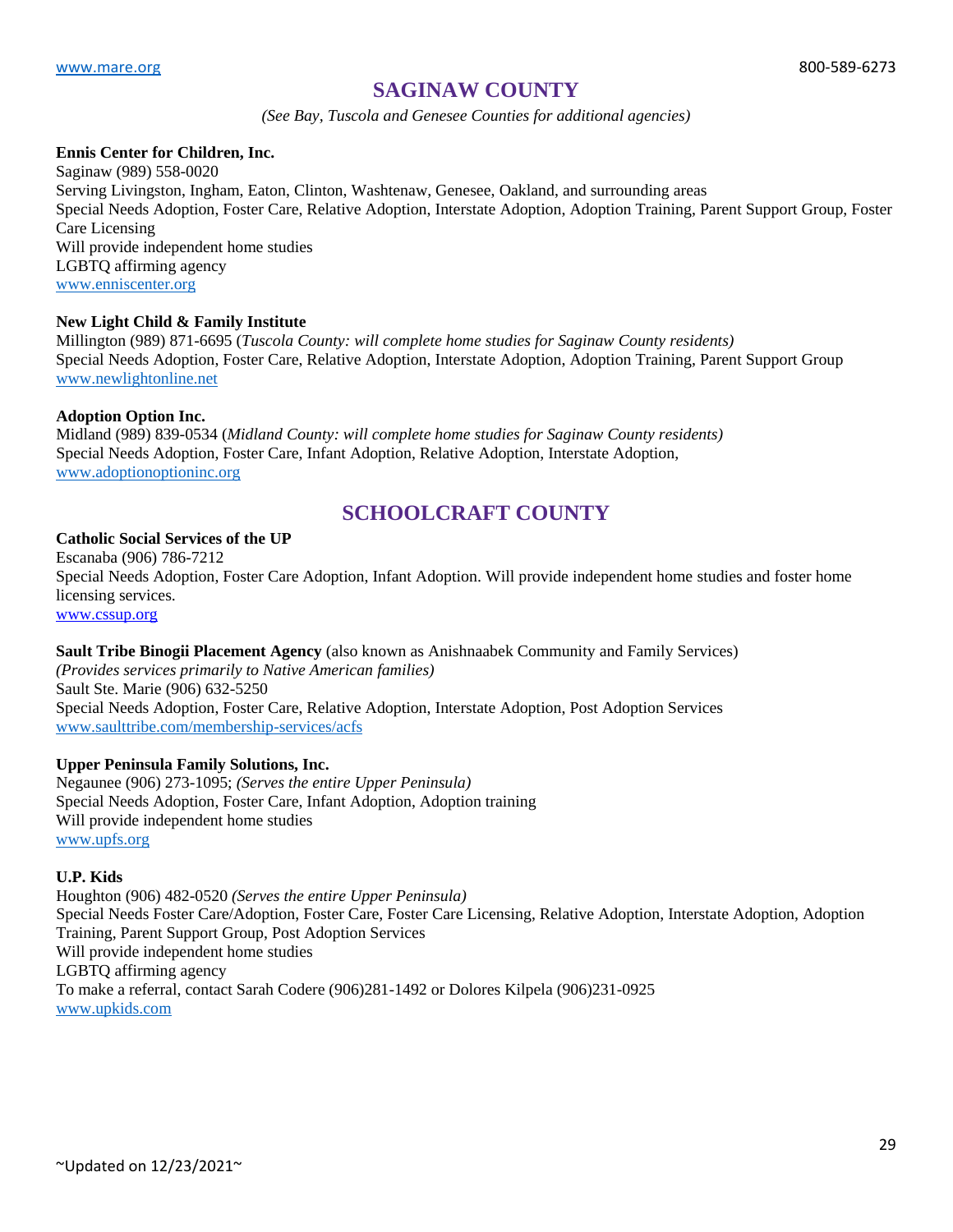# **SHIAWASSEE COUNTY**

Owosso (989) 723-8239 Special Needs Adoption, Foster Care, Infant Adoption, International Adoption, Adoption Training, Parent Support Groups, Post Adoption Services [www.catholiccharitiessg.org](http://www.catholiccharitiessg.org/)

#### **Family & Community Services, Inc.**

Howell (517) 615-1275 (*Livingston County: will complete home studies for Shiawassee County residents)* Special Needs Adoption, Foster Care, Pregnancy Counseling; Relative Adoption, Interstate Adoption, Adoption Training, Adoption Search Services, Post Adoption Services Will provide independent home studies [www.fcsserves.org](https://urldefense.proofpoint.com/v2/url?u=http-3A__www.fcsserves.org&d=DwQFAw&c=euGZstcaTDllvimEN8b7jXrwqOf-v5A_CdpgnVfiiMM&r=QmB0e6qn4GS5mBoO3pirSZwLu5aEKcrcW6DV2rHPvsk&m=P5buPibOXD0uNdjiUEeLbnuzJX87JicenESCe0SvbLY&s=K_OLAFoYTP0xs3pnI_x4eO5y5vM7QoJfbf0sJcYghiM&e=)

#### **Growing Hope Through Love**

Howell (517) 798-4020 *(Works with families throughout the state)* Special Needs Adoption, Foster Care, Relative Adoption, Interstate Adoption, Post Adoption Services, Adoption Training, Adoption Search Services, Foster Care Licensing LGBTQ affirming agency For more information, contact Jessica Girz at [jgirz@ghtl.org](mailto:jgirz@ghtl.org)

### **New Light Child & Family Institute**

Millington (989) 871-6695 (*Tuscola county, will complete home studies for Shiawassee county residents)* Special Needs Adoption, Foster Care, Relative Adoption, Interstate Adoption, Adoption Training, Parent Support Group [www.newlightonline.net](http://www.newlightonline.net/)

# **ST. CLAIR COUNTY**

*(See Macomb and Lapeer Counties for additional agencies)*

**Ennis Center for Children, Inc.** Port Huron (810) 990-1424 Serving Livingston, Ingham, Eaton, Clinton, Washtenaw, Genesee, Oakland, and surrounding areas Special Needs Adoption, Foster Care, Relative Adoption, Interstate Adoption, Adoption Training, Parent Support Group, Foster Care Licensing Will provide independent home studies LGBTQ affirming agency [www.enniscenter.org](http://www.enniscenter.org/)

#### **Fostering Futures**

Ann Arbor (734) 481-8999 (*Washtenaw County: will complete home studies for St. Clair County residents)* Special Needs Adoption/Foster Care, Foster Care, Foster Care Licensing, Relative Adoption, Interstate Adoption, Parent Support Group, Post Adoption Services LGBTQ affirming agency [www.ffkids.org](http://www.ffkids.org/)

#### **New Light Child & Family Institute**

Millington (989) 871-6695 *(Tuscola County: Serves only some parts of St. Clair County)* Special Needs Adoption, Foster Care, Relative Adoption, Interstate Adoption, Adoption Training, Parent Support Group [www.newlightonline.net](http://www.newlightonline.net/)

### **Orchards Children's Services**

Southfield (248) 258-0440 (*Oakland County: will complete home studies for St. Clair County residents)* Special Needs Adoption/Foster Care, Foster Care, Foster Care Licensing, Relative Adoption, Interstate Adoption, Adoption Training, Parent Support Group, Post Adoption Services LGBTQ affirming agency [www.orchards.org](http://www.orchards.org/)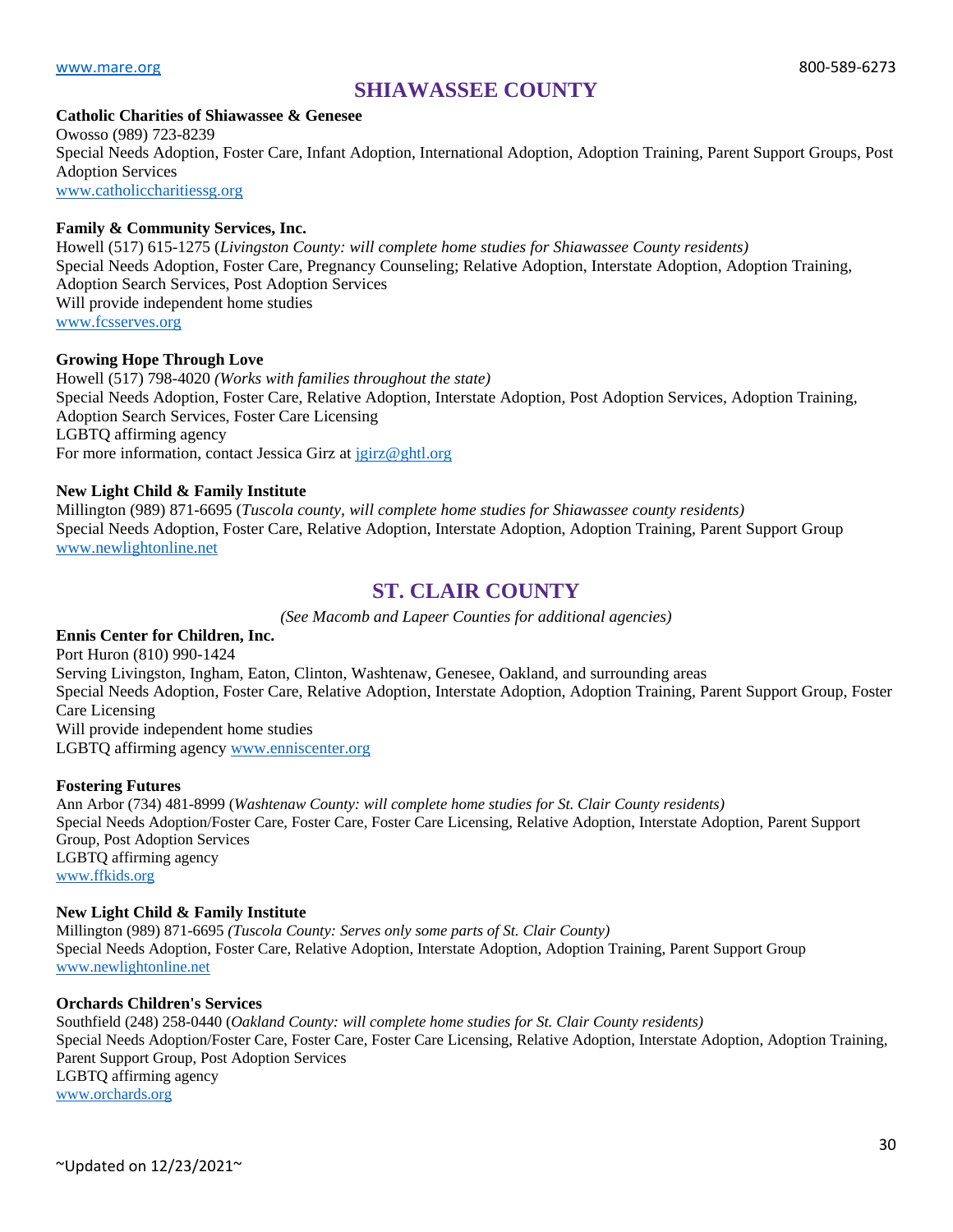# **ST. JOSEPH COUNTY**

### **Family & Children Services**

Kalamazoo (269) 344-0202 (*Kalamazoo County: will complete home studies for St. Joseph County residents)* Special Needs Adoption, Foster Care [www.fcsource.org](http://www.fcsource.org/)

### **Lutheran Adoption Service**

Kalamazoo (269) 345-5776 (*Kalamazoo County: will complete home studies for St. Joseph County residents)* Special Needs Adoption, Foster Care, Relative Adoption, Adoption Training, Adoption Search Services, Parent Support Group, Post Adoption Services [www.lasadoption.org](http://www.lasadoption.org/)

### **Youth Guidance Foster Care and Adoption Center**

Battle Creek (269) 969-9438 Special Needs Adoption, Foster Care Adoption, Relative Adoption, Adoption Training, Post Adoption Services, Foster Care Licensing [www.citylinc.org](http://www.citylinc.org/)

# **TUSCOLA COUNTY**

*(See Genesee County for additional agencies)*

### **Adoption and Foster Care Specialists, Inc.**

Lapeer (810) 660-7590 ext. 101 (*Lapeer County: will complete home studies for Tuscola County residents)* Special Needs Adoption, Foster Care, Relative Adoption, Adoption Training, Parent Support Group [www.adoption-specialists.org](http://www.adoption-specialists.org/)

### **Adoption Option Inc.**

Midland office (989) 839-0534 (*Midland County: will complete home studies for Tuscola County residents)* Special Needs Adoption, Foster Care, Infant Adoption, Relative Adoption, Interstate Adoption, [www.adoptionoptioninc.org](http://www.adoptionoptioninc.org/)

#### **New Light Child & Family Institute**

Millington (989) 871-6695 Special Needs Adoption, Foster Care, Relative Adoption, Interstate Adoption, Adoption Training, Parent Support Group [www.newlightonline.net](http://www.newlightonline.net/)

#### **Lutheran Adoption Service**

Bay City (989) 686-3170 (*Bay County: will complete home studies for Tuscola County residents)* Special Needs Adoption, Relative Adoption, Interstate Adoption, Adoption training, Adoption Search Services, Post Adoption Services

[www.lasadoption.org](http://www.lasadoption.org/)

# **WASHTENAW COUNTY**

#### **Catholic Social Services of Washtenaw County**

Ann Arbor (734) 971-9781

*Provide adoption services within a 100-mile radius of Washtenaw County*.

Open adoption philosophy and practice. Infant Adoption, Special Needs Adoption, Foster Care, Relative Adoption, Interstate Adoption, Adoption Training, Post Adoption Services, Pregnancy Counseling, Post Adoption Services for birth parents, adult adoptees, and adoptive parents impacted by closed adoption, including a support group that meets once a month. Open Adoption Preparation Classes for Newborn Adoption, Adoption Search Services for clients of this agency (birth parents, adult adoptees, adoptive parents)

Will provide independent home studies

<https://csswashtenaw.org/>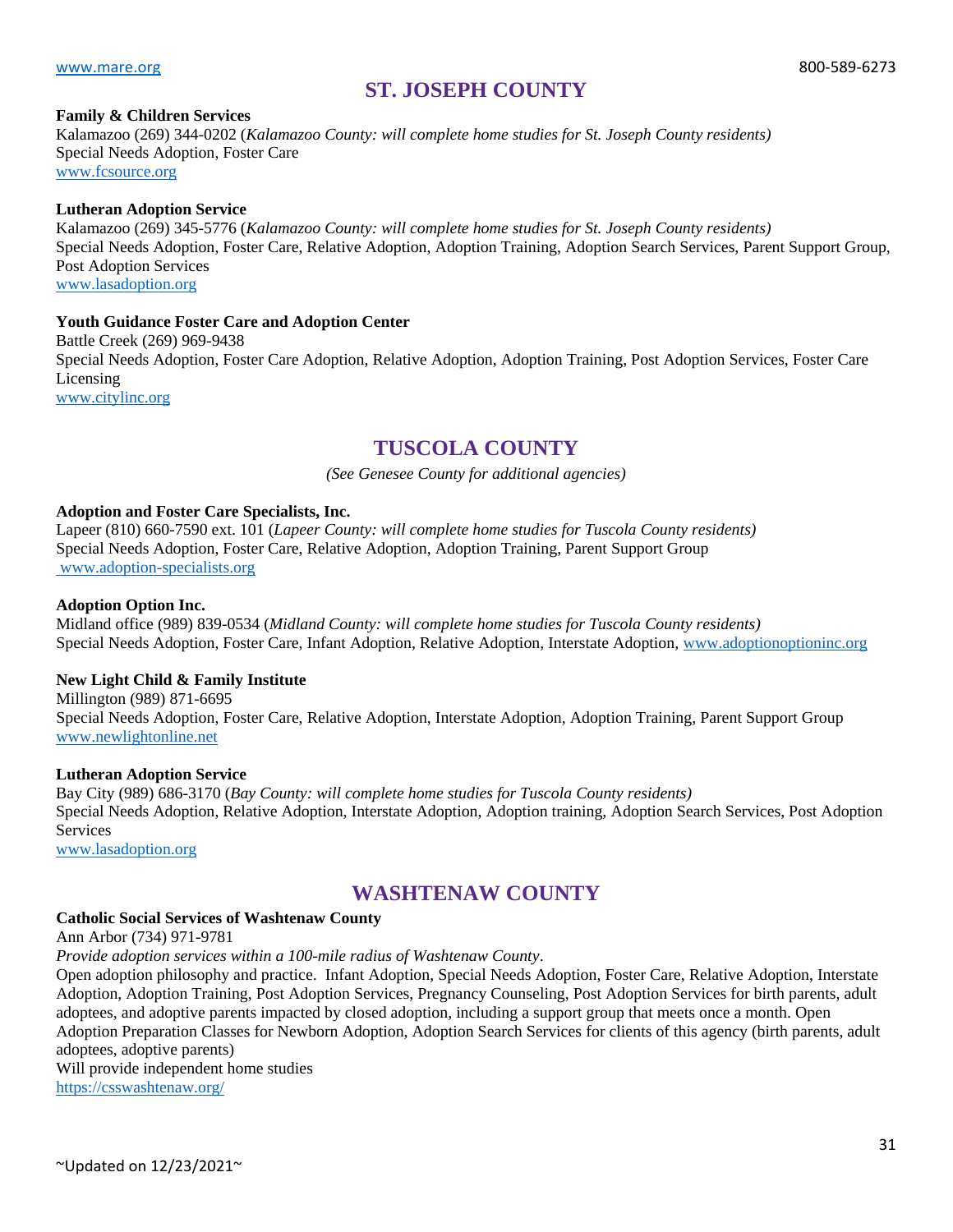# **WASHTENAW COUNTY (continued)**

### **Ennis Center for Children, Inc.**

Howell Office (517) 881-0723 (*Livingston County: will complete home studies for Washtenaw County residents)* Serving Livingston, Ingham, Eaton, Clinton, Washtenaw, Genesee, Oakland, and surrounding areas Special Needs Adoption, Foster Care, Relative Adoption, Interstate Adoption, Adoption Training, Parent Support Group, Foster Care Licensing Will provide independent home studies LGBTQ affirming agency [www.enniscenter.org](https://urldefense.proofpoint.com/v2/url?u=http-3A__www.enniscenter.org&d=DwQFAw&c=euGZstcaTDllvimEN8b7jXrwqOf-v5A_CdpgnVfiiMM&r=QmB0e6qn4GS5mBoO3pirSZwLu5aEKcrcW6DV2rHPvsk&m=HXVrhz7JNH_8Y6rx8eCAZcBvdcwnpjmHF_yx-JFJbKg&s=cqZTwLKEmKPQdmDtNG9rwGrctHHKDNpQfIvnGPxuC3o&e=)

### **Fostering Futures**

Ann Arbor (734) 481-8999 Special Needs Adoption/Foster Care, Foster Care, Foster Care Licensing, Relative Adoption, Interstate Adoption, Parent Support Group, Post Adoption Services LGBTQ affirming agency [www.ffkids.org](http://www.ffkids.org/)

# **Growing Hope Through Love**

Howell (517) 798-4020 *(Works with families throughout the state)* Special Needs Adoption, Foster Care, Relative Adoption, Interstate Adoption, Post Adoption Services, Adoption Training, Adoption Search Services, Foster Care Licensing LGBTQ affirming agency. For more information, contact Jessica Girz at  $j$ girz@ghtl.org

### **Hands Across the Water**

Ann Arbor and Adrian (734) 477-0135 Special Needs Adoption, Foster Care, Infant Adoptions, Relative Adoption, Interstate Adoption, Adoption Training, Adoption Search Services, Pregnancy Counseling, Post Adoption Services, Parenting Education and Behavioral Health, International adoption provided for Bulgaria, Dominican Republic, and Mexico Language accommodations: Spanish and Dutch LGBTQ affirming agency [www.hatw.org](http://www.hatw.org/)

# **New Light Child & Family Institute**

Millington (989) 871-6695 (*Tuscola County: will complete home studies for Washtenaw County residents)* Special Needs Adoption, Foster Care, Relative Adoption, Interstate Adoption, Adoption Training, Parent Support Group [www.newlightonline.net](http://www.newlightonline.net/)

# **Orchards Children's Services**

Southfield (248) 258-0440 (*Oakland County: will complete home studies for Washtenaw County residents)* Special Needs Adoption/Foster Care, Foster Care, Foster Care Licensing, Relative Adoption, Interstate Adoption, Adoption Training, Parent Support Group, Post Adoption Services LGBTQ affirming agency [www.orchards.org](http://www.orchards.org/)

#### **Open Door Family Services**

Jackson (517) 936-7713 (*Jackson County: will complete home studies for Washtenaw County residents)* Special Needs Adoption, Infant, Interstate Adoption, Direct Placement, Foster Home Licensing, Adoption Search Services, Training, Pregnancy Counseling, Post Adoption Services Will provide independent home studies LGBTQ affirming agency [www.opendoorfs.org](http://www.opendoorfs.org/)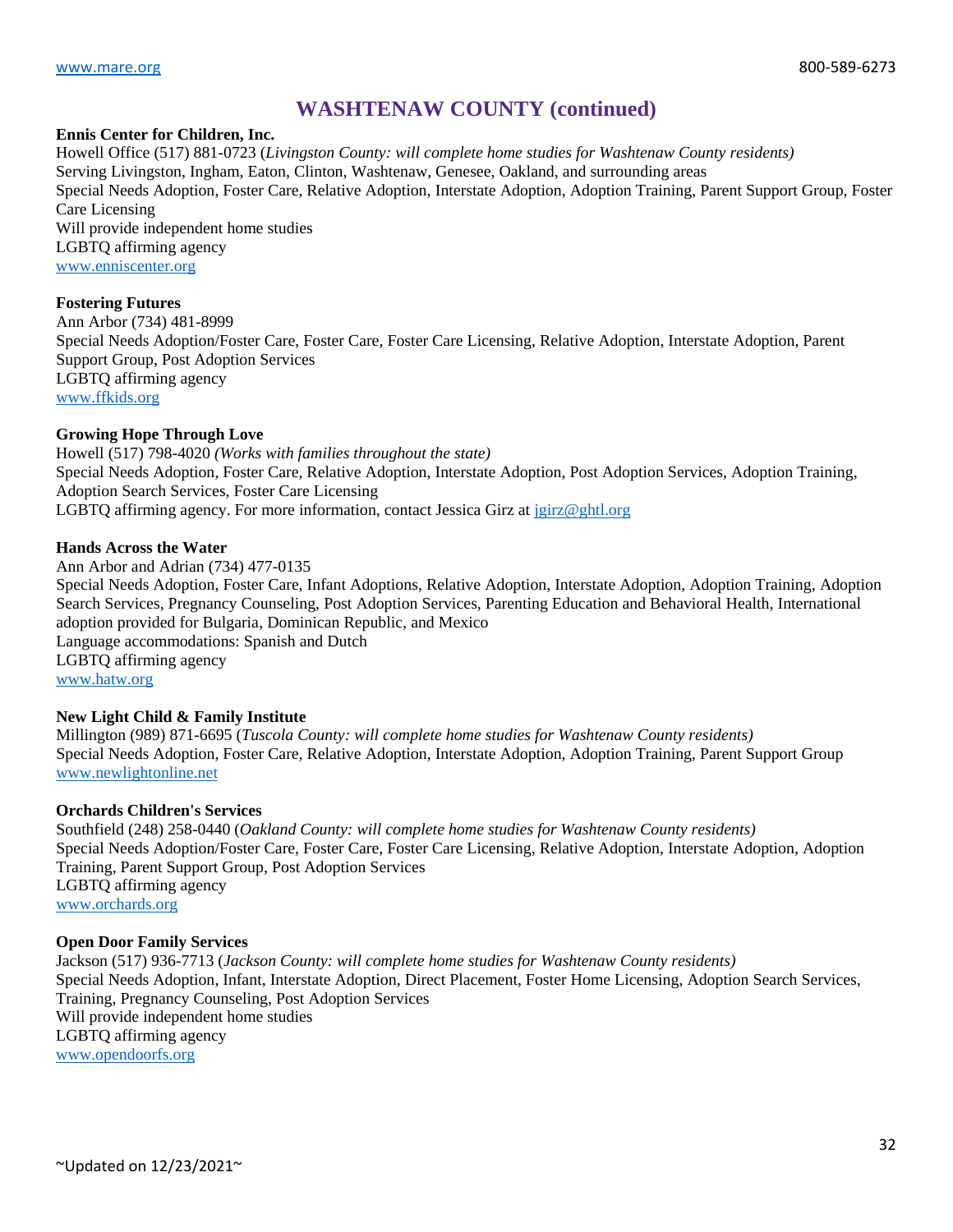# **WAYNE COUNTY**

### **Ennis Center for Children Inc.**

Detroit (313) 342-2699 Serving Livingston, Ingham, Eaton, Clinton, Washtenaw, Genesee, Oakland, and surrounding areas Special Needs Adoption, Foster Care, Relative Adoption, Interstate Adoption, Adoption Training, Parent Support Group, Foster Care Licensing Will provide independent home studies LGBTQ affirming agency [www.enniscenter.org](http://www.enniscenter.org/)

### **Forever Families**

Livonia (734) 762-0909 Special Needs Adoption, Foster Care, Infant Adoptions, Relative Adoption, Interstate Adoption, Adoption Training, Parent Support Group, Pregnancy Counseling Will provide independent home studies [www.forever-families.org](http://www.forever-families.org/)

### **Fostering Futures**

Ann Arbor (734) 481-8999 (*Washtenaw County: will complete home studies for Wayne County residents)* Special Needs Adoption/Foster Care, Foster Care, Foster Care Licensing, Relative Adoption, Interstate Adoption, Parent Support Group, Post Adoption Services LGBTQ affirming agency [www.ffkids.org](http://www.ffkids.org/)

### **Guiding Harbor**

Belleville (734) 697-4804 Special Needs Adoptions, Foster Care [www.guidingharbor.org](http://www.guidingharbor.org/)

#### **Hands Across the Water**

Ann Arbor and Adrian (734) 477-0135 (*Washtenaw County: will complete home studies for Wayne County residents)* Special Needs Adoption, Foster Care, Infant Adoptions, Relative Adoption, Interstate Adoption, Adoption Training, Adoption Search Services, Pregnancy Counseling, Post Adoption Services, Parenting Education and Behavioral Health, International adoption provided for Bulgaria, Dominican Republic, and Mexico Language accommodations: Spanish and Dutch LGBTQ affirming agency [www.hatw.org](http://www.hatw.org/)

#### **Homes for Black Children**

Detroit (313) 961-4777 Special Needs Adoptions, Foster Care, Infant Adoptions, Relative Adoption, Interstate Adoption, Adoption Search Services, Parent Support Group, Pregnancy Counseling, Post Adoption Services, Foster Care Licensing, Adoption Training, Open Adoption Training, Foster Parent Adoption Training, Parent Support Groups Will provide independent home studies LGBTQ affirming agency For more additional information, contact Sandra Hicks at [shicks@homes4blackchildren.org](mailto:shicks@homes4blackchildren.org)

### **Judson Center**

Redford (313) 255-8272 Non-relative and relative: General and Treatment Foster Care and Adoption. Adoption Match Services, Foster Parent and Adoptive Parent training and support group. Post Adoption Services. Will provide independent home studies LGBTQ affirming agency [www.judsoncenter.org](http://www.judsoncenter.org/)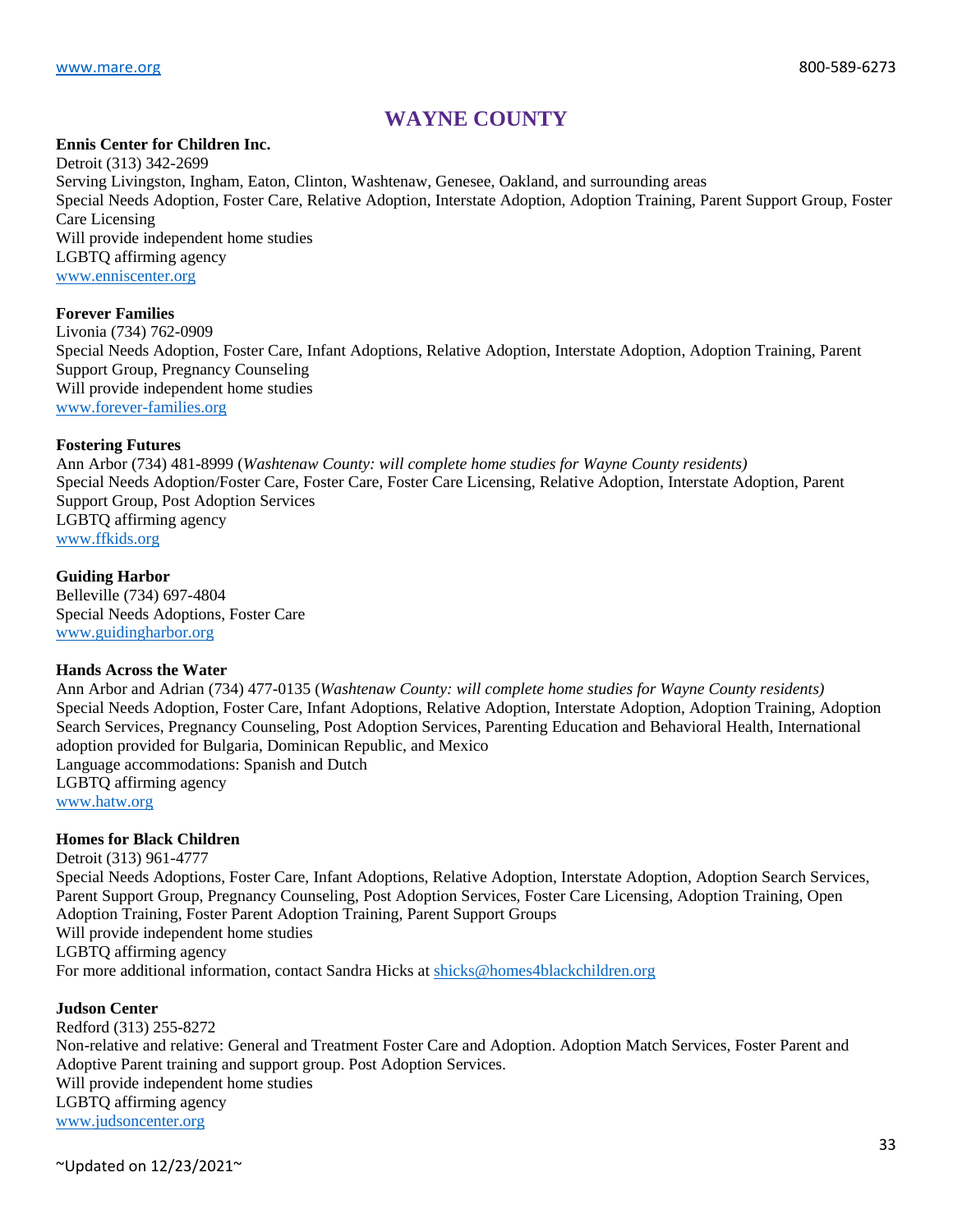# **WAYNE COUNTY (continued)**

### **Methodist Children's Home Society**

Redford (313) 531-4060 Special Needs Adoption, Foster Care, Relative Adoption, Interstate Adoption, Adoption Training, Parent Support Group [www.mchsmi.org](http://www.mchsmi.org/)

### **New Light Child & Family Institute**

Millington (989) 871-6695 (*Tuscola County: will complete home studies for Wayne County residents)* Special Needs Adoption, Foster Care, Relative Adoption, Interstate Adoption, Adoption Training, Parent Support Group [www.newlightonline.net](http://www.newlightonline.net/)

# **Oakland Family Services**

Pontiac (248) 858-7766 *(services the tri-county area)* Special Needs Adoption, Foster Care, Foster Care Licensing, Relative Adoption, Interstate Adoption, Adoption Training, Adoption Search Services, Parent Support Group LGBTQ Affirming Agency [www.oaklandfamilyservices.org](http://www.oaklandfamilyservices.org/)

# **Open Door Family Services**

Jackson (517) 936-7713 *(services the tri-county area)* Special Needs Adoption, Infant, Interstate Adoption, Direct Placement, Foster Home Licensing, Adoption Search Services, Training, Pregnancy Counseling, Post Adoption Services Will provide independent home studies; LGBTQ affirming agency [www.opendoorfs.org](http://www.opendoorfs.org/)

### **Orchards Children's Services**

Southfield (248) 258-0440 *(services the tri-county area)* Special Needs Adoption/Foster Care, Foster Care, Foster Care Licensing, Relative Adoption, Interstate Adoption, Adoption Training, Parent Support Group, Post Adoption Services LGBTQ affirming agency [www.orchards.org](http://www.orchards.org/)

# **The Children's Center of Wayne County**

Detroit (313) 262-1119 Special Needs Adoption, Foster Care, Parent Support Group [www.thechildrenscenter.com](http://www.thechildrenscenter.com/)

#### **Vista Maria**

Dearborn Heights (313) 240-4355 Adoption of agency children only; Foster Care, Foster Care Licensing LGBTQ affirming agency www.vistamaria.or[g](http://www.vistamaria.org/)

### **Wolverine Human Services**

Taylor (800) 214-6186

Special Needs Adoptions, Foster Care, Infant Adoptions, Relative Adoption, Interstate Adoption, Adoption Training \*This agency is currently able to license you for foster care and will complete an internal agency adoption but are unable to approve you for adoption only. They are also not completing adoptions for youth on MARE unless that youth is with their agency.

[www.wolverinehs.org](http://www.wolverinehs.org/)